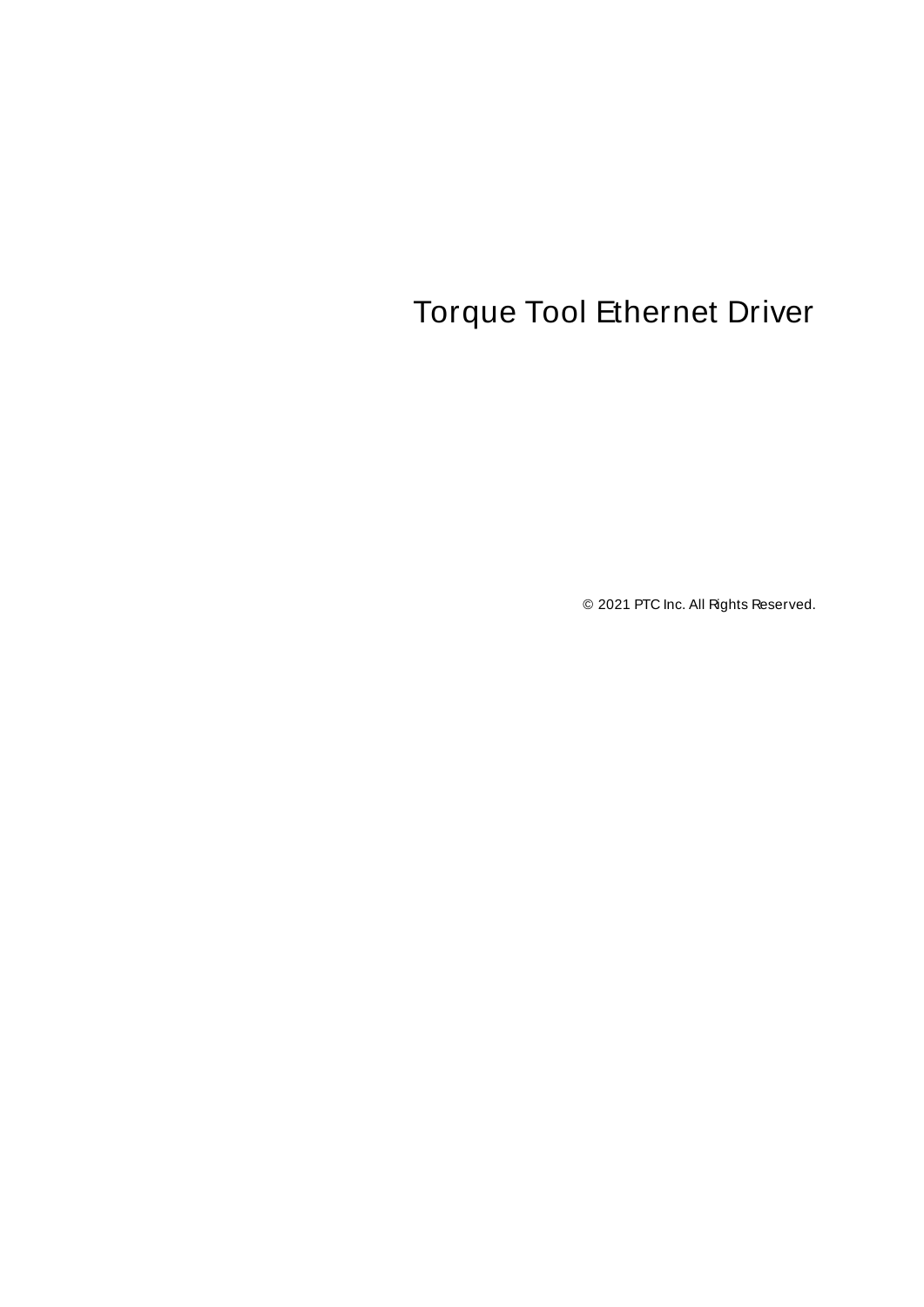# <span id="page-1-0"></span>Table of Contents

| Data Types Description manufacture and the control of the USA of the USA of the USA of the USA of the USA of t |
|----------------------------------------------------------------------------------------------------------------|
|                                                                                                                |
|                                                                                                                |
|                                                                                                                |
|                                                                                                                |
|                                                                                                                |
|                                                                                                                |
|                                                                                                                |
|                                                                                                                |
|                                                                                                                |
|                                                                                                                |
|                                                                                                                |
|                                                                                                                |
|                                                                                                                |
|                                                                                                                |
|                                                                                                                |
|                                                                                                                |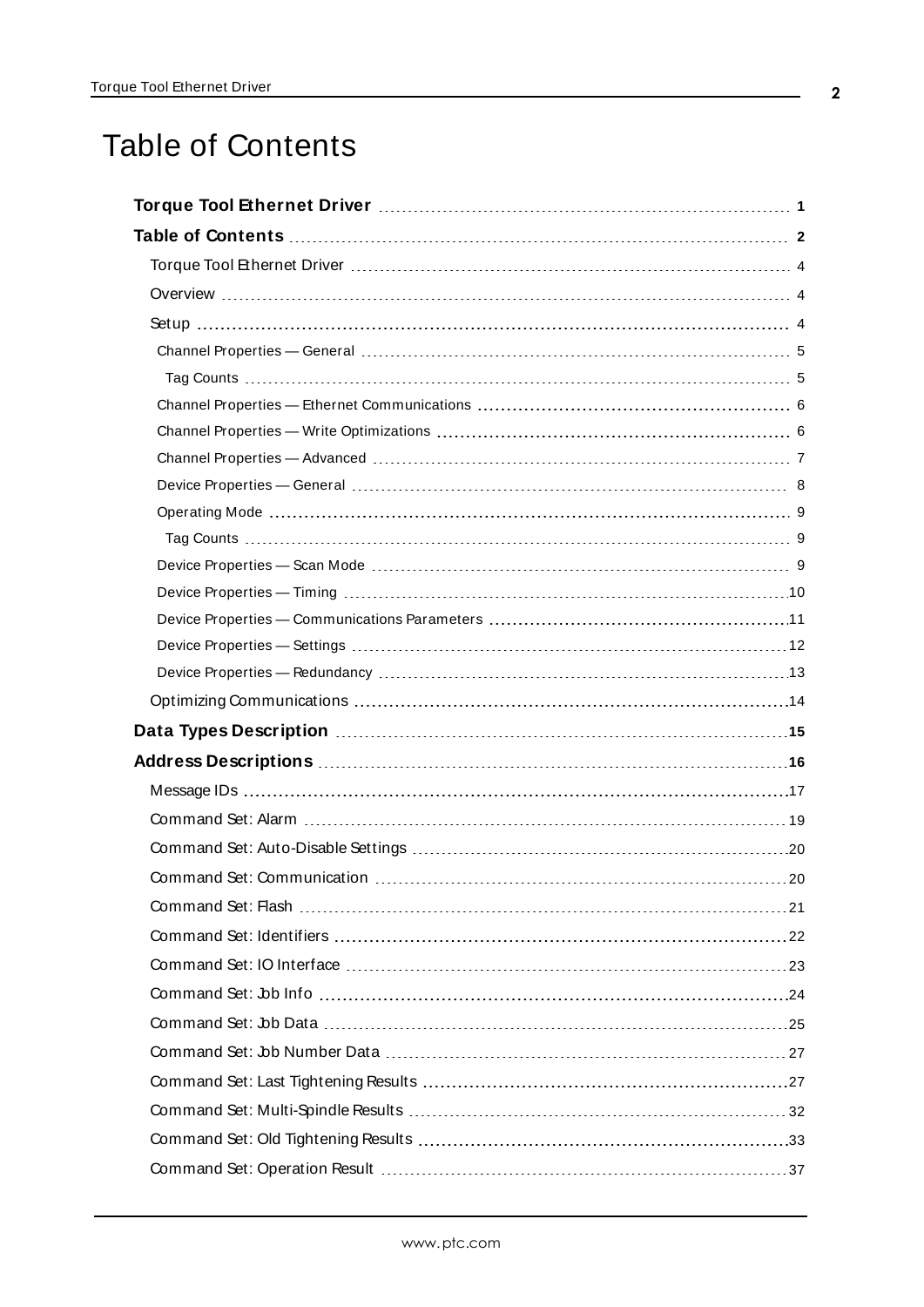| Unable to read tag <tag name="">: Device <device name=""> encountered a parsing error. 49</device></tag>                                     |  |
|----------------------------------------------------------------------------------------------------------------------------------------------|--|
| Unable to read tag <tag name="">: Device <device name=""> received an error response (Error <error< th=""><th></th></error<></device></tag>  |  |
| Unable to read unsolicited packed data group: Device <device name=""> received an error response</device>                                    |  |
| Unable to write tag <tag name="">: Device <device name=""> encountered a parsing error. 50</device></tag>                                    |  |
| Unable to write tag <tag name="">: Device <device name=""> received an error response (Error <error< th=""><th></th></error<></device></tag> |  |
| Unable to write tag <tag name="">: Device <device name=""> received invalid data for write. 51</device></tag>                                |  |
|                                                                                                                                              |  |
|                                                                                                                                              |  |
|                                                                                                                                              |  |
|                                                                                                                                              |  |
|                                                                                                                                              |  |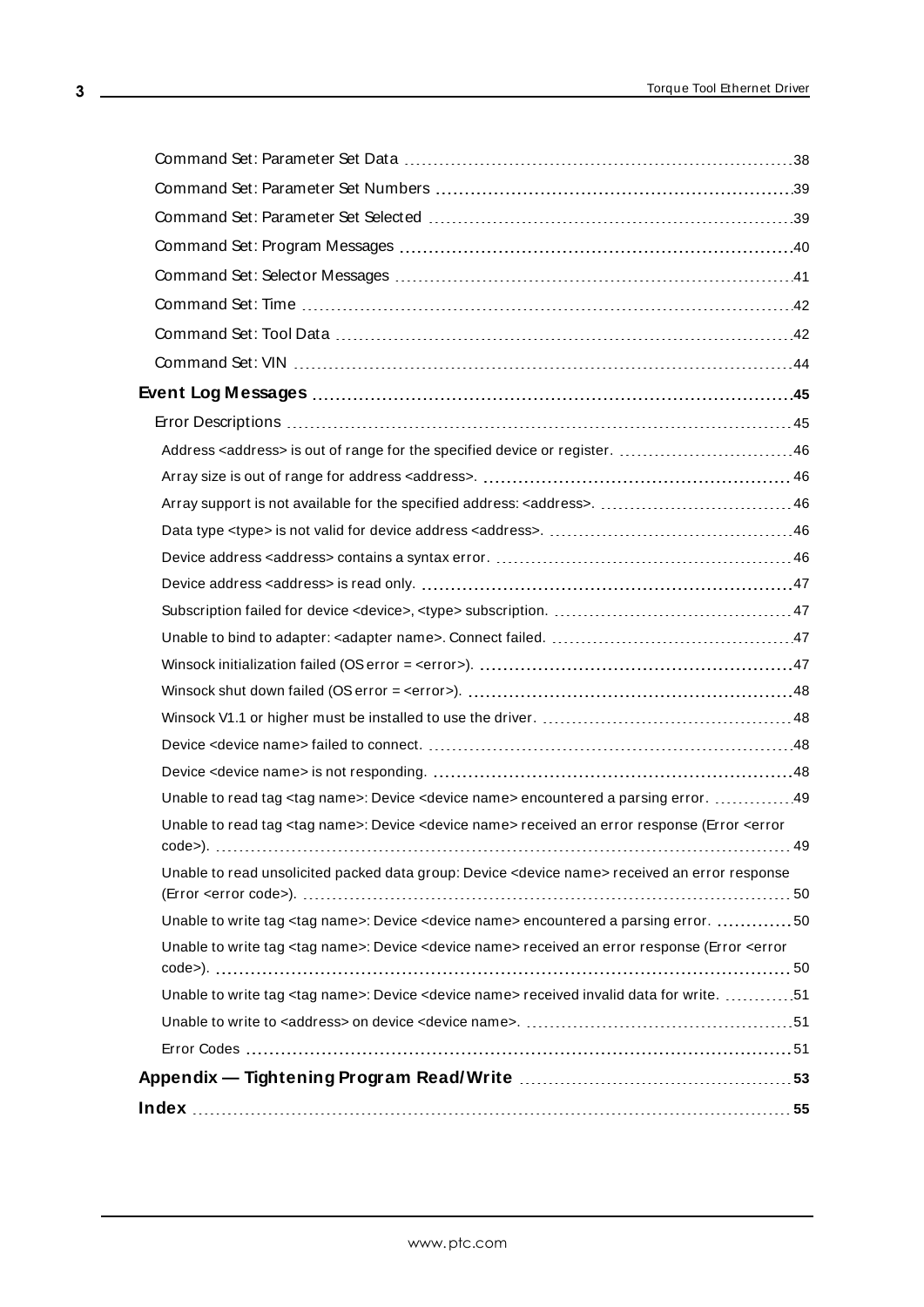# <span id="page-3-0"></span>**Torque Tool Ethernet Driver**

Help version 1.071

## **CONTENTS**

**[Overview](#page-3-1)**

What is the Torque Tool Ethernet Driver?

**[Setup](#page-3-2)** How do I configure a device for use with this driver?

#### **Optimizing [Communications](#page-13-0)**

How do I get the best performance from the driver?

## **Data Types [Description](#page-14-0)** What data types does the Torque Tool Ethernet Driver support?

#### **Address [Descriptions](#page-15-0)**

How do I reference a data location in a Torque Tool Ethernet device?

#### **Error [Descriptions](#page-44-1)**

What error messages does the Torque Tool Ethernet Driver produce?

## <span id="page-3-1"></span>**Overview**

The Torque Tool Ethernet Driver provides a reliable way to connect Torque Tool Ethernet devices to OPC Client applications; including HMI, SCADA, Historian, MES, ERP, and countless custom applications. It is intended to work with all devices supporting the Torque Tool Open Protocol.

## <span id="page-3-2"></span>**Setup**

## **Supported Devices**

The Torque Tool Ethernet Driver is designed to work with any device that supports the Torque Tool Open Protocol. The driver has been tested with the Stanley QA Alpha Controller and the Atlas Copco Power Focus.

## **Channel and Device Limits**

The maximum number of channels supported by this driver is 256. The maximum number of devices supported by this driver is 1024 per channel.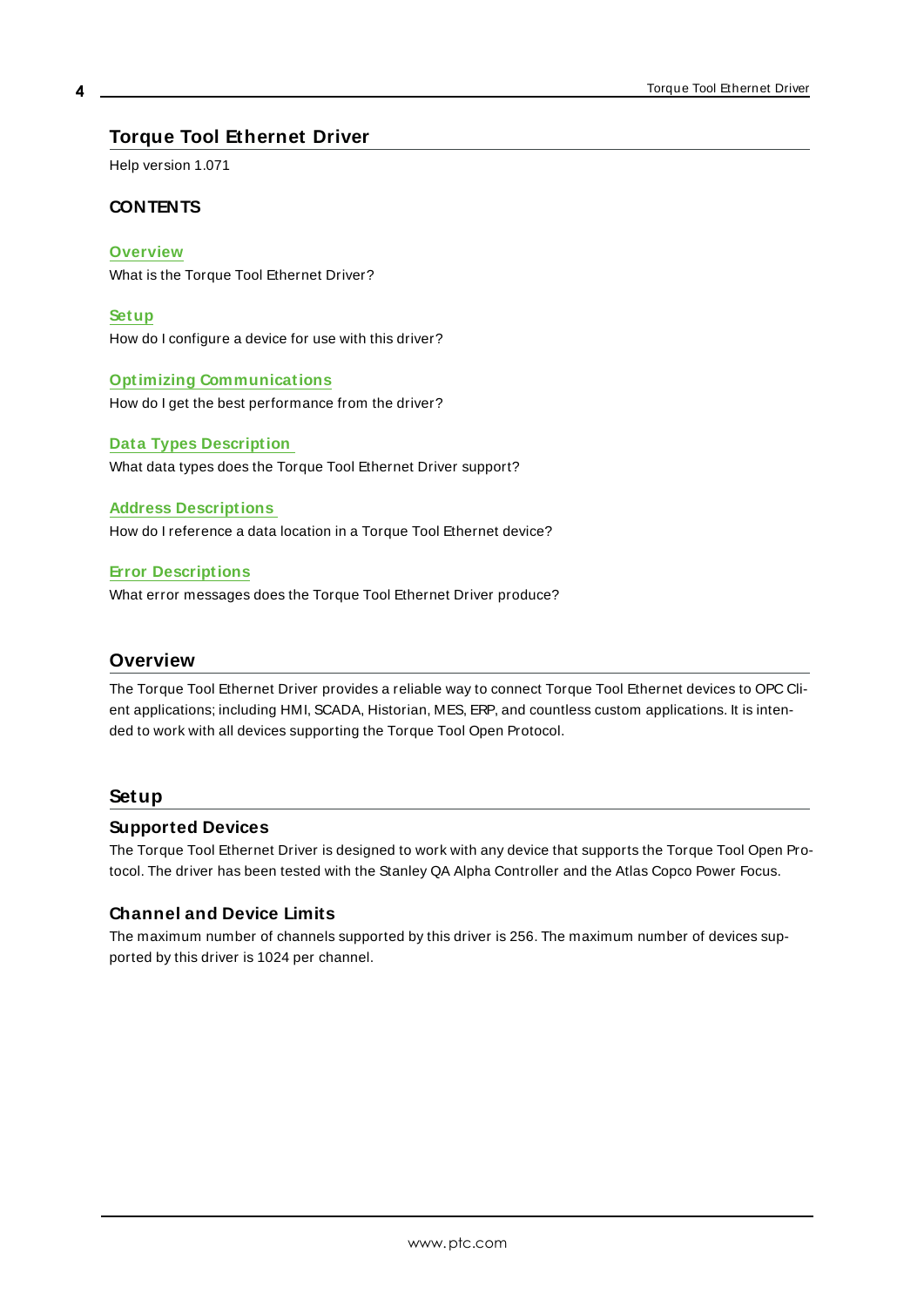## <span id="page-4-0"></span>**Channel Properties — General**

This server supports the use of multiple simultaneous communications drivers. Each protocol or driver used in a server project is called a channel. A server project may consist of many channels with the same communications driver or with unique communications drivers. A channel acts as the basic building block of an OPC link. This group is used to specify general channel properties, such as the identification attributes and operating mode.

| Property Groups     | <b>Identification</b><br>н |                |
|---------------------|----------------------------|----------------|
| General             | Name                       |                |
| Write Optimizations | Description                |                |
| Advanced            | Driver                     |                |
|                     | Diagnostics<br>$=$         |                |
|                     | <b>Diagnostics Capture</b> | <b>Disable</b> |
|                     | $\Box$ Tag Counts          |                |
|                     | <b>Static Tags</b>         | 10             |

#### <span id="page-4-3"></span>**Identification**

**Name**: Specify the user-defined identity of this channel. In each server project, each channel name must be unique. Although names can be up to 256 characters, some client applications have a limited display window when browsing the OPC server's tag space. The channel name is part of the OPC browser information. The property is required for creating a channel.

For information on reserved characters, refer to "How To... Properly Name a Channel, Device, Tag, and Tag Group" in the server help.

**Description**: Specify user-defined information about this channel.

Many of these properties, including Description, have an associated system tag.

**Driver**: Specify the protocol / driver for this channel. This property specifies the device driver that was selected during channel creation. It is a disabled setting in the channel properties. The property is required for creating a channel.

**Note**: With the server's online full-time operation, these properties can be changed at any time. This includes changing the channel name to prevent clients from registering data with the server. If a client has already acquired an item from the server before the channel name is changed, the items are unaffected. If, after the channel name has been changed, the client application releases the item and attempts to reacquire using the old channel name, the item is not accepted. Changes to the properties should not be made once a large client application has been developed. Utilize proper user role and privilege management to prevent operators from changing properties or accessing server features.

## <span id="page-4-2"></span>**Diagnostics**

**Diagnostics Capture**: When enabled, this option makes the channel's diagnostic information available to OPC applications. Because the server's diagnostic features require a minimal amount of overhead processing, it is recommended that they be utilized when needed and disabled when not. The default is disabled.

**Note:** This property is not available if the driver does not support diagnostics.

<span id="page-4-1"></span>For more information, refer to "Communication Diagnostics" and "Statistics Tags" in the server help.

## **Tag Counts**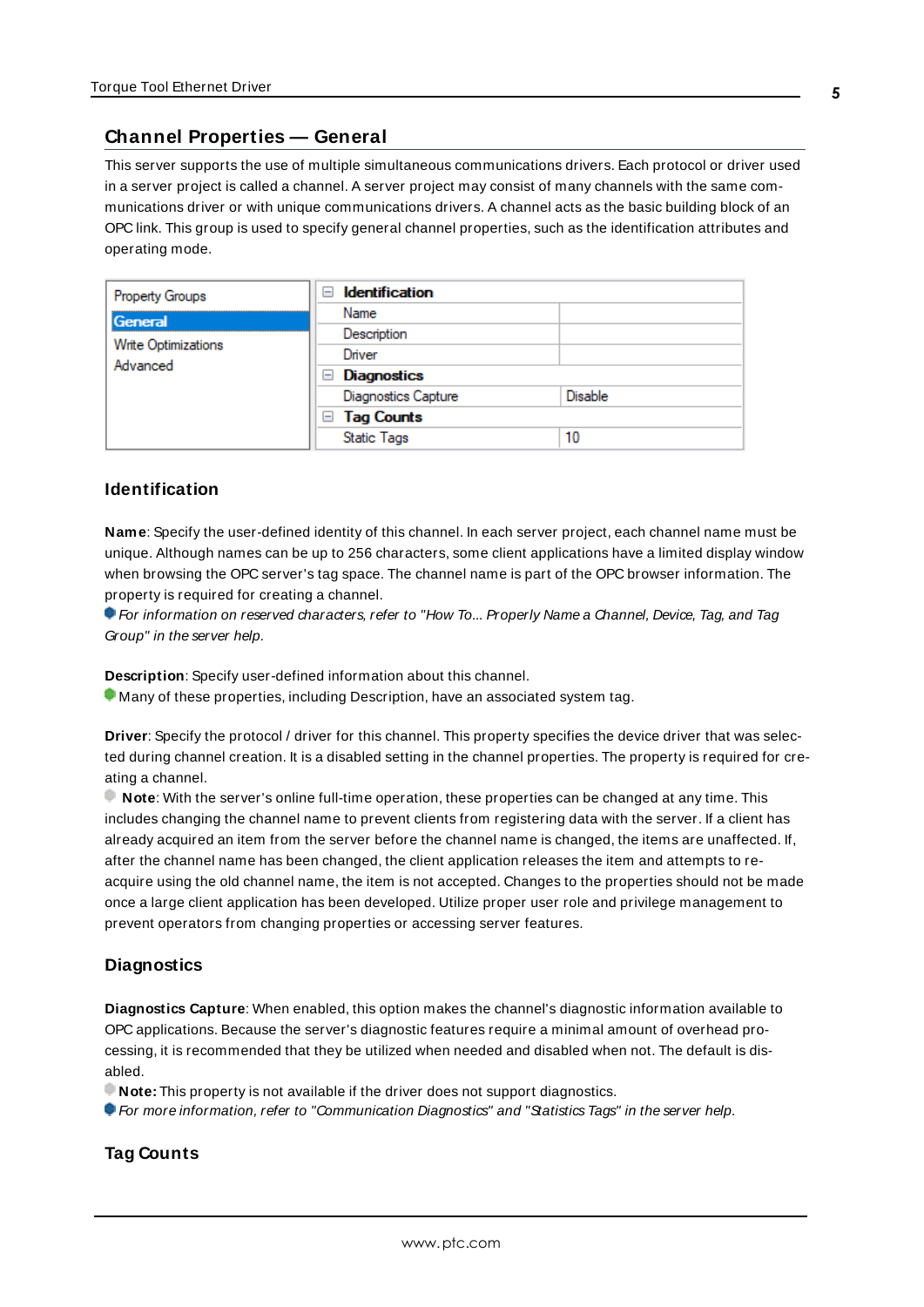**Static Tags**: Provides the total number of defined static tags at this level (device or channel). This information can be helpful in troubleshooting and load balancing.

# <span id="page-5-0"></span>**Channel Properties — Ethernet Communications**

Ethernet Communication can be used to communicate with devices.

| <b>Property Groups</b>         | <b>□ Ethernet Settings</b> |         |  |
|--------------------------------|----------------------------|---------|--|
| General                        | Network Adapter            | Default |  |
| <b>Ethernet Communications</b> |                            |         |  |
| <b>Write Optimizations</b>     |                            |         |  |
| Advanced                       |                            |         |  |

## <span id="page-5-4"></span><span id="page-5-3"></span>**Ethernet Settings**

**Network Adapter**: Specify the network adapter to bind. When left blank or Default is selected, the operating system selects the default adapter.

# <span id="page-5-1"></span>**Channel Properties — Write Optimizations**

The server must ensure that the data written from the client application gets to the device on time. Given this goal, the server provides optimization properties to meet specific needs or improve application responsiveness.

| <b>Property Groups</b>     | $\Box$ Write Optimizations |                                      |
|----------------------------|----------------------------|--------------------------------------|
| General                    | <b>Optimization Method</b> | Write Only Latest Value for All Tags |
|                            | Duty Cycle                 | 10                                   |
| <b>Write Optimizations</b> |                            |                                      |

## <span id="page-5-2"></span>**Write Optimizations**

<span id="page-5-5"></span>**Optimization Method**: Controls how write data is passed to the underlying communications driver. The options are:

- <span id="page-5-6"></span><sup>l</sup> **Write All Values for All Tags**: This option forces the server to attempt to write every value to the controller. In this mode, the server continues to gather write requests and add them to the server's internal write queue. The server processes the write queue and attempts to empty it by writing data to the device as quickly as possible. This mode ensures that everything written from the client applications is sent to the target device. This mode should be selected if the write operation order or the write item's content must uniquely be seen at the target device.
- <span id="page-5-7"></span><sup>l</sup> **Write Only Latest Value for Non-Boolean Tags**: Many consecutive writes to the same value can accumulate in the write queue due to the time required to actually send the data to the device. If the server updates a write value that has already been placed in the write queue, far fewer writes are needed to reach the same final output value. In this way, no extra writes accumulate in the server's queue. When the user stops moving the slide switch, the value in the device is at the correct value at virtually the same time. As the mode states, any value that is not a Boolean value is updated in the server's internal write queue and sent to the device at the next possible opportunity. This can greatly improve the application performance.

**Note**: This option does not attempt to optimize writes to Boolean values. It allows users to optimize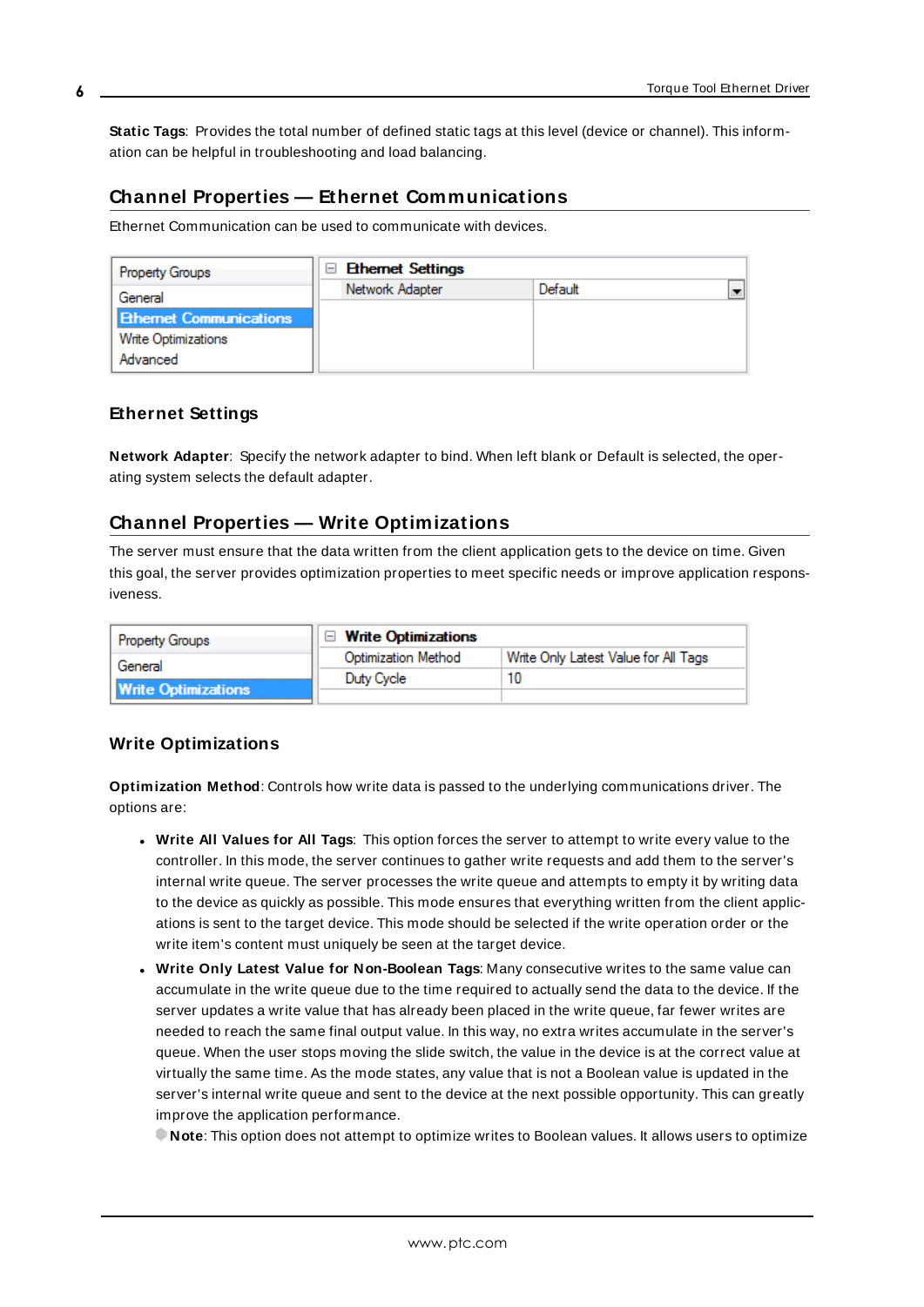<span id="page-6-6"></span>the operation of HMI data without causing problems with Boolean operations, such as a momentary push button.

**.** Write Only Latest Value for All Tags: This option takes the theory behind the second optimization mode and applies it to all tags. It is especially useful if the application only needs to send the latest value to the device. This mode optimizes all writes by updating the tags currently in the write queue before they are sent. This is the default mode.

<span id="page-6-1"></span>**Duty Cycle**: is used to control the ratio of write to read operations. The ratio is always based on one read for every one to ten writes. The duty cycle is set to ten by default, meaning that ten writes occur for each read operation. Although the application is performing a large number of continuous writes, it must be ensured that read data is still given time to process. A setting of one results in one read operation for every write operation. If there are no write operations to perform, reads are processed continuously. This allows optimization for applications with continuous writes versus a more balanced back and forth data flow. **Note**: It is recommended that the application be characterized for compatibility with the write optimization enhancements before being used in a production environment.

## <span id="page-6-0"></span>**Channel Properties — Advanced**

This group is used to specify advanced channel properties. Not all drivers support all properties; so the Advanced group does not appear for those devices.

| <b>Property Groups</b>     | Non-Normalized Float Handling |                   |
|----------------------------|-------------------------------|-------------------|
| General                    | <b>Floating-Point Values</b>  | Replace with Zero |
| <b>Write Optimizations</b> | <b>Inter-Device Delay</b>     |                   |
| Advanced                   | Inter-Device Delay (ms)       |                   |
|                            |                               |                   |

<span id="page-6-3"></span>**Non-Normalized Float Handling**: A non-normalized value is defined as Infinity, Not-a-Number (NaN), or as a Denormalized Number. The default is Replace with Zero. Drivers that have native float handling may default to Unmodified. Non-normalized float handling allows users to specify how a driver handles non-normalized IEEE-754 floating point data. Descriptions of the options are as follows:

- <span id="page-6-4"></span><sup>l</sup> **Replace with Zero**: This option allows a driver to replace non-normalized IEEE-754 floating point values with zero before being transferred to clients.
- <span id="page-6-5"></span><sup>l</sup> **Unmodified**: This option allows a driver to transfer IEEE-754 denormalized, normalized, non-number, and infinity values to clients without any conversion or changes.

**Note:** This property is disabled if the driver does not support floating-point values or if it only supports the option that is displayed. According to the channel's float normalization setting, only real-time driver tags (such as values and arrays) are subject to float normalization. For example, EFM data is not affected by this setting.

For more information on the floating-point values, refer to "How To ... Work with Non-Normalized Floating-Point Values" in the server help.

<span id="page-6-2"></span>**Inter-Device Delay**: Specify the amount of time the communications channel waits to send new requests to the next device after data is received from the current device on the same channel. Zero (0) disables the delay.

**Note:** This property is not available for all drivers, models, and dependent settings.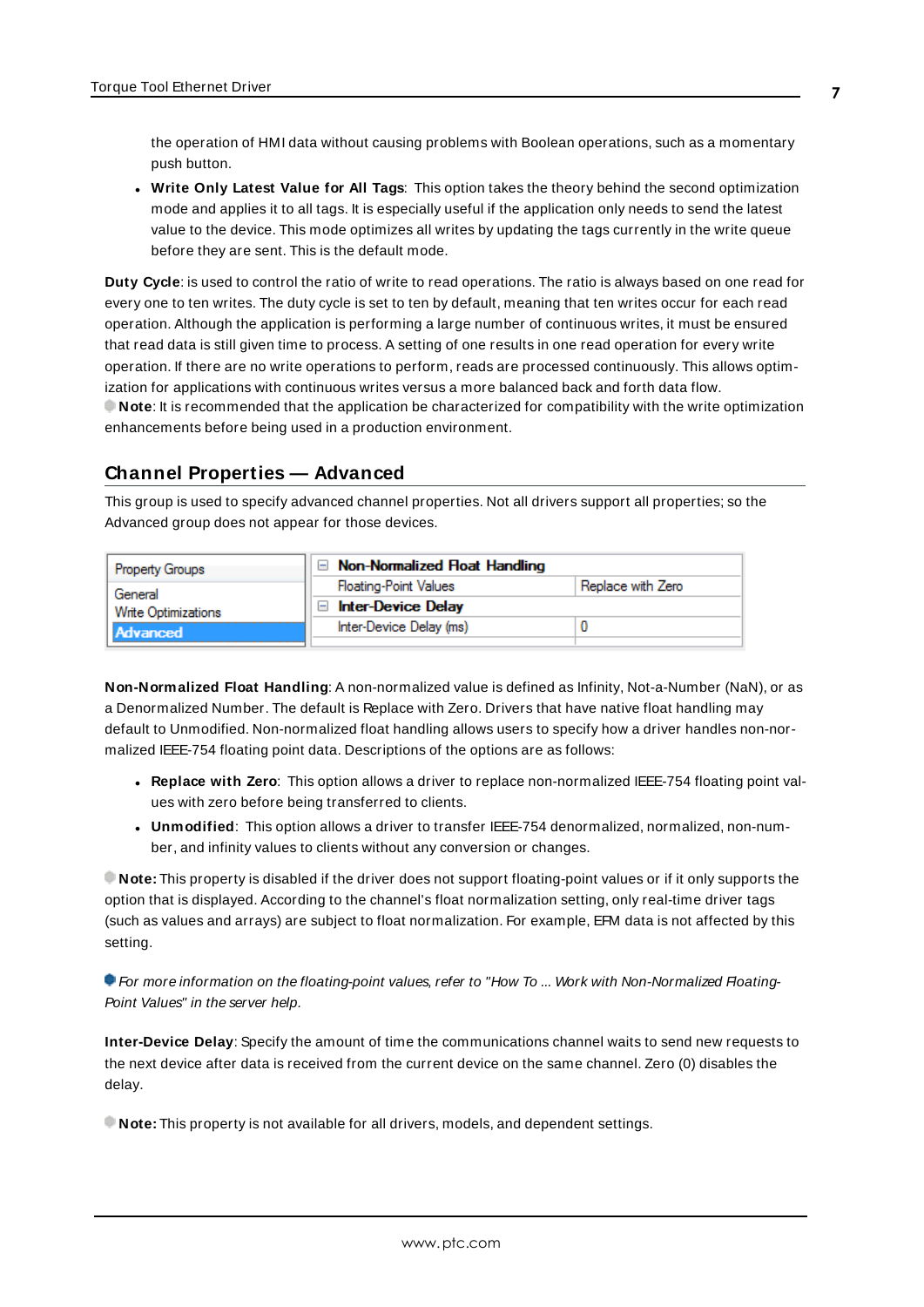# <span id="page-7-0"></span>**Device Properties — General**

A device represents a single target on a communications channel. If the driver supports multiple controllers, users must enter a device ID for each controller.

| Property Groups | <b>Identification</b><br>н |         |
|-----------------|----------------------------|---------|
| General         | Name                       |         |
| Scan Mode       | Description                |         |
|                 | Channel Assignment         |         |
|                 | Driver                     |         |
|                 | Model                      |         |
|                 | <b>ID</b> Format           | Decimal |
|                 | ID                         |         |

## <span id="page-7-6"></span><span id="page-7-4"></span>**Identification**

**Name**: Specify the name of the device. It is a logical user-defined name that can be up to 256 characters long and may be used on multiple channels.

**Note**: Although descriptive names are generally a good idea, some OPC client applications may have a limited display window when browsing the OPC server's tag space. The device name and channel name become part of the browse tree information as well. Within an OPC client, the combination of channel name and device name would appear as "ChannelName.DeviceName".

For more information, refer to "How To... Properly Name a Channel, Device, Tag, and Tag Group" in server help.

**Description**: Specify the user-defined information about this device.

<span id="page-7-1"></span>**Many of these properties, including Description, have an associated system tag.** 

<span id="page-7-2"></span>**Channel Assignment**: Specify the user-defined name of the channel to which this device currently belongs.

<span id="page-7-5"></span>**Driver**: Selected protocol driver for this device.

**Model**: Specify the type of device that is associated with this ID. The contents of the drop-down menu depend on the type of communications driver being used. Models that are not supported by a driver are disabled. If the communications driver supports multiple device models, the model selection can only be changed when there are no client applications connected to the device.

**Note:** If the communication driver supports multiple models, users should try to match the model selection to the physical device. If the device is not represented in the drop-down menu, select a model that conforms closest to the target device. Some drivers support a model selection called "Open," which allows users to communicate without knowing the specific details of the target device. For more information, refer to the driver help documentation.

<span id="page-7-3"></span>**ID**: Specify the device's driver-specific station or node. The type of ID entered depends on the communications driver being used. For many communication drivers, the ID is a numeric value. Drivers that support a Numeric ID provide users with the option to enter a numeric value whose format can be changed to suit the needs of the application or the characteristics of the selected communications driver. The format is set by the driver by default. Options include Decimal, Octal, and Hexadecimal.

**Note**: If the driver is Ethernet-based or supports an unconventional station or node name, the device's TCP/IPaddress may be used as the device ID. TCP/IPaddresses consist of four values that are separated by periods, with each value in the range of 0 to 255. Some device IDs are string based. There may be additional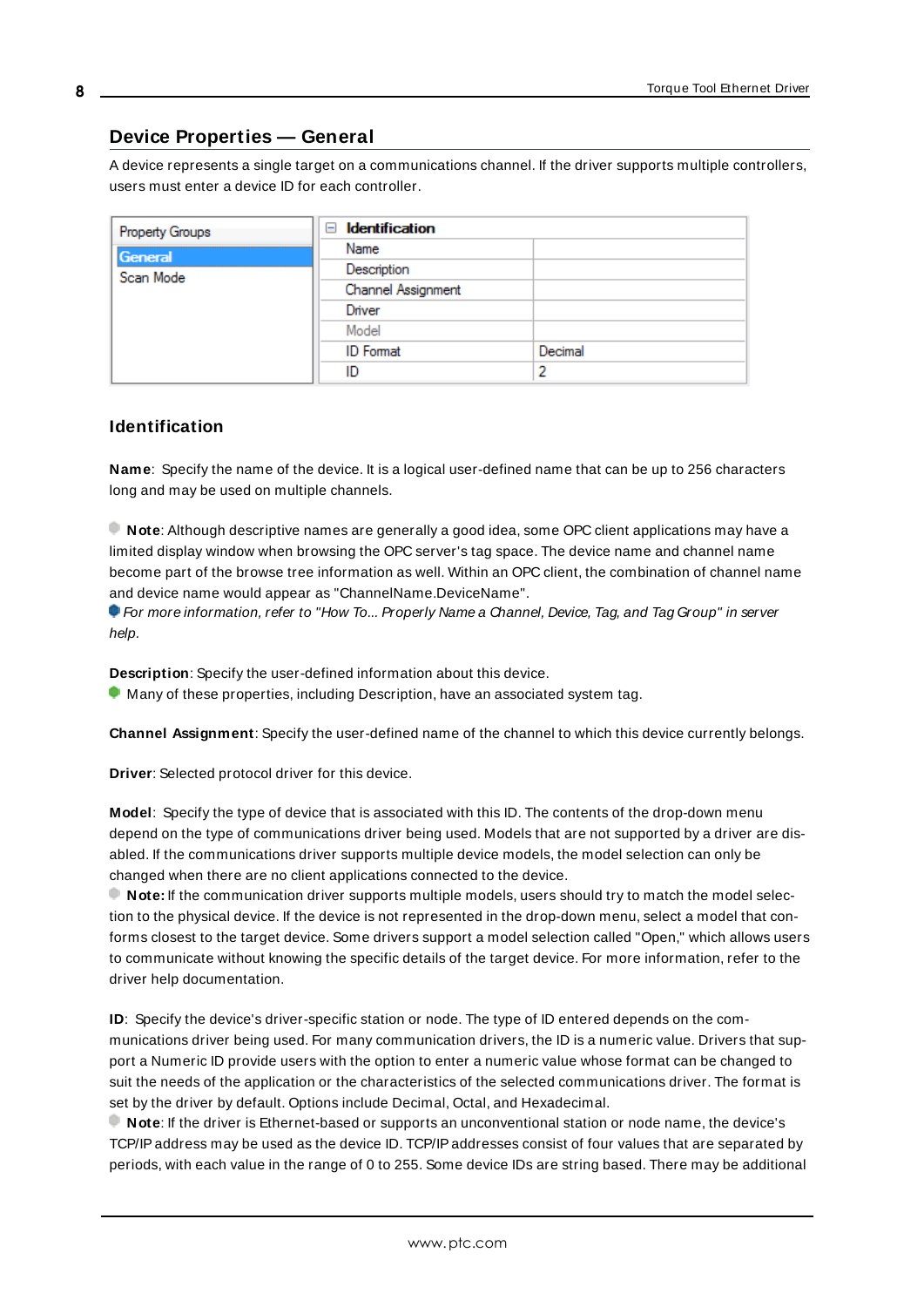properties to configure within the ID field, depending on the driver. For more information, refer to the driver's help documentation.

## <span id="page-8-0"></span>**Operating Mode**

| Property Groups | <b>Identification</b> |        |
|-----------------|-----------------------|--------|
| <b>General</b>  | <b>Operating Mode</b> |        |
| Scan Mode       | Data Collection       | Enable |
|                 | Simulated             | No     |

<span id="page-8-3"></span>**Data Collection**: This property controls the device's active state. Although device communications are enabled by default, this property can be used to disable a physical device. Communications are not attempted when a device is disabled. From a client standpoint, the data is marked as invalid and write operations are not accepted. This property can be changed at any time through this property or the device system tags.

<span id="page-8-4"></span>**Simulated**: Place the device into or out of Simulation Mode. In this mode, the driver does not attempt to communicate with the physical device, but the server continues to return valid OPC data. Simulated stops physical communications with the device, but allows OPC data to be returned to the OPC client as valid data. While in Simulation Mode, the server treats all device data as reflective: whatever is written to the simulated device is read back and each OPC item is treated individually. The item's memory map is based on the group Update Rate. The data is not saved if the server removes the item (such as when the server is reinitialized). The default is No.

**Notes:**

- 1. This System tag (\_Simulated) is read only and cannot be written to for runtime protection. The System tag allows this property to be monitored from the client.
- 2. In Simulation mode, the item's memory map is based on client update rate(s) (Group Update Rate for OPC clients or Scan Rate for native and DDEinterfaces). This means that two clients that reference the same item with different update rates return different data.

 Simulation Mode is for test and simulation purposes only. It should never be used in a production environment.

## <span id="page-8-1"></span>**Tag Counts**

| <b>Property Groups</b> | Identification        |     |
|------------------------|-----------------------|-----|
| General                | $\Box$ Operating Mode |     |
|                        | <b>Tag Counts</b>     |     |
|                        | <b>Static Tags</b>    | 130 |
|                        |                       |     |

**Static Tags**: Provides the total number of defined static tags at this level (device or channel). This information can be helpful in troubleshooting and load balancing.

## <span id="page-8-2"></span>**Device Properties — Scan Mode**

The Scan Mode specifies the subscribed-client requested scan rate for tags that require device communications. Synchronous and asynchronous device reads and writes are processed as soon as possible; unaffected by the Scan Mode properties.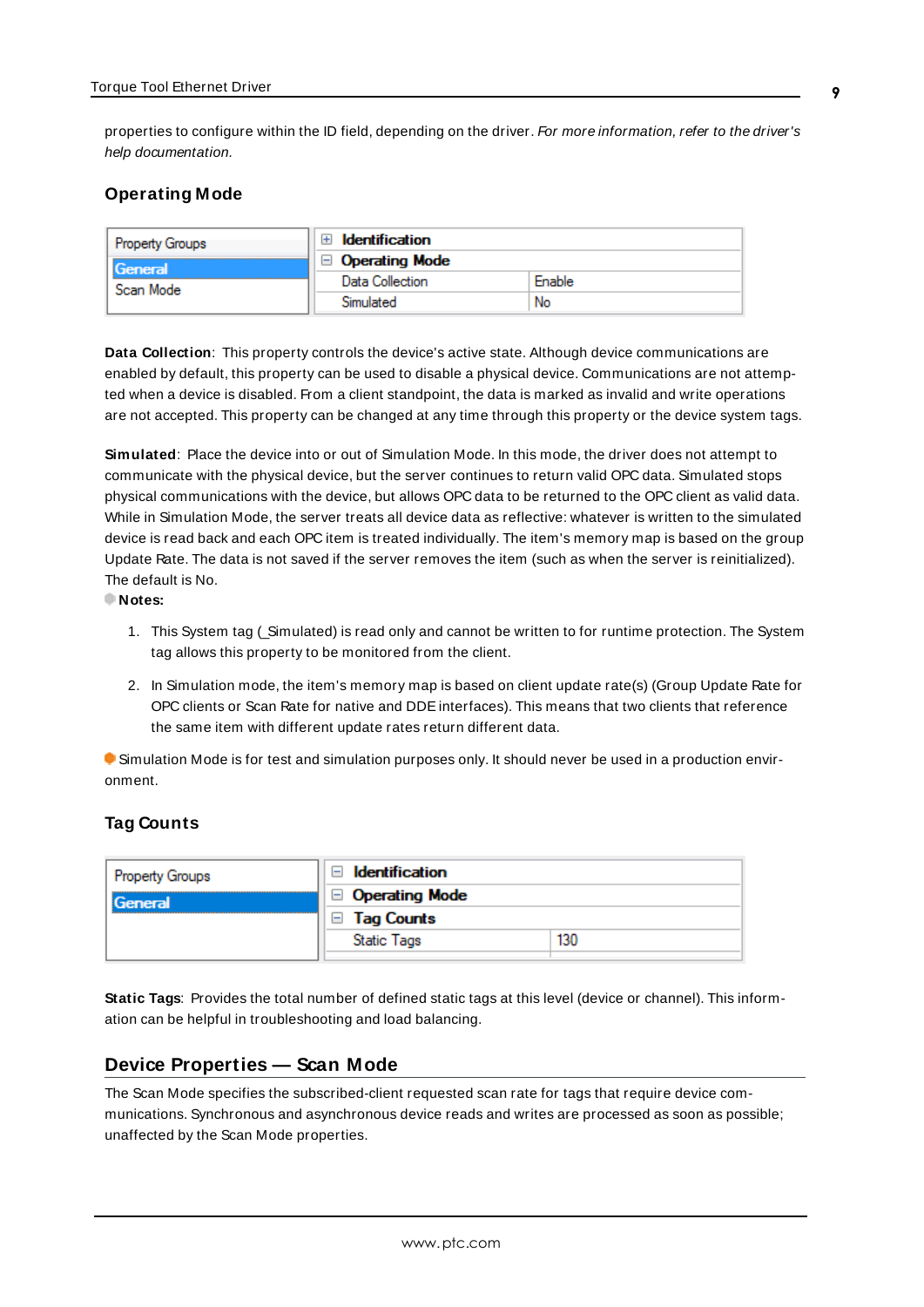| <b>Property Groups</b> | Scan Mode                  |                                    |
|------------------------|----------------------------|------------------------------------|
| General                | Scan Mode                  | Respect Client-Specified Scan Rate |
| <b>Scan Mode</b>       | Initial Updates from Cache | Disable                            |
|                        |                            |                                    |

<span id="page-9-6"></span>**Scan Mode**: Specify how tags in the device are scanned for updates sent to subscribing clients. Descriptions of the options are:

- <sup>l</sup> **Respect Client-Specified Scan Rate**: This mode uses the scan rate requested by the client.
- <sup>l</sup> **Request Data No Faster than Scan Rate**: This mode specifies the value set as the maximum scan rate. The valid range is 10 to 99999990 milliseconds. The default is 1000 milliseconds. **Note**: When the server has an active client and items for the device and the scan rate value is increased, the changes take effect immediately. When the scan rate value is decreased, the changes do not take effect until all client applications have been disconnected.
- <sup>l</sup> **Request All Data at Scan Rate**: This mode forces tags to be scanned at the specified rate for subscribed clients. The valid range is 10 to 99999990 milliseconds. The default is 1000 milliseconds.
- <span id="page-9-3"></span><sup>l</sup> **Do Not Scan, Demand Poll Only**: This mode does not periodically poll tags that belong to the device nor perform a read to get an item's initial value once it becomes active. It is the OPC client's responsibility to poll for updates, either by writing to the \_DemandPoll tag or by issuing explicit device reads for individual items. For more information, refer to "Device Demand Poll" in server help.
- <span id="page-9-5"></span><sup>l</sup> **Respect Tag-Specified Scan Rate**: This mode forces static tags to be scanned at the rate specified in their static configuration tag properties. Dynamic tags are scanned at the client-specified scan rate.

<span id="page-9-4"></span>**Initial Updates from Cache**: When enabled, this option allows the server to provide the first updates for newly activated tag references from stored (cached) data. Cache updates can only be provided when the new item reference shares the same address, scan rate, data type, client access, and scaling properties. A device read is used for the initial update for the first client reference only. The default is disabled; any time a client activates a tag reference the server attempts to read the initial value from the device.

# <span id="page-9-1"></span><span id="page-9-0"></span>**Device Properties — Timing**

The device Timing properties allow the driver's response to error conditions to be tailored to fit the application's needs. In many cases, the environment requires changes to these properties for optimum performance. Factors such as electrically generated noise, modem delays, and poor physical connections can influence how many errors or timeouts a communications driver encounters. Timing properties are specific to each configured device.

| Property Groups | □ Communication Timeouts |      |
|-----------------|--------------------------|------|
| General         | Connect Timeout (s)      |      |
| Scan Mode       | Request Timeout (ms)     | 1000 |
| <b>Timina</b>   | Attempts Before Timeout  |      |
|                 |                          |      |

## <span id="page-9-2"></span>**Communications Timeouts**

**Connect Timeout**: This property (which is used primarily by Ethernet based drivers) controls the amount of time required to establish a socket connection to a remote device. The device's connection time often takes longer than normal communications requests to that same device. The valid range is 1 to 30 seconds. The default is typically 3 seconds, but can vary depending on the driver's specific nature. If this setting is not supported by the driver, it is disabled.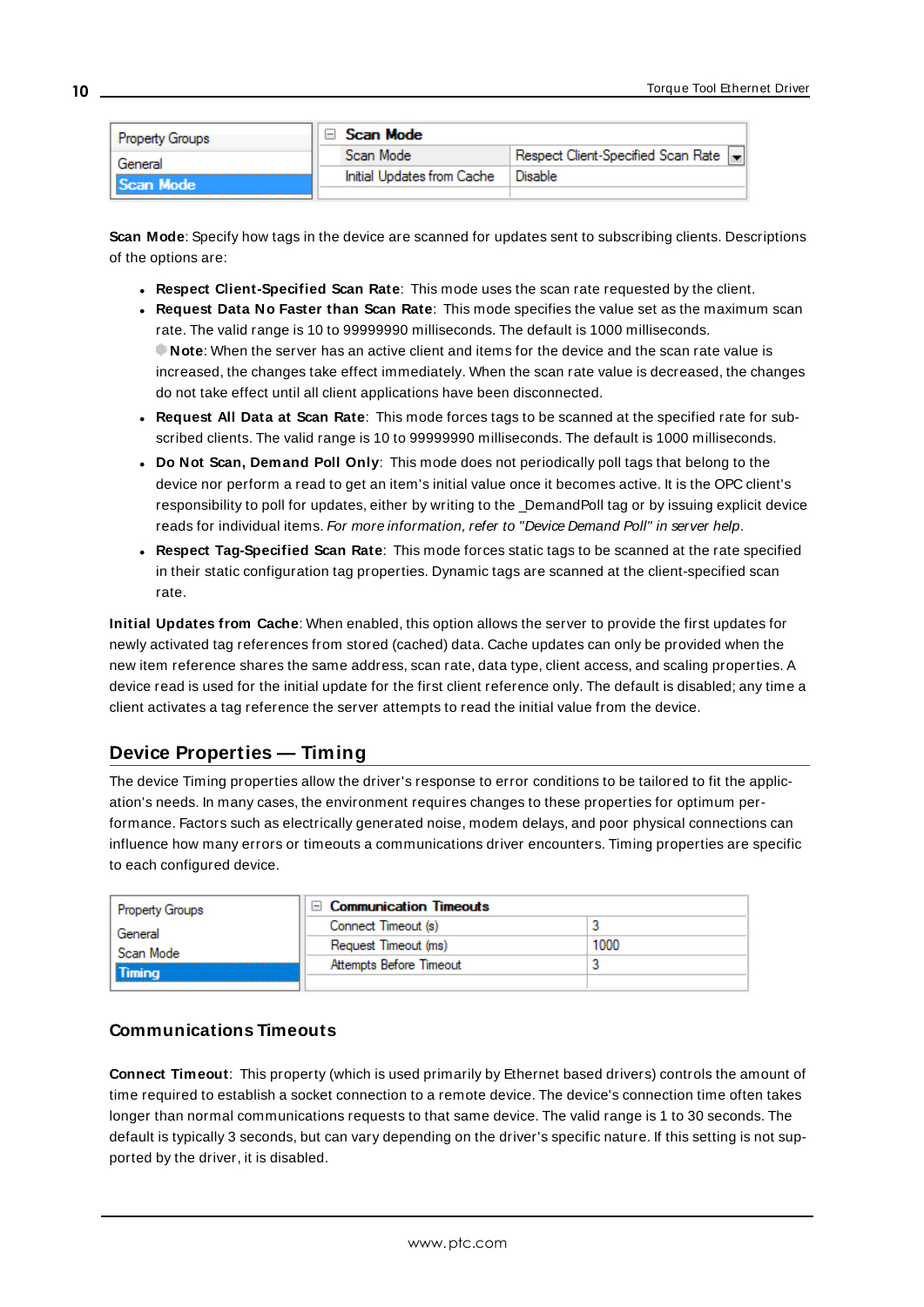**Note**: Due to the nature of UDPconnections, the connection timeout setting is not applicable when communicating via UDP.

<span id="page-10-2"></span>**Request Timeout**: Specify an interval used by all drivers to determine how long the driver waits for a response from the target device to complete. The valid range is 50 to 9,999,999 milliseconds (167.6667 minutes). The default is usually 1000 milliseconds, but can vary depending on the driver. The default timeout for most serial drivers is based on a baud rate of 9600 baud or better. When using a driver at lower baud rates, increase the timeout to compensate for the increased time required to acquire data.

<span id="page-10-1"></span>**Attempts Before Timeout**: Specify how many times the driver issues a communications request before considering the request to have failed and the device to be in error. The valid range is 1 to 10. The default is typically 3, but can vary depending on the driver's specific nature. The number of attempts configured for an application depends largely on the communications environment. This property applies to both connection attempts and request attempts.

## **Timing**

**Inter-Request Delay**: Specify how long the driver waits before sending the next request to the target device. It overrides the normal polling frequency of tags associated with the device, as well as one-time reads and writes. This delay can be useful when dealing with devices with slow turnaround times and in cases where network load is a concern. Configuring a delay for a device affects communications with all other devices on the channel. It is recommended that users separate any device that requires an interrequest delay to a separate channel if possible. Other communications properties (such as communication serialization) can extend this delay. The valid range is 0 to 300,000 milliseconds; however, some drivers may limit the maximum value due to a function of their particular design. The default is 0, which indicates no delay between requests with the target device.

**Note**: Not all drivers support Inter-Request Delay. This setting does not appear if it is not available.

| Property Groups | Timing<br>$\leftarrow$   |  |
|-----------------|--------------------------|--|
| General         | Inter-Request Delay (ms) |  |
| Scan Mode       |                          |  |
| Timing          |                          |  |

## <span id="page-10-0"></span>**Device Properties — Communications Parameters**

| <b>Property Groups</b>                                               | <b>Ethernet Parameters</b><br>$\blacksquare$ |                |  |  |
|----------------------------------------------------------------------|----------------------------------------------|----------------|--|--|
| General                                                              | Port Number                                  | 4545           |  |  |
| Scan Mode                                                            | Set Error State for All DNRs                 | <b>Disable</b> |  |  |
| Timing<br><b>Communications Parameters</b><br>Settings<br>Redundancy | E Keep Alive Parameters                      |                |  |  |
|                                                                      | Poll Time (s)                                | 10             |  |  |
|                                                                      | Reply Timeout (ms)                           | 1000           |  |  |
|                                                                      | Retries                                      |                |  |  |
|                                                                      |                                              |                |  |  |

# **Ethernet Parameters**

**Port Number**: Specify the port number that the driver will use when connecting to the device. The valid range is 0 to 65535. For Open Protocol, the default setting is 4545. For FEP, the default setting is 9001.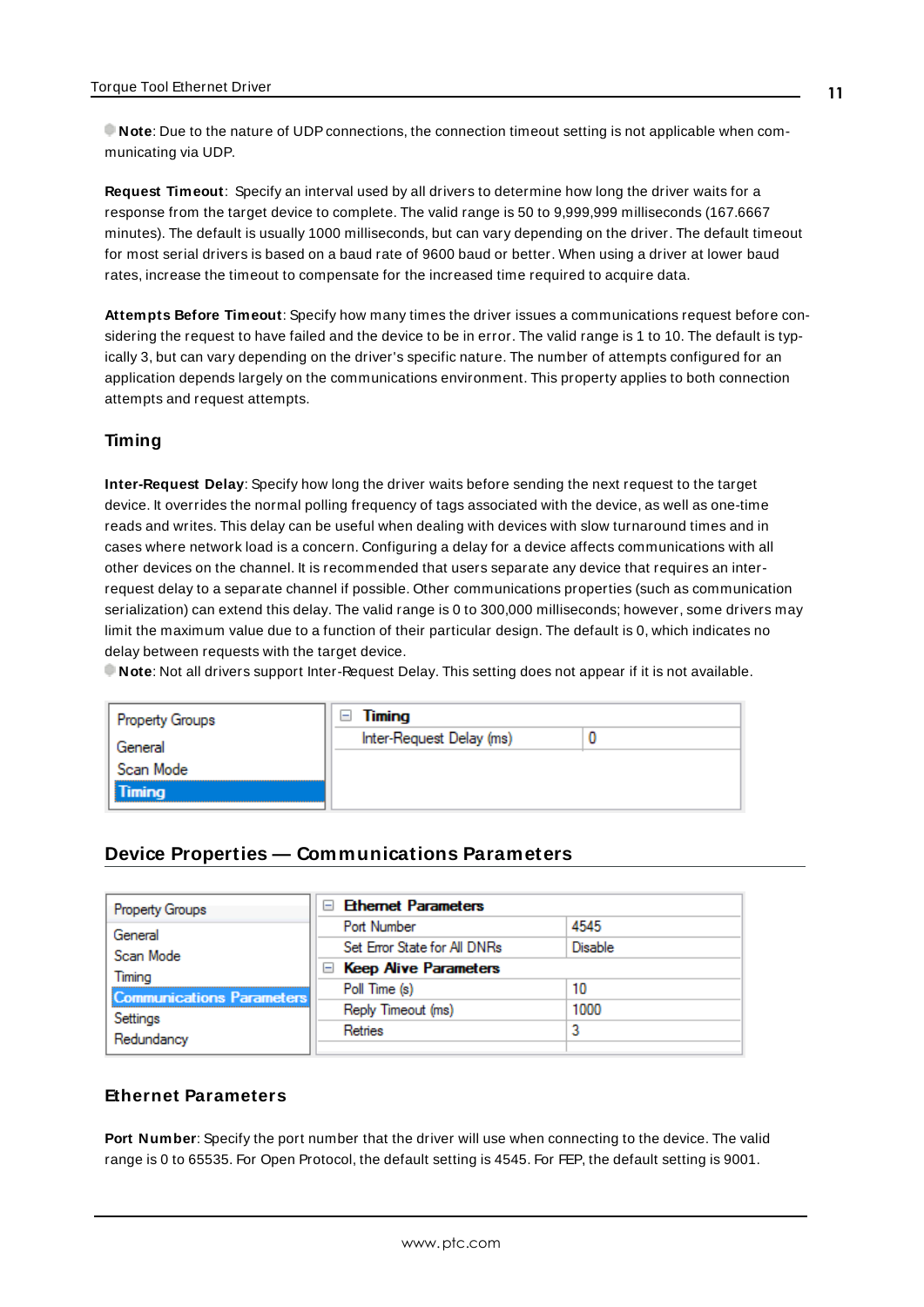**Set Error State for All DNRs**: When enabled, the driver will set the error state if the device does not respond (DNR) to writes or subscription requests. The driver will always set the error state if the device does not respond to reads. The default setting is disabled.

## **Keep-Alive Parameters**

**Poll Time**: Specify the amount of time of inactivity before the driver will send a Keep Alive message to the device. The valid range is 1 to 15 seconds. The default setting is 10 seconds.

**Caution**: If the Keep Alive interval is set to a value greater than 10 seconds, the driver may post "Device" Not Responding" messages to the Event Log. This is because the device closes the connection.

**Reply Timeout**: Specify the amount of time that the driver will wait for a response from a Keep Alive message. The valid range is 100 to 30000 milliseconds. The default setting is 1000 milliseconds (1 second).

**Fail After**: Specify the number of times that the driver will attempt to send a Keep Alive message before considering it to have failed. The valid range is 1 to 10. The default setting is 3.

# <span id="page-11-0"></span>**Device Properties — Settings**

The Settings properties are used to request different revisions of messages from the device. To request a specific message revision, enter the message revision number for that message. If the device does not support revisions, enter 0.

| Property Groups                  | <b>Message Revisions</b><br>$-$ |                |
|----------------------------------|---------------------------------|----------------|
| General                          | Alarm                           | 0              |
| Scan Mode                        | Communication                   | 0              |
| Timing                           | Job Data                        | 0              |
| <b>Communications Parameters</b> | Job Info                        | 0              |
| <b>Settings</b>                  | Job State                       | 0              |
| Redundancy                       | Last Tightening                 | 0              |
|                                  | Old Tightening                  | 0              |
|                                  | <b>Tool Data</b>                | 0              |
|                                  | VIN                             | 0              |
|                                  | Options<br>$=$                  |                |
|                                  | Disable Tool on LTR             | Disable        |
|                                  | <b>Revision Format</b>          | Empty          |
|                                  | Use Generic Subscribe           | <b>Disable</b> |
|                                  | Use Unsolicited Data Packing    | Enable         |

**Note**: The FEP model does not support message revisions, and will disable these options.

## **Message Revisions**

**Alarm**: Specify the revision number for alarm messages. Supported values are 0 to 3, with 0 as the default. This affects MIDs 0070 through 0078.

**Communication**: Specify the revision number for communication messages. Supported values are 0 to 6, with 0 as the default. This affects MIDs 0001 and 0002.

**Job Data**: Specify the revision number for job data messages. Supported values are 0 to 3, with 0 as the default. This affects MIDs 0032 and 0033.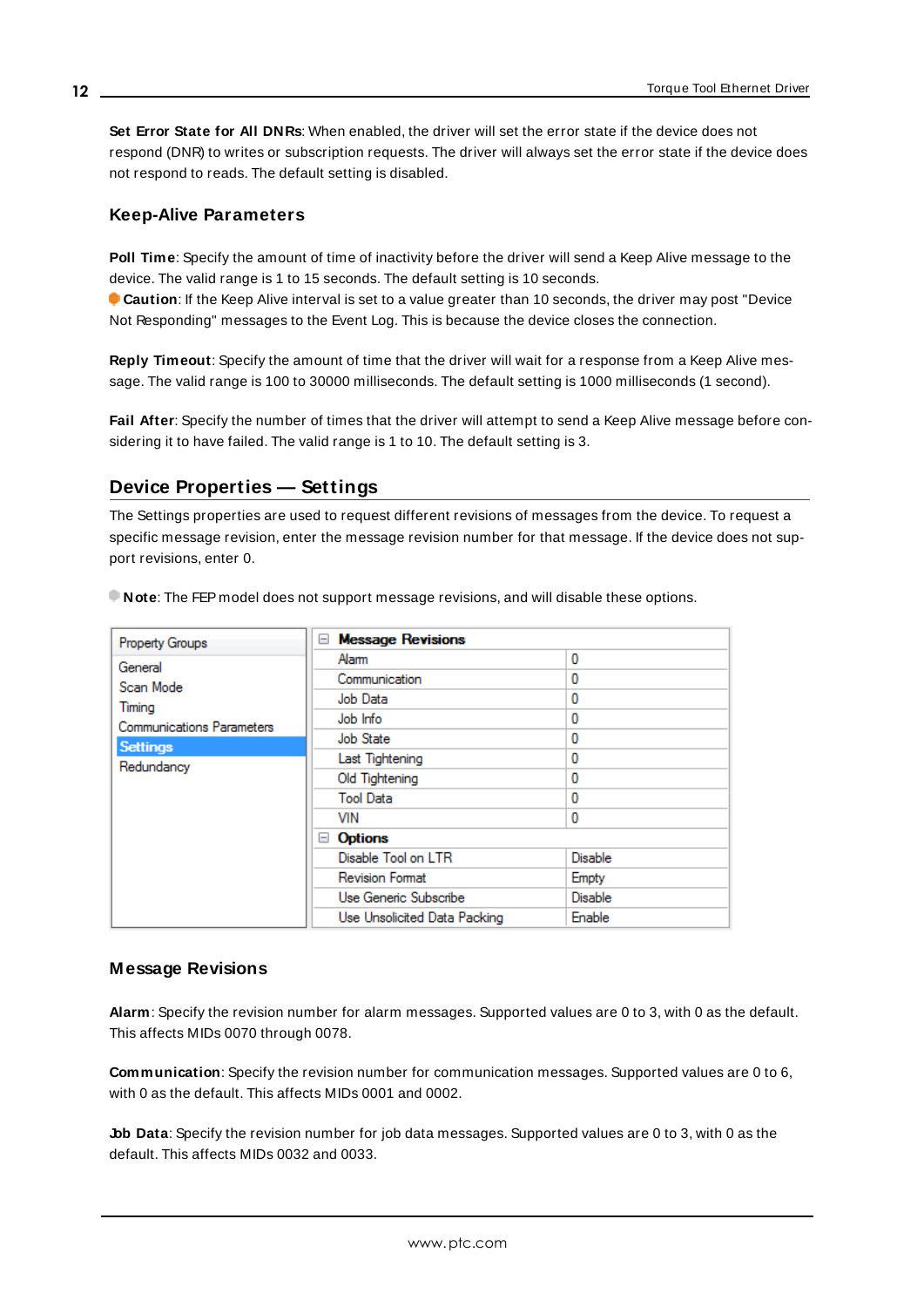**Job Info**: Specify the revision number for job info messages. Supported values are 0 to 4, with 0 as the default. This affects MIDs 0034 through 0037.

**Job State**: Specify the revision number for job ID upload, job select, and job restart messages. Supported values are 0 to 2, with 0 as the default. This affects MIDs 0030, 0031, 0038, and 0039.

**Last Tightening**: Specify the revision number for the last tightening results messages. Supported values are 0 to 5 and 999 (for low-bandwidth version), with 0 as the default. This affects MIDs 0060 through 0063.

**Old Tightening**: Specify the revision number for the old tightening results messages. Supported values are 0 to 7, with 0 as the default. This affects MIDs 0064 and 0065.

**Selector Lights**: Specify the revision number for the selector control light messages. Supported values are 0 to 2, with 0 as the default. This affects MIDs 0254 and 0255.

**Tool Data**: Specify the revision number for the tool data results messages. Supported values are 0 to 5, with 0 as the default. This affects MIDs 0040 and 0041.

**VIN**: Specify the revision number for the vehicle identification number (VIN) messages. Supported values are 0 to 2, with 0 as the default. This affects MIDs 0051 through 0054.

#### **Options**

**Disable Tool On LTR**: When enabled, the driver will disable the tool whenever a last tightening results (LTR) message is received. This ensures that no LTRdata is overwritten before the system has had time to process it. The default setting is disabled.

**Revision Format**: Specify how the driver should format the revision number for commands that use the default revision (revision 0). By default, when the driver sends a revision 0 message it leaves the revision number blank. Some devices do not support this and require the revision number to be explicitly set. Setting this to Zero or One forces the driver to use 0 or 1 for the revision number in the message.

**Use Generic Subscribe**: Newer devices may only support subscribing using the Generic Subscribe MID 8. Enabling this property changes the driver to use MID 8 when subscribing data updates.

**Use Unsolicited Data Packing**: Specify if the driver should update all tags for a given command set at once or update those tags individually at their specified scan rate.

## <span id="page-12-0"></span>**Device Properties — Redundancy**

| <b>Property Groups</b>                          | Redundancy<br>$=$      |                                    |
|-------------------------------------------------|------------------------|------------------------------------|
| General<br>Scan Mode<br>Timing<br>Auto-Demotion | Secondary Path         | <b>Channel Device1</b><br>$\cdots$ |
|                                                 | Operating Mode         | Switch On Failure                  |
|                                                 | Monitor Item           |                                    |
|                                                 | Monitor Interval (s)   | 300                                |
|                                                 | Return to Primary ASAP | Yes                                |
| Tag Generation                                  |                        |                                    |
| <b>Tag Import Settings</b>                      |                        |                                    |
| Redundancy                                      |                        |                                    |

Redundancy is available with the Media-Level Redundancy Plug-In.

Consult the website, a sales representative, or the **user [manual](https://www.kepware.com/getattachment/35461efd-b53a-4219-a109-a89fad20b230/media-level-redundancy-manual.pdf)** for more information.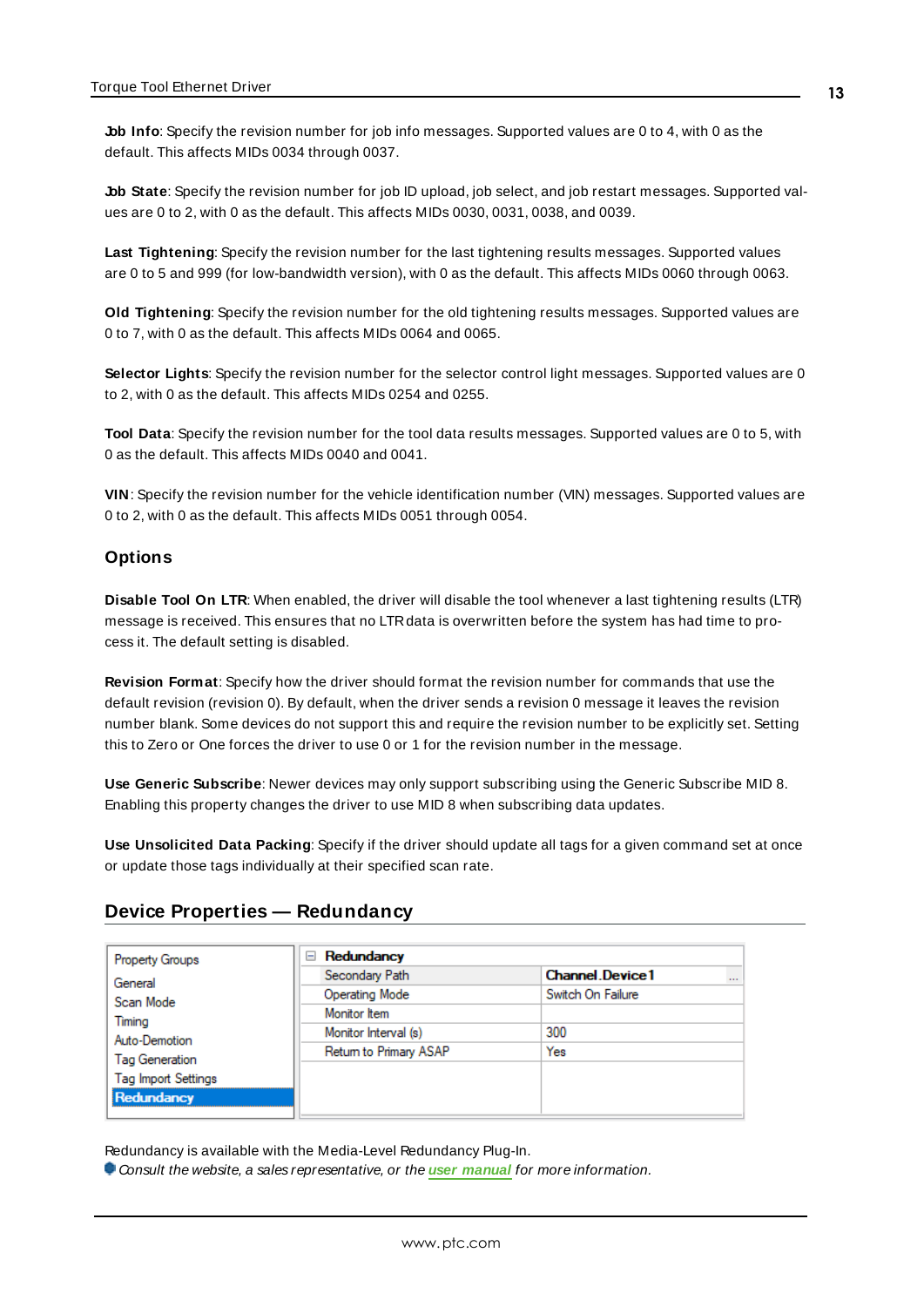# <span id="page-13-0"></span>**Optimizing Communications**

The Torque Tool Ethernet Driver has been designed to provide the best performance with the least amount of impact on the system's overall performance. While the driver is fast, there are a couple of guidelines that can be used to control and optimize the application and gain maximum performance.

This server refers to communications protocols like Torque Tool Ethernet as a channel. Each channel defined in the application represents a separate path of execution in the server. Once a channel has been defined, a series of devices must then be defined under that channel. Each of these devices represents a single Torque Tool controller from which data will be collected. While this approach to defining the application will provide a high level of performance, it won't take full advantage of the Torque Tool Ethernet Driver or the network. An example of how the application may appear when configured using a single channel is shown below.



**Channel1** Each device appears under a single channel. In this configuration, the driver must move from one device to the next as quickly as possible to gather information at an **EFFECT CONSUMED FIGURE CONSUMED SERVICES**<br>Effective rate. As more devices are added or more information is requested from a **Filler** Device2 single device, the overall update rate begins to suffer.

If the Torque Tool Ethernet Driver could only define one single channel, the example shown above would be the only option available; however, the driver can define up to 256 channels. Using multiple channels distributes the data collection workload by simultaneously issuing multiple requests to the network. An example of how the same application may appear when configured using multiple channels to improve performance is shown below.



Each device has now been defined under its own channel. In this configuration, a single path of execution is dedicated to the task of gathering data from each device. If the application has 256 or fewer devices, it can be optimized exactly how it is shown here.

The performance will improve even if the application has more devices. While fewer devices may be ideal, the application will still benefit from additional channels. Although by spreading the device load across all channels will cause the **Server to move from device to device again, it can now do so with far less devices** to process on a single channel.

**Note**: Some devices support only one Ethernet connection. For these devices, only one channel and device should be configured.

**14**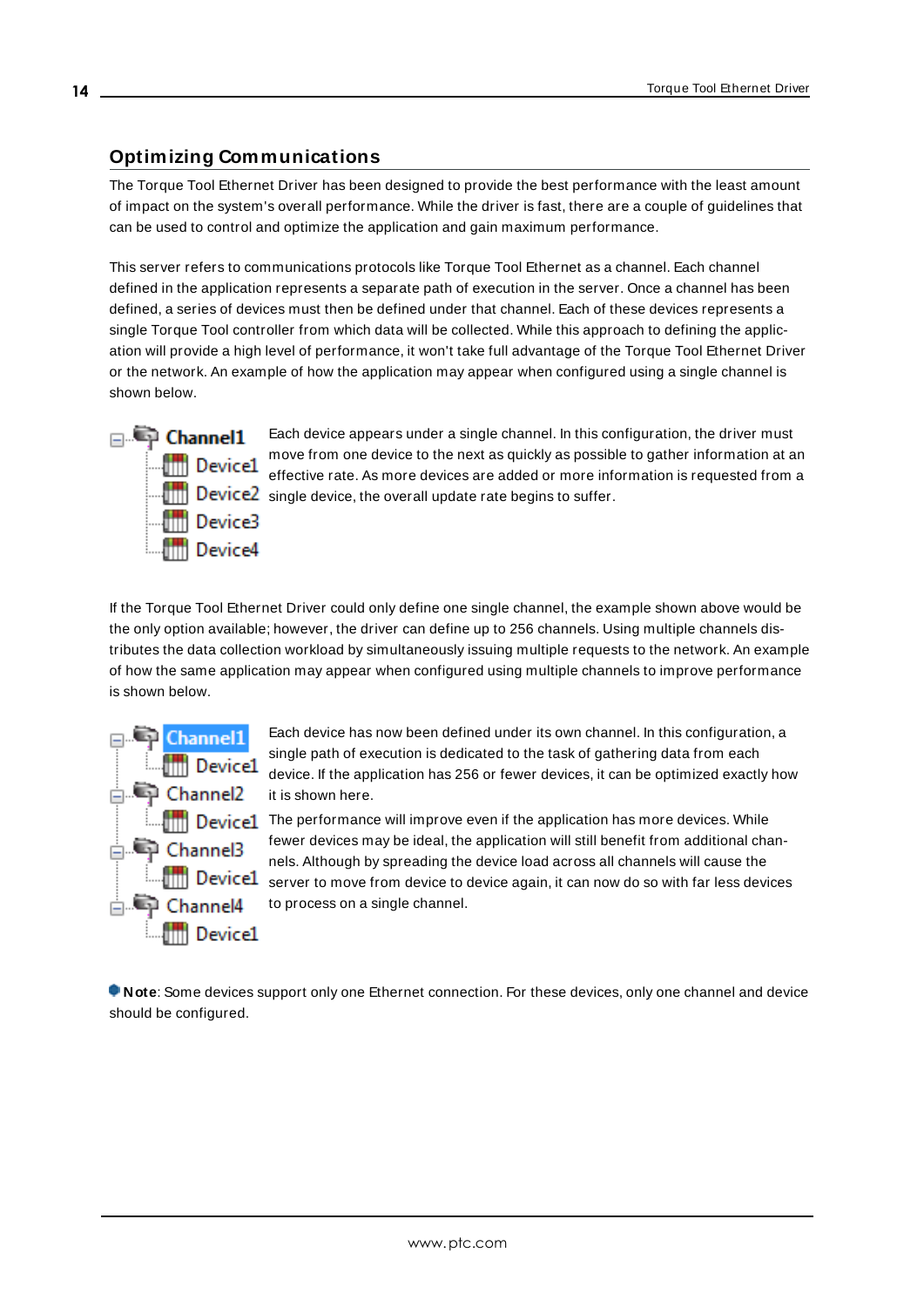# <span id="page-14-0"></span>**Data Types Description**

The Torque Tool Ethernet Driver supports the following data types.

| Data Type      | <b>Description</b>          |
|----------------|-----------------------------|
| <b>Boolean</b> | Single bit                  |
| Word           | Unsigned 16-bit integer     |
| Short*         | Signed 16-bit integer       |
| <b>DWord</b>   | Unsigned 32-bit integer     |
| Long*          | Signed 32-bit integer       |
| String         | ASCII text string           |
| <b>Float</b>   | 32-bit floating point value |
| Date*          | 64 bit date and time value  |
| Double*        | 64-bit floating point value |

\* These types are not used natively, but are supported through conversion.

**Note:** All non-variable tags used in the driver have a fixed data type. Therefore, it is recommended that users allow the driver to use the default data type for the point.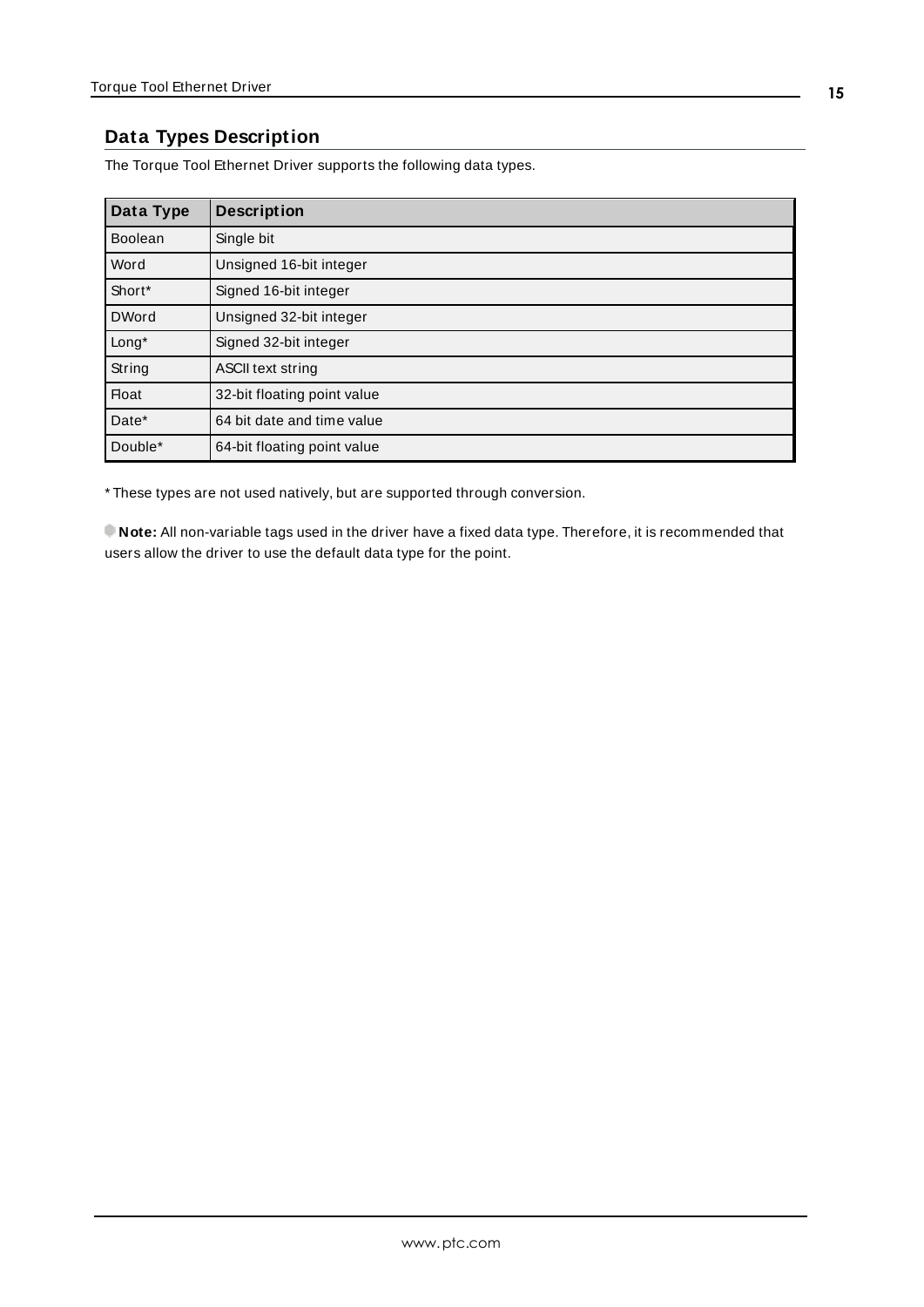## <span id="page-15-0"></span>**Address Descriptions**

The Torque Tool Ethernet Driver specifies addresses by the name of the item that will be addressed. It may be optionally followed by a bit or index number. The syntax is *ITEMNAME<br/>s.BIT/INDE* $\leq$ , where:

- **.** ITEMNAME: The name of the item that will be addressed.
- **BIT/INDEX:** The bit number for items using bit fields, or index for arrayed items. The bit/index is only used for certain address items.

**Important**: Bits are 0-based, with 0 being the LSB. Array indices are 1-based, with 1 being the first item.

#### **Unsolicited Data**

Some of the command sets are sent unsolicited by the device. These command sets will not have data available until the device sends the data to the driver. All unsolicited command sets have a NEWDATA item, which will be set to 1 when new data arrives. Users may then clear this flag back to 0 by writing any value to it.

#### **Message Revisions**

Some commands have multiple message revisions which hardware may support. Some items are only available for certain message revisions. These items have been marked as being available in a certain message revision. For example, an item marked with (Rev 2) is only available in message revision 2 or later. Some messages also have a low-bandwidth version available and will be marked appropriately.

#### **Variable Data**

Instead of adding revisions to allow for more information to be sent, the Open Protocol specification supports Variable Data fields. These are dynamic results where any number of values are returned. Each Variable Data field contains the information needed to describe that piece of data and can be uniquely identified by specifying the Message ID (MID), the Parameter ID (PID), and the Step number. To allow access to these values, the format of the tag addresses needs to be "MID"."PID"."Step".Unit; where Step and Unit are optional. If Unit is specified, the Unit value is returned as a numeric value that corresponds to different unit types (as defined in the Open Protocol specification). For example, to get the Final Torque on a MT Focus 6000, the tag address might be '1202.30237'. To get the units of that value, use this tag address: '1202.30237.Unit'. There are common PID values and there are PID values that are specific to the device. Refer to the Open Protocol specification and the device specific specification for more information.

#### **Protocols**

The Torque Tool Ethernet Driver supports the Open Protocol model and the Ford Ethernet Protocol (FEP) model. Each protocol supports a set of commands that have one or more items available for addressing. Not all command sets are supported for each model. For more information, select a link from the list below.

#### **[Alarm](#page-18-0)**

**[Auto-Disable](#page-19-0) Settings [Flash](#page-20-0) [Identifiers](#page-21-0) Job [Info](#page-23-0) Job [Number](#page-26-0) Data Job [Data](#page-24-0) Last [Tightening](#page-26-1) Results M ulti Spindle [Results](#page-31-0) Old [Tightening](#page-32-0) Results**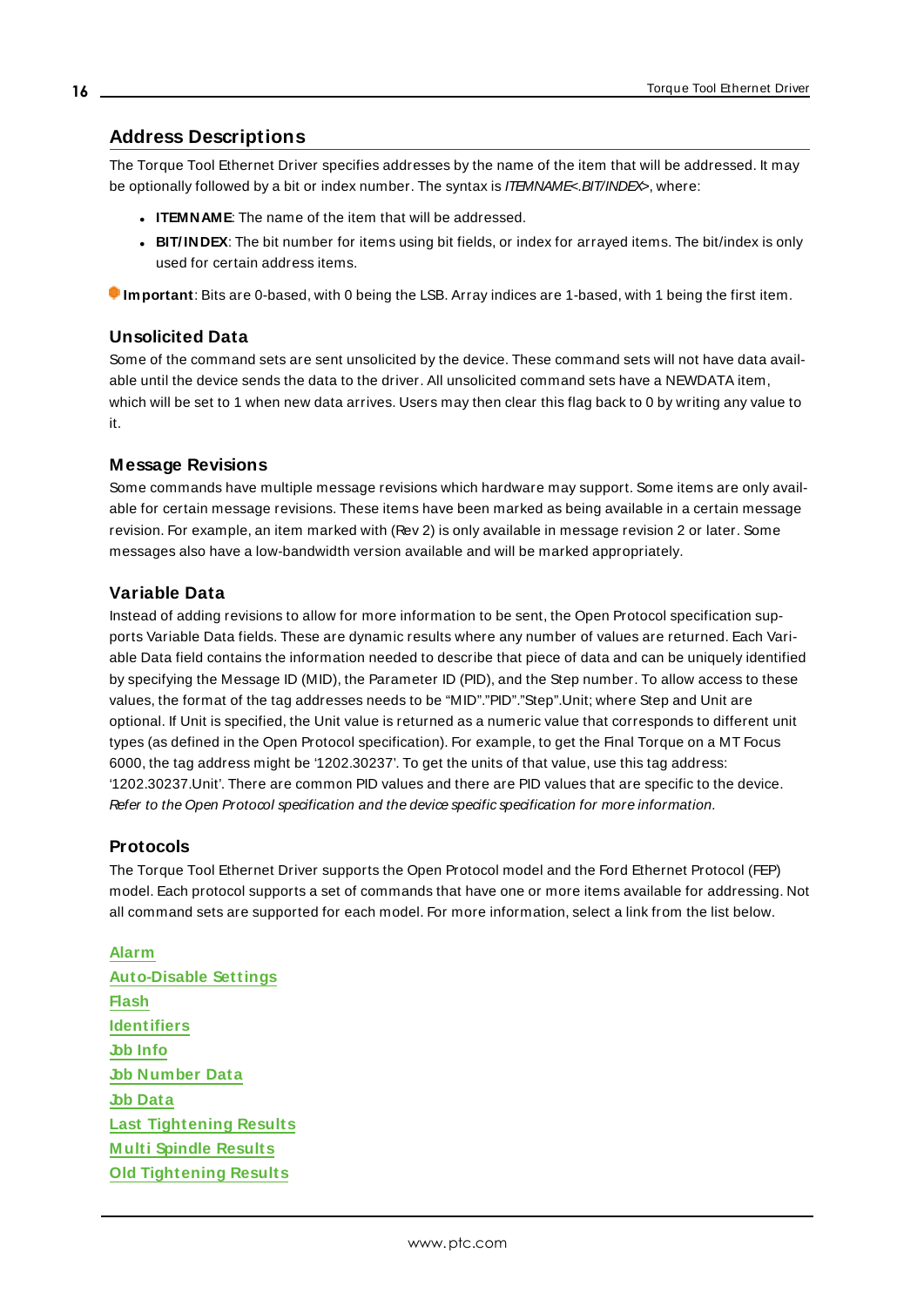| <b>Operation Result</b>       |
|-------------------------------|
| <b>Parameter Set Data</b>     |
| <b>Parameter Set Numbers</b>  |
| <b>Parameter Set Selected</b> |
|                               |
| <b>Selector Messages</b>      |
| <b>Time</b>                   |
| <b>Tool Data</b>              |

## <span id="page-16-0"></span>**Message IDs**

**Message ID** Description **Supported Models** 0001 Start communication Contraction Contraction Contraction Contraction Contraction Contraction Contraction Contraction Contraction Contraction Contraction Contraction Contraction Contraction Contraction Contraction Contr 0002 Start communication acknowledge CODE CODE STATEP 0003 Stop communication Superintendent Control of Copen, FEP 0004 Command error Command error Command executive Command executive Command executive Command executive Comm 0005 Command accepted Command accepted Command Command Command Command Command Command Command Command Command Command Command Command Command Command Command Command Command Command Command Command Command Command Command 0008 Generic Subscription Contract Contract Contract Contract Contract Contract Contract Contract Contract Contract Contract Contract Contract Contract Contract Contract Contract Contract Contract Contract Contract Contrac 0010 Pset number upload request Department of Deen, FEP 0011 Pset number upload reply example of the contract of the period open, FEP 0012 Pset data upload request Pset of the Pset data upload request Pseudonal Pseudonal Pseudonal Pseudonal Pse 0013 Pset data upload reply example of the contract of the Open, FEP 0014 Pset selected subscribe **Department of Contact Selected** subscribe **Open**, FEP 0015 **Pset selected telegram Department of the Second Second Pset selected telegram Department of the Second S** 0016 Pset selected telegram acknowledge **Demanuel School** Open, FEP 0017 Pset selected unsubscribe **Department of Convention** Open, FEP 0018 Selected Pset Contract Contract Contract Contract Contract Contract Contract Contract Contract Contract Contract Contract Contract Contract Contract Contract Contract Contract Contract Contract Contract Contract Contr 0019 Set Pset batch size **Open, FEP** 0020 Reset Pset batch size **CONFER** Open, FEP 0030 bb numbers upload request by a state of the Depen, FEP 0031 bb numbers upload reply b and the contract of  $\Box$  Open, FEP 0032 bb data upload request behind the contract of the period open behind the contract of  $\log$ 0033 bb data upload response between the control open 0034 bb selected/info subscribe and contact the open, FEP 0035 bb selected/info b and the contract of the Department of the Open, FEP 0036 bb selected/info acknowledge open, FEP 0037 bb selected/info unsubscribe Open, FEP 0038 bb selected in PF3000 b b contract to the Department of the Department of the Department of the Department of the Department of the Department of the Department of the Department of the Department of the Department of 0039 **Job restart Community Community** Open, FEP 0040 Tool data upload request Contact Contact Contact Contact Contact Open, FEP

For more information on the Message IDs (MIDs) supported by each device model, refer to the table below.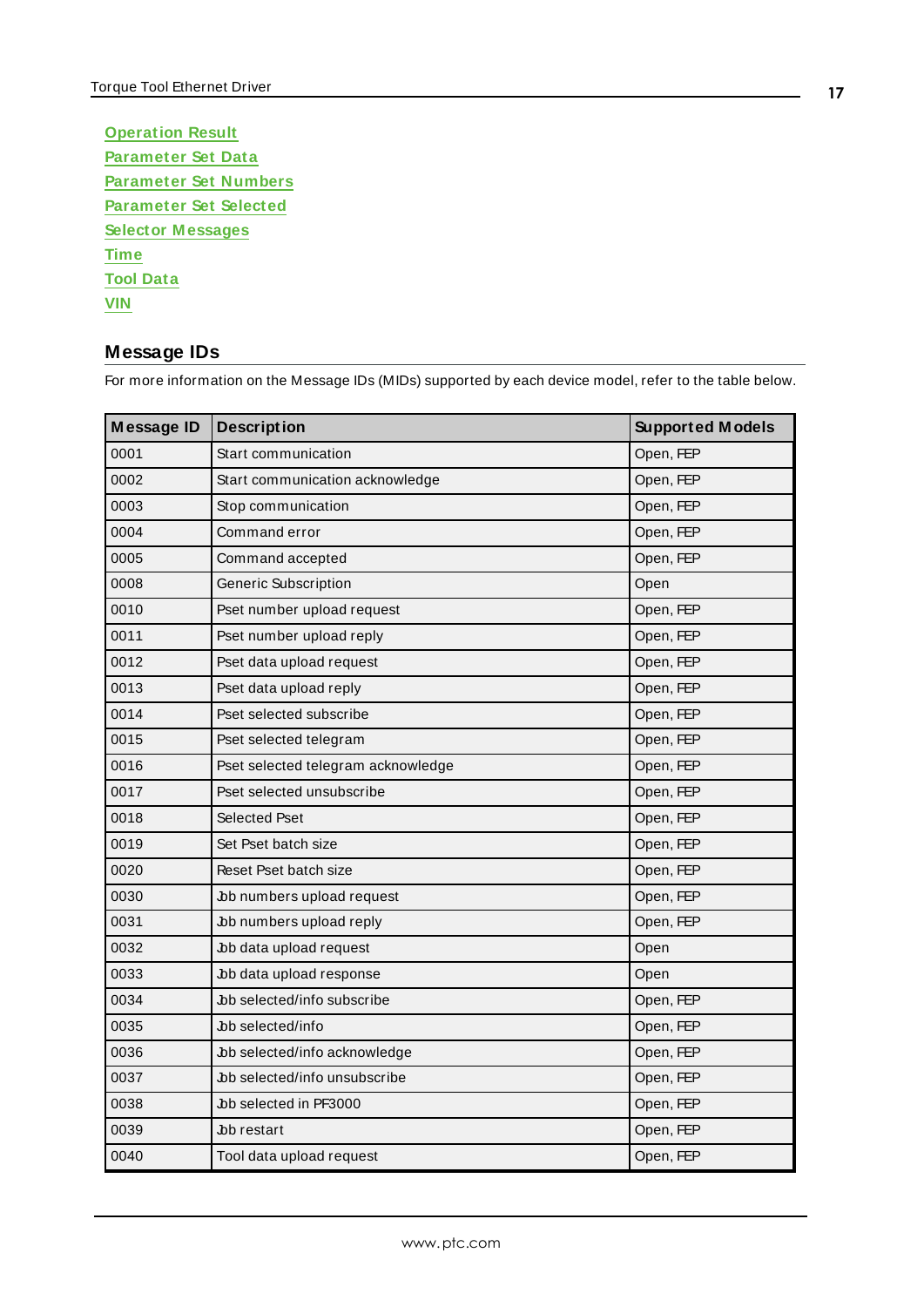| <b>Message ID</b> | <b>Description</b>                                     | <b>Supported Models</b> |
|-------------------|--------------------------------------------------------|-------------------------|
| 0041              | Tool data upload reply                                 | Open, FEP               |
| 0042              | Disable tool                                           | Open, FEP               |
| 0043              | Enable tool                                            | Open, FEP               |
| 0050              | VIN download request                                   | Open, FEP               |
| 0051              | VIN upload subscribe                                   | Open, FEP               |
| 0052              | VIN number upload                                      | Open, FEP*              |
| 0053              | VIN upload acknowledge                                 | Open, FEP               |
| 0054              | VIN upload subscribe                                   | Open, FEP               |
| 0060              | Last Tightening Result (LTR) subscribe                 | Open, FEP               |
| 0061              | LTR upload                                             | Open, FEP*              |
| 0062              | LTR upload acknowledge                                 | Open, FEP               |
| 0063              | LTR unsubscribe                                        | Open, FEP               |
| 0064              | Old Tightening Results (OTR) upload request            | Open, FEP               |
| 0065              | OTR upload reply                                       | Open, FEP*              |
| 0070              | Alarm subscribe                                        | Open, FEP               |
| 0071              | Alarm upload reply                                     | Open, FEP               |
| 0072              | Alarm upload acknowledge                               | Open, FEP               |
| 0073              | Alarm unsubscribe                                      | Open, FEP               |
| 0074              | Alarm acknowledge on Torque controller                 | Open, FEP               |
| 0075              | Alarm acknowledge on Torque controller acknowledge     | Open, FEP               |
| 0076              | Alarm status                                           | Open, FEP               |
| 0077              | Alarm status acknowledge                               | Open, FEP               |
| 0080              | Time upload request                                    | Open, FEP               |
| 0081              | Time upload                                            | Open, FEP               |
| 0082              | Set time in torque controller                          | Open, FEP               |
| 0100              | Multi-spindle result subscribe                         | Open, FEP               |
| 0101              | Multi-spindle result upload                            | Open, FEP**             |
| 0102              | Multi-spindle result upload acknowledge                | Open, FEP               |
| 0103              | Multi-spindle result unsubscribe                       | Open, FEP               |
| 0113              | Flash green light tool                                 | Open, FEP               |
| 0127              | <b>Jbb Cancel</b>                                      | Open, FEP               |
| 0128              | Batch increment                                        | Open                    |
| 0200              | Set external controlled relays                         | Open                    |
| 0210              | Status externally monitored inputs subscribe           | Open                    |
| 0211              | Status externally monitored inputs upload              | Open                    |
| 0212              | Status externally monitored inputs upload acknowledge. | Open                    |
| 0213              | Status externally monitored inputs unsubscribe         | Open                    |
| 0216              | Relay function subscribe                               | Open                    |
| 0217              | Relay function data                                    | Open                    |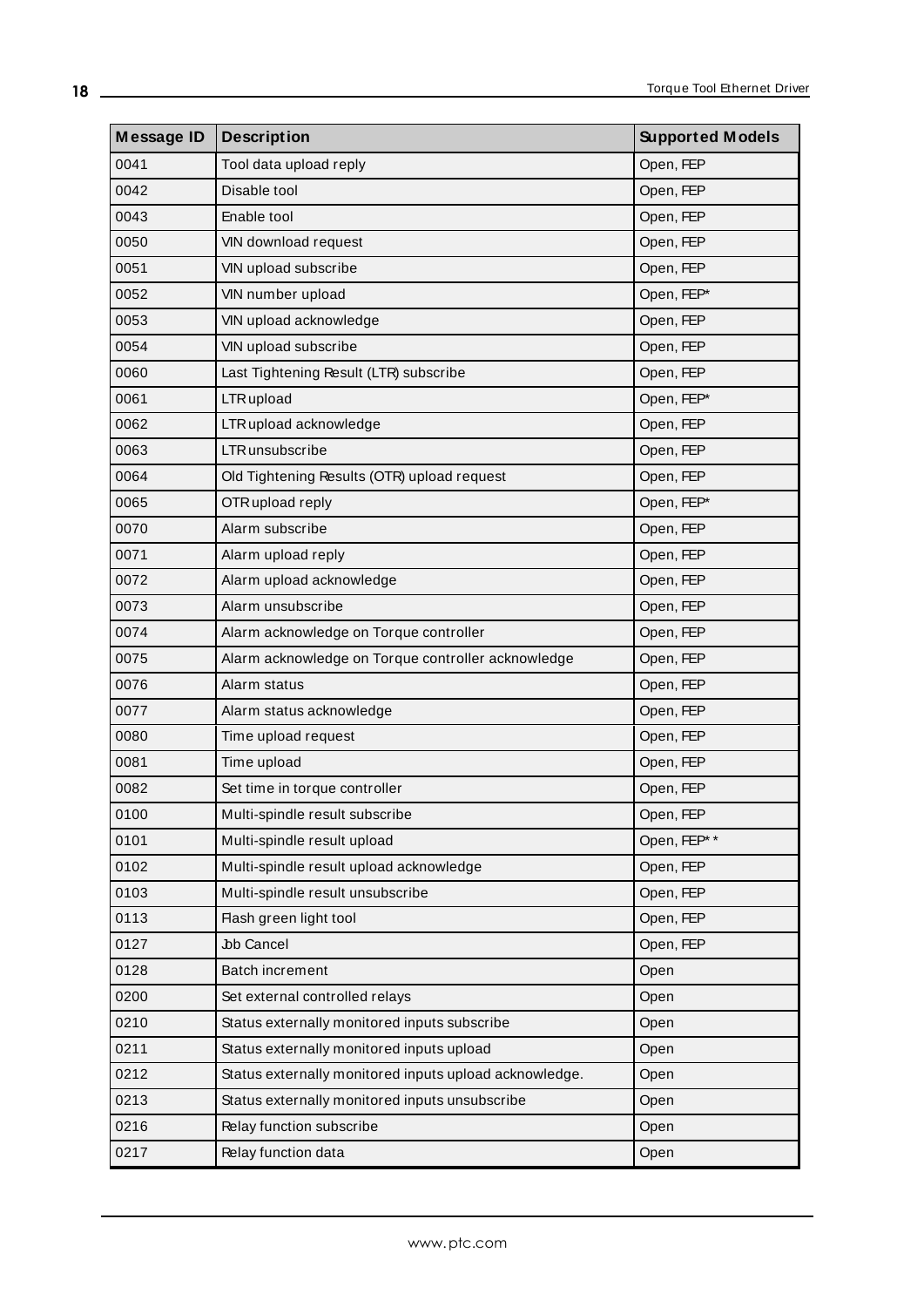| Message ID | <b>Description</b>                  | <b>Supported Models</b> |
|------------|-------------------------------------|-------------------------|
| 0218       | Relay function acknowledge          | Open                    |
| 0219       | Relay function unsubscribe          | Open                    |
| 0224       | Set digital input function          | Open                    |
| 0225       | Reset digital input function        | Open                    |
| 0254       | Selector control green lights       | Open                    |
| 0255       | Selector control red lights         | Open                    |
| 0400       | Auto/man mode subscribe             | <b>FEP</b>              |
| 0401       | Auto/man mode upload                | <b>FEP</b>              |
| 0402       | Auto/man mode acknowledge           | <b>FEP</b>              |
| 0403       | Auto/man mode unsubscribe           | <b>FEP</b>              |
| 0410       | Auto disable setting request        | <b>FEP</b>              |
| 0411       | Auto disable setting reply          | <b>FEP</b>              |
| 1201       | Operation result overall data       | Open                    |
| 1202       | Operation result object data        | Open                    |
| 2500       | Tightening program message download | Open                    |
| 2501       | Tightening program message upload   | Open                    |
| 0999       | Keep alive                          | Open, FEP               |

\* Only supports MID Revision 1 as indicated in Revision 4.62 of the FEPspecification.

<span id="page-18-0"></span>\*\* Unlike Open protocol, FEP does not use batch size, batch counter, and batch status parameters.

## **Command Set: Alarm**

The Alarm command set is used to receive alarm data. All items belonging to this command set use MID 70 (Alarm subscribe) for the subscription request. The device sends the data through MID 71 and MID 76, which are acknowledged with MID 72 and MID 77, respectively.

<span id="page-18-6"></span><span id="page-18-5"></span><span id="page-18-4"></span><span id="page-18-3"></span><span id="page-18-2"></span><span id="page-18-1"></span>

| <b>Item</b>         | Data           | <b>Access</b> | <b>Description</b>                                                                    | Data Range                               |
|---------------------|----------------|---------------|---------------------------------------------------------------------------------------|------------------------------------------|
|                     | <b>Type</b>    |               |                                                                                       |                                          |
| <b>ALARM STATUS</b> | <b>Boolean</b> | Read Only     | 0 if no alarm is active, 1 if an alarm is<br>currently active*                        | $0 - 1$                                  |
| <b>ALARM ERROR</b>  | String         | Read Only     | Error code                                                                            | 4 characters,<br>5 characters (Rev<br>2) |
| ALARM C READY       | <b>Boolean</b> | Read Only     | Controller ready status:<br>$1 = OK$<br>$0 = NOK$                                     | $0 - 1$                                  |
| ALARM T READY       | <b>Boolean</b> | Read Only     | Tool ready status:<br>$1 = OK$<br>$0 = NOK$                                           | $0 - 1$                                  |
| ALARM_TIME          | String         | Read Only     | Timestamp                                                                             | 19 characters                            |
| ALARM_NEWDATA       | <b>Boolean</b> | Read/Write    | New data flag. Set to 1 when new data<br>arrives. Write a 0 to this flag to clear it. | $0 - 1$                                  |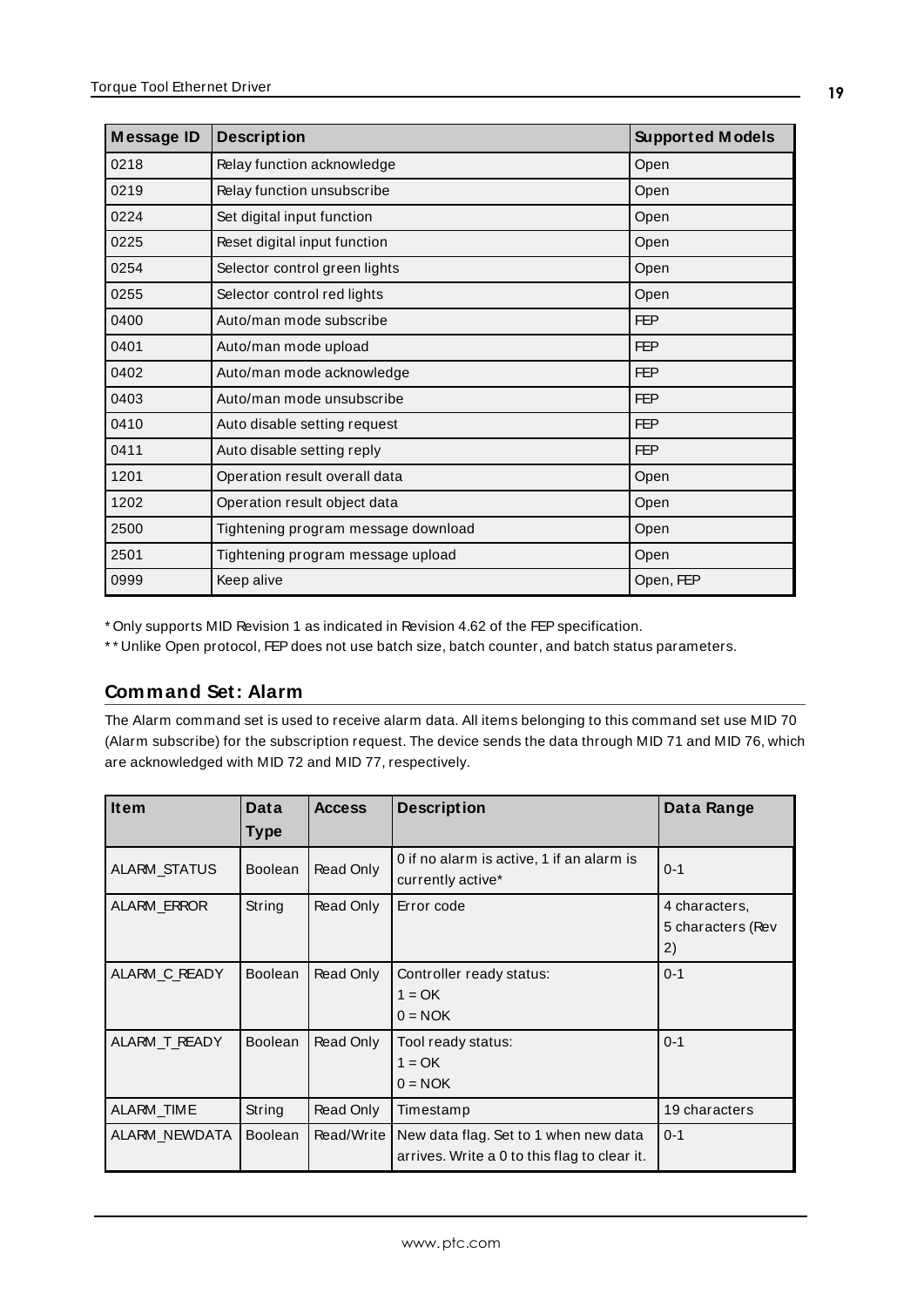<span id="page-19-4"></span>

| <b>Item</b>    | Data           | <b>Access</b> | <b>Description</b>                                                                | Data Range    |
|----------------|----------------|---------------|-----------------------------------------------------------------------------------|---------------|
|                | Type           |               |                                                                                   |               |
| ALARM T HEALTH | Word,<br>Short | Read Only     | (Rev 3) Reports the tool status:<br>$0 = Not Applicable$<br>$1 = OK$<br>$2 = NOK$ | $0 - 2$       |
| ALARM TEXT     | String         | Read Only     | (Rev 3) The text assigned to the alarm.                                           | 50 characters |

<span id="page-19-5"></span>\* The ALARM\_STATUSflag is valid on an initial connection to the device. Any subsequent alarm messages after the initial update set the quality of the tag to "Bad" because the status is no longer provided by the device.

# <span id="page-19-0"></span>**Command Set: Auto-Disable Settings**

The Auto-Disable Settings command set is only supported by the FEP model.

<span id="page-19-6"></span><span id="page-19-3"></span><span id="page-19-2"></span>

| <b>Item</b> | Data<br><b>Type</b> | <b>Access</b> | <b>Description</b>                                                                                                                                                                                                                                                                                                 | Data Range |
|-------------|---------------------|---------------|--------------------------------------------------------------------------------------------------------------------------------------------------------------------------------------------------------------------------------------------------------------------------------------------------------------------|------------|
| AD_SETTING  | Word,<br>Short      | Read Only     | Auto-Disable setting. AD_SETTING and<br>AD_BATCH data is retrieved using MID<br>410 (AutoDisable settings request) for<br>the request, which is replied to with MID<br>411 (AutoDisable settings reply)                                                                                                            | $0 - 99$   |
| AD BATCH    | Word,<br>Short      | Read Only     | Current batch                                                                                                                                                                                                                                                                                                      | $0 - 99$   |
| AM_MODE     | <b>Boolean</b>      | Read Only     | Automatic/Manual mode. AM_MODE<br>uses MID 400 (Automatic/Manual mode<br>subscribe) for the subscription request.<br>The device sends the data through MID<br>401(Automatic/Manual mode), which is<br>replied to by MID 402 (Auto-<br>matic/Manual mode acknowledge).<br>$0 =$ Automatic Mode<br>$1 =$ Manual Mode | $2 - 10$   |
| AM_NEWDATA  | Boolean             | Read/Write    | New data flag. Set to 1 when new data<br>arrives. Write a 0 to this flag to clear it.                                                                                                                                                                                                                              | $0 - 1$    |

## <span id="page-19-7"></span><span id="page-19-1"></span>**Command Set: Communication**

The Communication command set is used to get information about the controller.

<span id="page-19-9"></span><span id="page-19-8"></span>

| Item                 | Data           | <b>Access</b> | <b>Description</b>               | Data Range |
|----------------------|----------------|---------------|----------------------------------|------------|
|                      | <b>Type</b>    |               |                                  |            |
| COMM CELL ID         | Word,<br>Short | Read<br>Only  | The cell ID of the controller    | 0-9999     |
| COMM_CHANNEL<br>l ID | Word,<br>Short | Read<br>Only  | The channel ID of the controller | $0 - 20$   |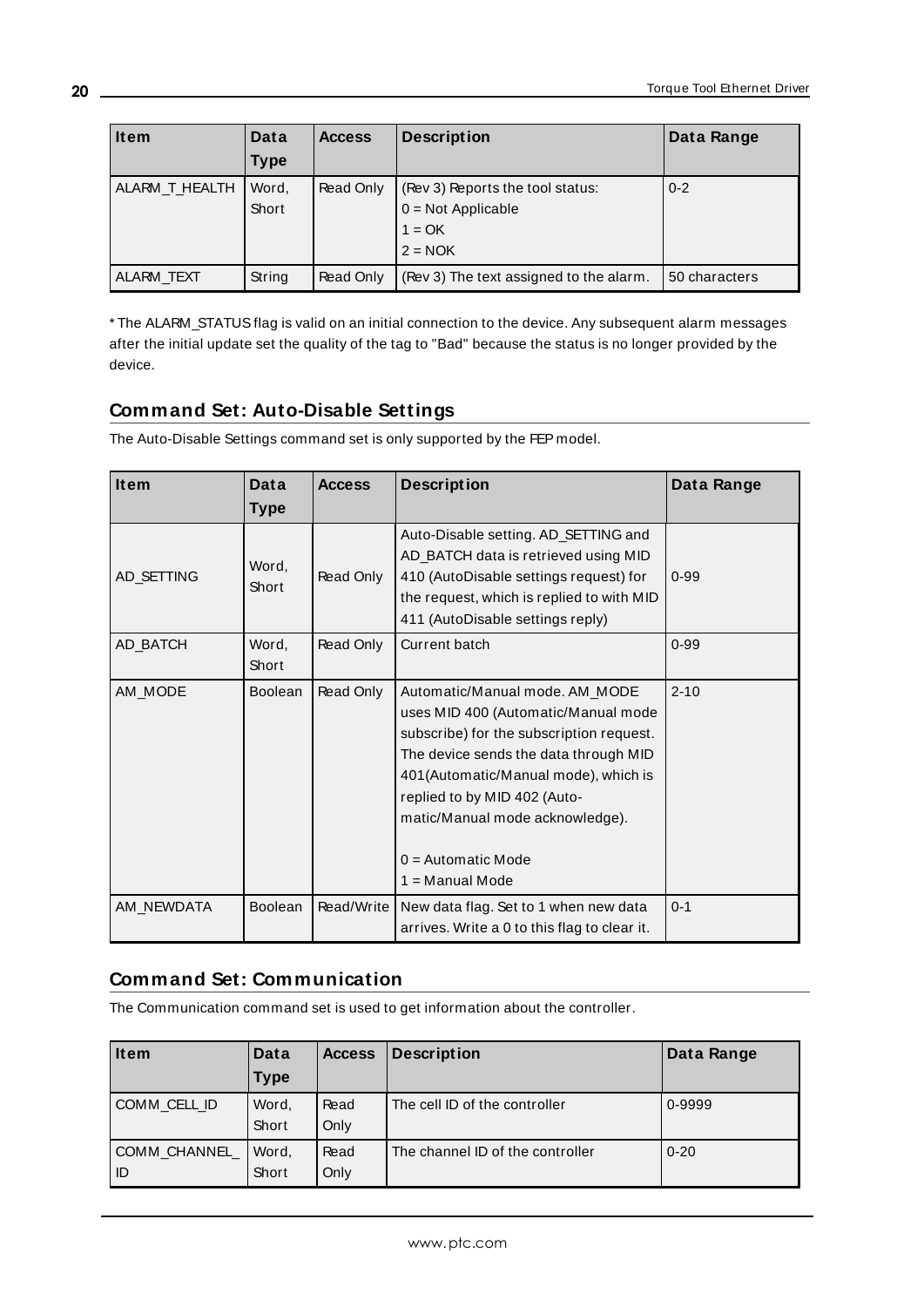<span id="page-20-8"></span><span id="page-20-7"></span><span id="page-20-6"></span><span id="page-20-5"></span><span id="page-20-4"></span><span id="page-20-3"></span><span id="page-20-2"></span><span id="page-20-1"></span>

| <b>Item</b>                              | Data<br><b>Type</b> | <b>Access</b> | <b>Description</b>                                                                                                                                   | Data Range    |
|------------------------------------------|---------------------|---------------|------------------------------------------------------------------------------------------------------------------------------------------------------|---------------|
| COMM_CLIENT_ID                           | Word,<br>Short      | Read<br>Only  | (Rev 2) The client ID                                                                                                                                | $0 - 9$       |
| COMM_CONTROL_<br><b>NAME</b>             | String              | Read<br>Only  | The name of the controller                                                                                                                           | 25 characters |
| COMM_CONTROL_<br><b>SER NUM</b>          | String              | Read<br>Only  | (Rev 4) The serial number of the con-<br>troller                                                                                                     | 10 characters |
| COMM_CONTROL_<br>SOFT_VER                | String              | Read<br>Only  | (Rev 3) The controller software version                                                                                                              | 19 characters |
| COMM_LINK_<br><b>SUPPORT</b>             | Word,<br>Short      | Read<br>Only  | (Rev 6) Specifies that linking handling is<br>supported if 1                                                                                         | $\mathbf{1}$  |
| $COMM_{-}$<br>PROTOCOL<br><b>VERSION</b> | String              | Read<br>Only  | (Rev 3) The Open Protocol version sup-<br>ported by the controller's current firm-<br>ware                                                           | 19 characters |
| COMM_RBU_TYPE                            | String              | Read<br>Only  | (Rev 4) The rapid backup unit (RBU) type                                                                                                             | 24 characters |
| COMM_SEO_NUM_<br><b>SUPPORT</b>          | Word,<br>Short      | Read<br>Only  | (Rev 6) Specifies that sequence number<br>handling is supported if 1                                                                                 | $\mathbf{1}$  |
| COMM_STATION_<br>ID                      | DWord,<br>Long      | Read<br>Only  | (Rev 6) The station ID or cell ID of the<br>controller                                                                                               | 0-4294967295  |
| COMM_STATION_<br><b>NAME</b>             | String              | Read<br>Only  | (Rev 6) The station name of cell name of<br>the controller                                                                                           | 25 characters |
| COMM_SUPPLIER_<br><b>CODE</b>            | String              | Read<br>Only  | (Rev 2) The 3-character supplier code for<br>the controller                                                                                          | 3 characters  |
| COMM SYS<br><b>SUBTYPE</b>               | Word,<br>Short      | Read<br>Only  | (Rev 5) The system subtype of the con-<br>troller                                                                                                    | $0 - 2$       |
| COMM_SYS_TYPE                            | Word,<br>Short      | Read<br>Only  | (Rev 5) The system type of the controller:<br>$0 = System$ type not set<br>$1 = Power$ Focus 4000<br>$2 = Power$ MACS 4000<br>$3 = Power$ Focus 6000 | 0-999         |
| COMM_TOOL_<br>SOFT_VER                   | String              | Read<br>Only  | (Rev 3) The tool software version                                                                                                                    | 19 characters |

# <span id="page-20-14"></span><span id="page-20-13"></span><span id="page-20-12"></span><span id="page-20-11"></span><span id="page-20-10"></span><span id="page-20-9"></span><span id="page-20-0"></span>**Command Set: Flash**

The Flash command set is used to cause the tool's green light to flash.

<span id="page-20-15"></span>

| <b>Item</b>  | Data           | <b>Access</b> | <b>Description</b>                        | Data Range |
|--------------|----------------|---------------|-------------------------------------------|------------|
|              | Type           |               |                                           |            |
| <b>FLASH</b> | <b>Boolean</b> | Write         | Write any value to this item to cause the | N/A        |
|              |                | Only          | green light on the tool to flash until an |            |
|              |                |               | operator pushes the tool trigger. FLASH   |            |
|              |                |               | uses MID 113 (Flash green light on tool). |            |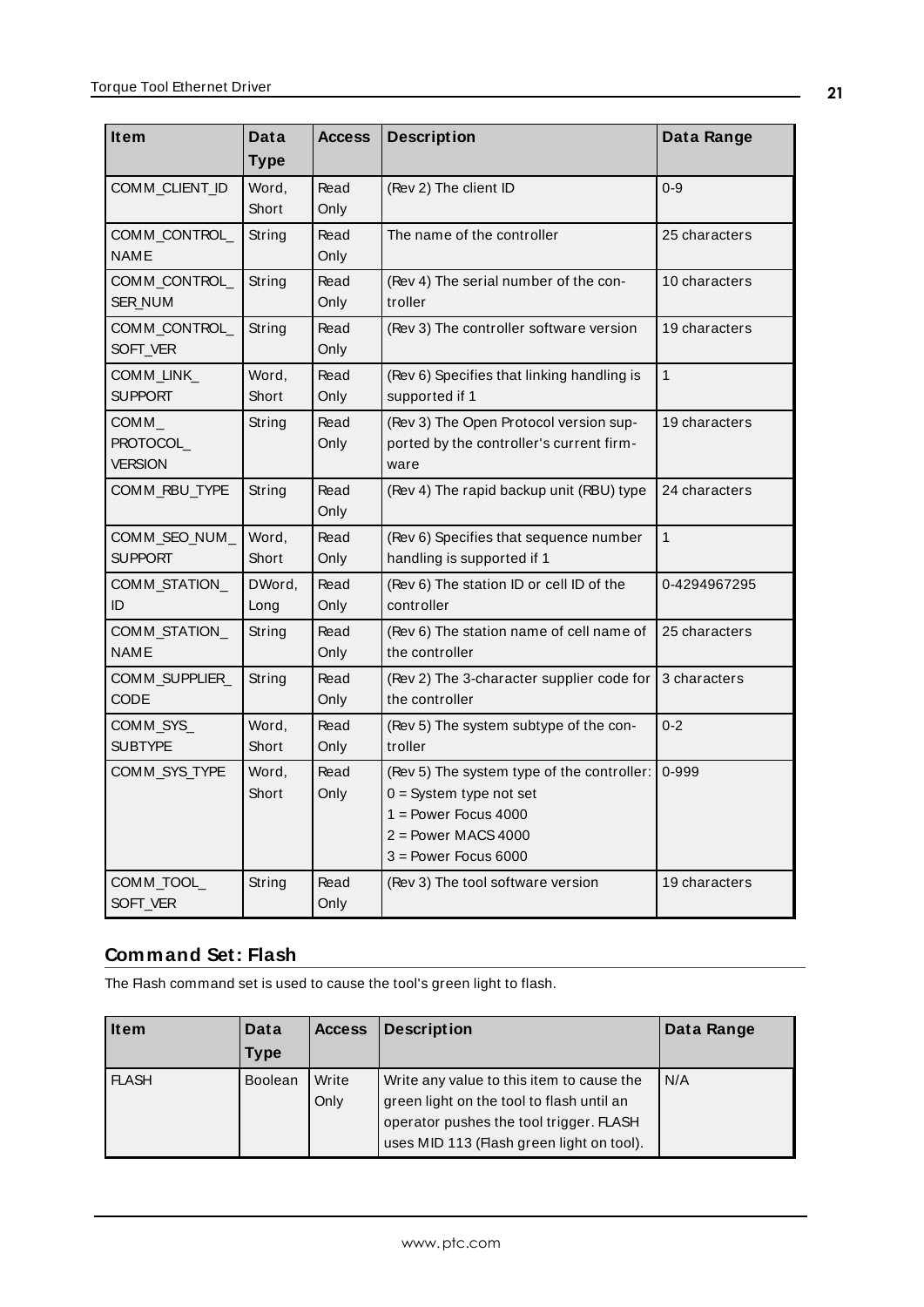# <span id="page-21-0"></span>**Command Set: Identifiers**

The Identifiers command set is used to manage the multiple identifiers in the controller. It is only supported by the Open Protocol model. All tags prefixed by MID\_are subscription based and use MID 151 (Multiple identifiers work order subscribe) for the subscription request. The device sends the item data to the server through MID 152 (Multiple Identifiers work order), which the server responds to with MID 153 (Multiple Identifiers work order acknowledge).

<span id="page-21-4"></span><span id="page-21-3"></span><span id="page-21-2"></span><span id="page-21-1"></span>

| <b>Item</b>        | Data           | <b>Access</b> | <b>Description</b>                                                                                                                                                                                                                            | Data Range     |
|--------------------|----------------|---------------|-----------------------------------------------------------------------------------------------------------------------------------------------------------------------------------------------------------------------------------------------|----------------|
|                    | <b>Type</b>    |               |                                                                                                                                                                                                                                               |                |
| ID_DOWNLOAD        | String         | Write Only    | Write the identifiers to this item to send<br>the identifiers to the controller. ID_<br>DOWNLOAD uses MID 150 (Identifier<br>download request) to send the identifier<br>that was written to the item to the con-<br>troller.                 | 100 characters |
| <b>ID_BYPASS</b>   | <b>Boolean</b> | Write Only    | Write any value to this item to bypass<br>the next identifier expected in the work<br>order. ID_BYPASS uses MID 155 (Bypass<br>Identifier) to bypass the next identifier<br>expected in the work order.                                       | N/A            |
| <b>ID_RESET</b>    | <b>Boolean</b> | Write Only    | Write any value to this item to reset the<br>latest identifier or bypassed identifier in<br>the work order. ID_RESET uses MID 156<br>(Reset latest Identifier) to reset the<br>latest identifier or bypassed identifier in<br>the work order. | N/A            |
| <b>ID_RESETALL</b> | Boolean        | Write Only    | Write any value to this item to reset all<br>identifiers in the work order. ID_<br>RESETALL uses MID 157 (Reset all Iden-<br>tifiers) to reset all identifiers in the cur-<br>rent work order.                                                | N/A            |
| MID_TYPE           | Word,<br>Short | Read Only     | ldentifier type number*                                                                                                                                                                                                                       | $1 - 4$        |
| MID_IN_ORDER       | <b>Boolean</b> | Read Only     | Included in work order*<br>$0 = No$<br>$1 = Yes$                                                                                                                                                                                              | $0 - 1$        |
| MID_STATUS         | Word,<br>Short | Read Only     | Status in work order*<br>$0 = Not accepted$<br>$1 =$ Accepted<br>$2 = By passed$<br>$3 =$ Reset                                                                                                                                               | $0 - 3$        |
| MID_ID             | String         | Read Only     | Identifier*                                                                                                                                                                                                                                   | 25 characters  |
| MID_NEWDATA        | Boolean        | Read/Write    | New data flag. Set to 1 when new data<br>arrives. Write a 0 to this flag to clear it.                                                                                                                                                         | N/A            |

<span id="page-21-9"></span><span id="page-21-8"></span><span id="page-21-7"></span><span id="page-21-6"></span><span id="page-21-5"></span>\* These items require an array index (1..4).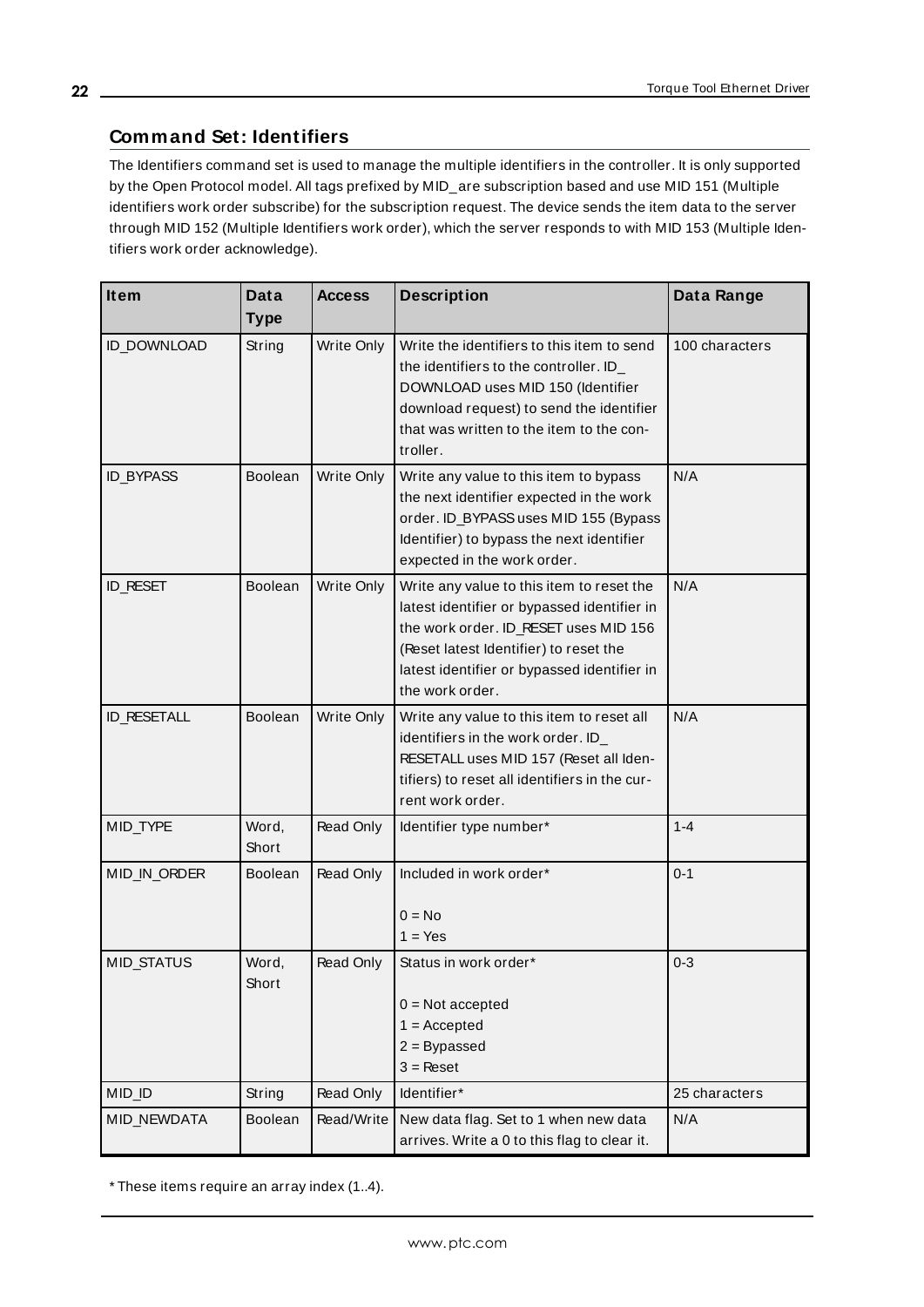# <span id="page-22-0"></span>**Command Set: IO Interface**

The IO Interface command set is used to control external IO devices connected to the Torque Tool device.

<span id="page-22-5"></span><span id="page-22-4"></span><span id="page-22-3"></span><span id="page-22-2"></span><span id="page-22-1"></span>

| <b>Item</b>                    | Data           | <b>Access</b> | <b>Description</b>                                                                                                                                                                                                                                                                                                                                                                                                            | Data Range |
|--------------------------------|----------------|---------------|-------------------------------------------------------------------------------------------------------------------------------------------------------------------------------------------------------------------------------------------------------------------------------------------------------------------------------------------------------------------------------------------------------------------------------|------------|
|                                | <b>Type</b>    |               |                                                                                                                                                                                                                                                                                                                                                                                                                               |            |
| RESET_DIGITAL_<br><b>INPUT</b> | Word,<br>Short | Write<br>Only | Resets the digital input function with the<br>entered digital input value using MID 225.<br>These values are device specific. Refer to<br>the device documentation for more<br>information.                                                                                                                                                                                                                                   | 0-999      |
| RELAY_<br>FUNCTION.#           | Word,<br>Short | Read<br>Only  | Allows the user to get relay information<br>for the first 500 (0-499) functions defined<br>on the controller. Refer to the controller<br>documentation to determine which relay<br>number corresponds to what relay func-<br>tion. Values received will be:<br>$0 = Not$ Active<br>$1 =$ Active<br>Note: The server only supports relays<br>that are Tracking Events; events where<br>the value changes based on a condition. | 0, 1       |
| SET_DIGITAL<br><b>INPUT</b>    | Word,<br>Short | Write<br>Only | Sets the digital input function with the<br>entered digital input value using MID 224.<br>These values are device specific. Refer to<br>the device documentation for more<br>information.                                                                                                                                                                                                                                     | 0-999      |
| STATUS_RELAY_#                 | Word,<br>Short | Write<br>Only | Set "external controlled" relays<br>Write to this item to set the status of the<br>corresponding external relay number. All<br>other relays will be sent a '3'.<br>$0 = \text{Off}$<br>$1 = On (fast)$<br>$2 =$ Flashing<br>$3$ = Keep the same results<br>STATUS_RELAY_# tags use MID 200 (Set<br>externally controlled relays) to set indi-<br>vidual relay statuses.                                                       | $0 - 3$    |
| STATUS_DIGIN_#                 | Boolean        | Read<br>Only  | Get "external controlled" digital input<br>statuses<br>This item uses an unsolicited command<br>set to get the current status of all digital<br>inputs whenever one of them change.<br>The valid Digln range is 1-8.<br>$0 = \text{Off}$<br>$1 = On$<br>STATUS_DIGIN_# tags use MID 210                                                                                                                                       | 0, 1       |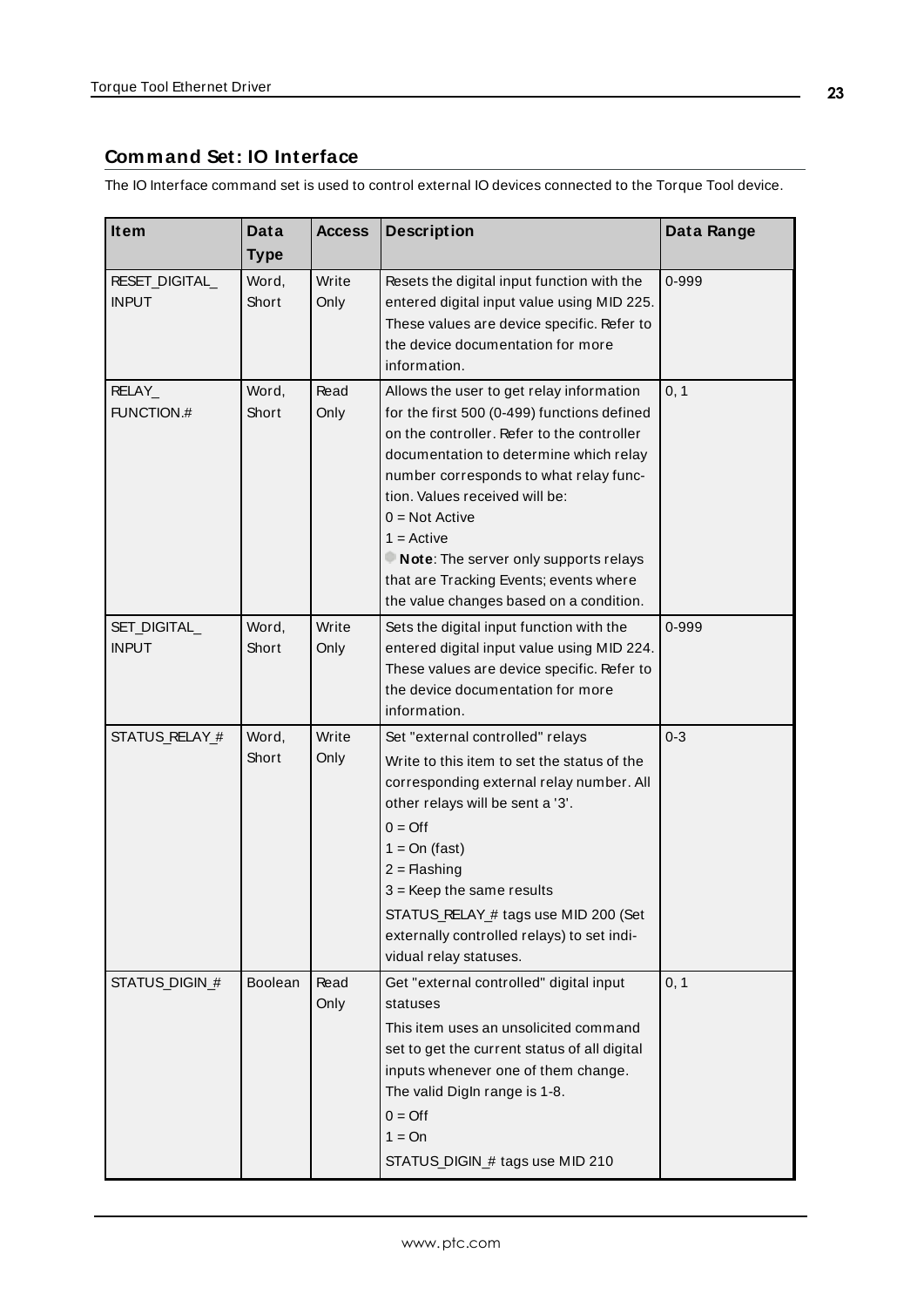| <b>Item</b> | Data<br>Type | <b>Access</b> | <b>Description</b>                                                                                                                                                                                                 | Data Range |
|-------------|--------------|---------------|--------------------------------------------------------------------------------------------------------------------------------------------------------------------------------------------------------------------|------------|
|             |              |               | (Status externally monitored inputs sub-<br>scribe) to subscribe to individual digital<br>input statuses, the data is sent from the<br>device to the server using MID 211<br>(Status externally monitored inputs). |            |

## <span id="page-23-0"></span>**Command Set: Job Info**

The Job Info command set is used to receive data on the selected job, to allow the user to select a different job, and to control job execution.

JOB\_JOBNUM uses MID 38 (Select Job) to set the current job, JOB\_RESTART uses MID 39 (Job restart) to restart a job, JOB\_ABORT uses MID 127 (cancel job) to terminate the current job. All other tags use MID 34 (bb info subscribe) to subscribe to job info. The device sends job info to the server using MID 35 (bb info), which is responded to with MID 36 (Jb info acknowledge). If the device supports 4-digit Jb IDs, revision 2 or higher must be used.

**Note**: Some command set items also have alias names. In the table below, the alias name will be listed beneath the item where applicable.

<span id="page-23-9"></span><span id="page-23-8"></span><span id="page-23-7"></span><span id="page-23-6"></span><span id="page-23-5"></span><span id="page-23-4"></span><span id="page-23-3"></span><span id="page-23-2"></span><span id="page-23-1"></span>

| Item                | <b>Data</b> | <b>Access</b> | <b>Description</b>                        | Data Range       |
|---------------------|-------------|---------------|-------------------------------------------|------------------|
|                     | <b>Type</b> |               |                                           |                  |
| <b>JOB JOBNUM</b>   | Word,       | Read/Write    | The selected job number. To select a      | $0-99$ (Rev 1)   |
| <b>LINK LINKNUM</b> | Short       |               | different job, write a job number to this | 0-9999 (Rev 2+)  |
|                     |             |               | item.                                     |                  |
| <b>JOB STATUS*</b>  | Word,       | Read Only     | Job batch status                          | $0 - 2$          |
| <b>LINK STATUS*</b> | Short       |               | $0 =$ Jb batch not completed              |                  |
|                     |             |               | $1 =$ Job batch OK                        |                  |
|                     |             |               | $2 =$ Job batch NOK                       |                  |
| JOB_BMODE*          | Word.       | Read Only     | Job batch mode                            | $0 - 1$          |
| LINK BMODE*         | Short       |               | $0 =$ Only the OK bolts are counted       |                  |
|                     |             |               | $1 =$ Both the OK and the NOK bolts are   |                  |
|                     |             |               | counted                                   |                  |
| JOB_BSIZE*          | Word,       | Read Only     | <b>Job batch size</b>                     | 0-9999           |
| LINK BSIZE*         | Short       |               |                                           |                  |
| <b>JOB BCOUNT*</b>  | Word,       | Read Only     | Job batch counter                         | 0-9999           |
| LINK BCOUNT*        | Short       |               |                                           |                  |
| JOB_TIME*           | String      | Read Only     | Timestamp for the job info                | 19 characters    |
| LINK_TIME*          |             |               |                                           |                  |
| JOB_STEP*           | Word,       | Read Only     | The current step the job is on.           | 0-999 (Rev 3 and |
|                     | Short       |               |                                           | $4***$           |
| JOB_SCOUNT*         | Word,       | Read Only     | The number of steps in the job.           | 0-999 (Rev 3 and |
|                     | Short       |               |                                           | $4***$ )         |
| JOB_STYPE*          | Word,       | Read Only     | The step type                             | 0-99 (Rev 3 and  |
|                     | Short       |               | $1 =$ Batch Step                          | $4^{* *}$ )      |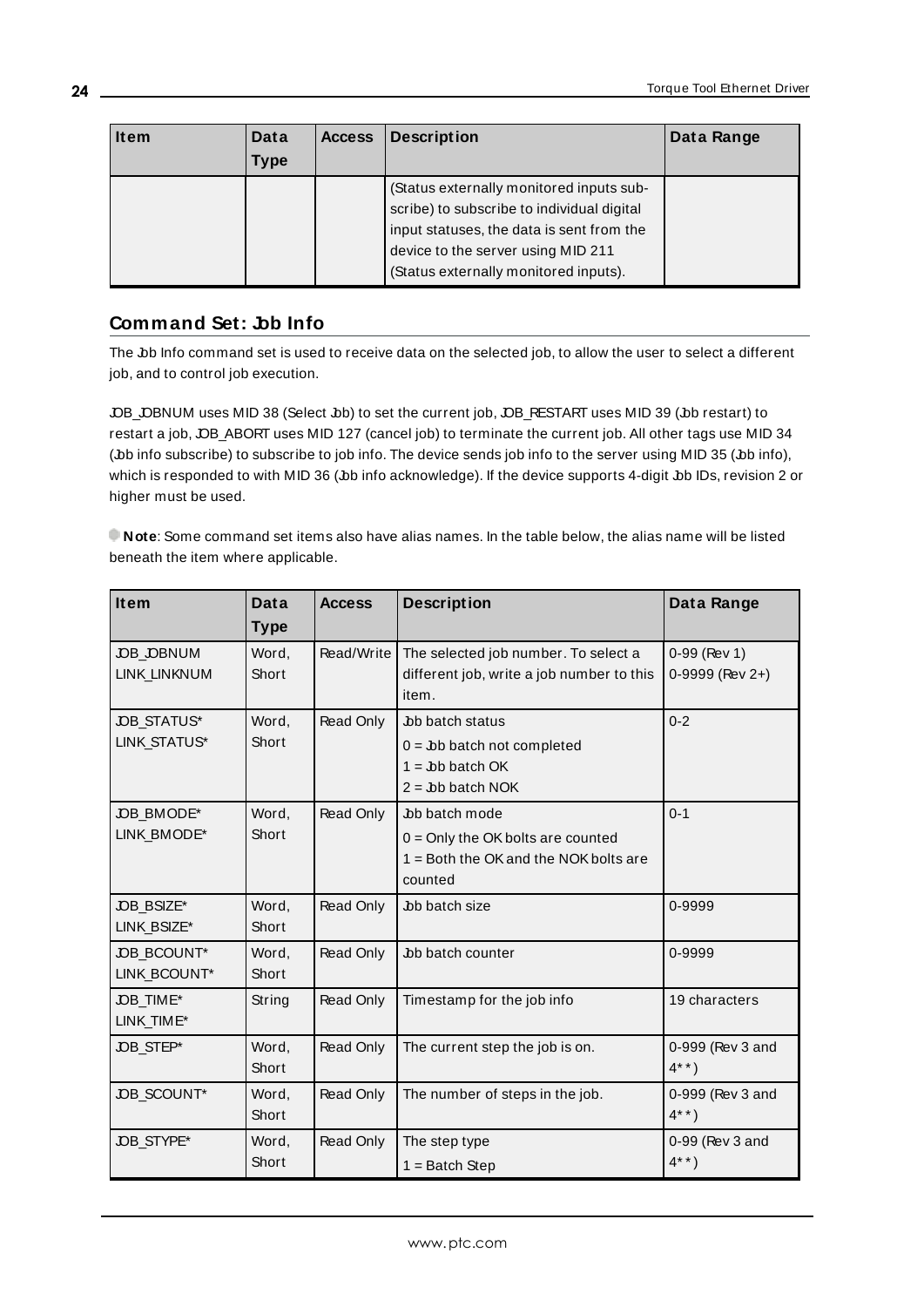<span id="page-24-5"></span>

| Item                | Data           | <b>Access</b> | <b>Description</b>                           | Data Range     |
|---------------------|----------------|---------------|----------------------------------------------|----------------|
|                     | <b>Type</b>    |               |                                              |                |
|                     |                |               | $2-6$ = Reserved                             |                |
| <b>JOB_TSTATUS*</b> | Word,          | Read Only     | The status of the job tightening:            | $0-10$ (Rev 4) |
|                     | Short          |               | $0 =$ JbTight OFF                            |                |
|                     |                |               | $1 =$ JbTight OK                             |                |
|                     |                |               | $2 =$ JobTight NOK                           |                |
|                     |                |               | $3 =$ JobTight Terminated                    |                |
|                     |                |               | $4 =$ JobTight Incremented                   |                |
|                     |                |               | $5 =$ JobTight Decremented                   |                |
|                     |                |               | $6 =$ JbTight Bypassed                       |                |
|                     |                |               | $7 =$ Job Tight Reset Batch                  |                |
|                     |                |               | $8 =$ JobTight Loosening                     |                |
|                     |                |               | $9 =$ JbTight Free Batch                     |                |
|                     |                |               | $10 =$ JbTight JbD Terminated                |                |
| <b>JOB NEWDATA</b>  | <b>Boolean</b> | Read/Write    | New data flag. Set to 1 when new data        | $0 - 1$        |
| <b>LINK NEWDATA</b> |                |               | arrives. Write a 0 to this flag to clear it. |                |
| <b>JOB RESTART</b>  | Word,          | Write Only    | Write a job number to this item to           | $0-99$ (Rev 1) |
| <b>LINK RESTART</b> | Short          |               | restart that job                             | 0-9999 (Rev 2) |
| <b>JOB_ABORT</b>    | <b>Boolean</b> | Write Only    | Write any value to this item to ter-         | N/A            |
| <b>LINK ABORT</b>   |                |               | minatethe current job                        |                |
| <b>JOB BATCH</b>    | <b>Boolean</b> | Write Only    | Write any value to this item to incre-       | N/A            |
| INCREMENT*          |                |               | ment the batch number                        |                |

<span id="page-24-4"></span><span id="page-24-3"></span><span id="page-24-2"></span><span id="page-24-1"></span>\* This item is only supported by the Open Protocol model.

\*\* This tag may not be valid for some devices when using revision 4.

<span id="page-24-0"></span>Consult device documentation for supported MIDs and data fields.

# **Command Set: Job Data**

The Jbb Data command set is used to request the configuration of a specific job. To request a job, write the Job ID to JOBDATA\_JOBID. All items belonging to this comment set use MID 32 (Job Data Upload Request) to request the data, which is replied to with MID 33 (bb Data Upload Reply). If the device supports 4 digits bb IDs, revision 2 or higher must be used.

<span id="page-24-9"></span><span id="page-24-8"></span><span id="page-24-7"></span><span id="page-24-6"></span>

| <b>Item</b>                                           | Data<br>Type   | <b>Access</b> | <b>Description</b>                                                              | Data Range    |
|-------------------------------------------------------|----------------|---------------|---------------------------------------------------------------------------------|---------------|
| JOBDATA JOBID                                         | Word,<br>Short | Read/Write I  | Write a Job ID to this item to request<br>the job's configuration               | 0-9999        |
| <b>JOBDATA NAME</b>                                   | String         | Read Only     | The name of job                                                                 | 25 characters |
| <b>JOBDATA</b><br>FORCED ORDER                        | Word,<br>Short | Read Only     | Forced Order<br>$0 =$ Free Order<br>$1 =$ Forced Order<br>$2 =$ Free and Forced | $0 - 2$       |
| <b>JOBDATA MAX</b><br><b>FIRST</b><br>TIGHTENING TIME | Word,<br>Short | Read Only     | Maximum time for first tightening                                               | 0-9999        |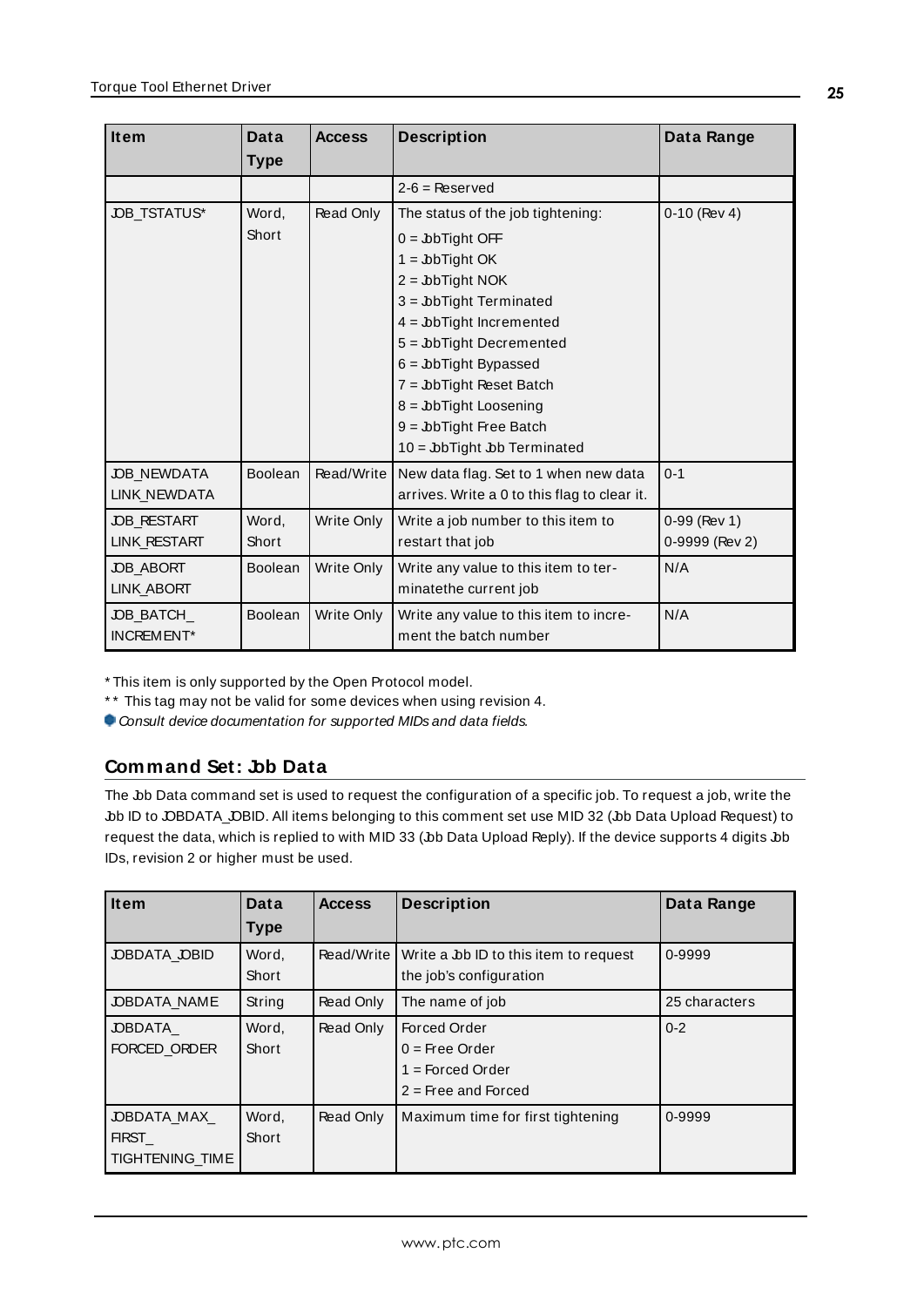<span id="page-25-13"></span><span id="page-25-12"></span><span id="page-25-11"></span><span id="page-25-10"></span><span id="page-25-9"></span><span id="page-25-8"></span><span id="page-25-7"></span><span id="page-25-6"></span><span id="page-25-5"></span><span id="page-25-4"></span><span id="page-25-3"></span><span id="page-25-2"></span><span id="page-25-1"></span><span id="page-25-0"></span>

| Item                                       | Data            | <b>Access</b> | <b>Description</b>                                                                                                                  | Data Range               |
|--------------------------------------------|-----------------|---------------|-------------------------------------------------------------------------------------------------------------------------------------|--------------------------|
|                                            | <b>Type</b>     |               |                                                                                                                                     |                          |
| JOBDATA_MAX_<br>COMPLETION_<br><b>TIME</b> | DWord,<br>Long  | Read Only     | Maximum time to complete the job                                                                                                    | 0-99999                  |
| JOBDATA_BATCH_<br><b>MODE</b>              | Word,<br>Short  | Read Only     | Job batch mode/batch count type<br>$0 =$ Only the OK tightenings are coun-<br>ted<br>1 = Both OK and NOK tightenings are<br>counted | $0 - 1$                  |
| JOBDATA_LOCK_<br>ON_DONE                   | <b>Boolean</b>  | Read Only     | Lock at Job done<br>$True = Yes$<br>$False = No$                                                                                    | True/False               |
| JOBDATA_LINE<br><b>CONTROL</b>             | Boolean         | Read Only     | Use line control<br>$True = Yes$<br>$False = No$                                                                                    | True/False               |
| JOBDATA_REPEAT_<br><b>JOB</b>              | <b>Boolean</b>  | Read Only     | Repeat Jb<br>$True = Yes$<br>$False = No$                                                                                           | True/False               |
| JOBDATA_TOOL<br><b>LOOSENING</b>           | Word,<br>Short  | Read Only     | <b>Tool loosening</b><br>$0 =$ Enable<br>$1 = Disable$<br>2 = Enable only on NOK tightening                                         | $0 - 2$                  |
| JOBDATA_TOOL<br><b>RESERVED</b>            | Word,<br>Short  | Read Only     | Reserved for Job repair                                                                                                             | $0 - 1$                  |
| JOBDATA<br>PARAMETER<br>CHANNEL_ID         | Word,<br>Short* | Read Only     | The parameter's Channel ID                                                                                                          | $0 - 99$                 |
| JOBDATA<br>PARAMETER_TYPE_<br>ID           | Word,<br>Short* | Read Only     | The parameter's Type ID                                                                                                             | 0-999                    |
| JOBDATA<br>PARAMETER_<br><b>AUTO_VALUE</b> | Boolean*        | Read Only     | The parameter's Auto Value                                                                                                          | True/False               |
| JOBDATA_<br>PARAMETER<br><b>BATCH_SIZE</b> | Word,<br>Short* | Read Only     | The parameter's batch size                                                                                                          | $0 - 99$                 |
| JOBDATA<br>PARAMETER_<br><b>COUNT</b>      | Word,<br>Short  | Read Only     | The number of parameters in the job                                                                                                 | 0-99 (Rev 3)             |
| JOBDATA<br>PARAMETER_<br><b>SOCKET</b>     | Word,<br>Short* | Read Only     | The parameter's socket number                                                                                                       | 0-99 (Rev 3)             |
| JOBDATA<br>PARAMETER_STEP_<br><b>NAME</b>  | String*         | Read Only     | The parameter's step name                                                                                                           | 25 characters (Rev<br>3) |

**26**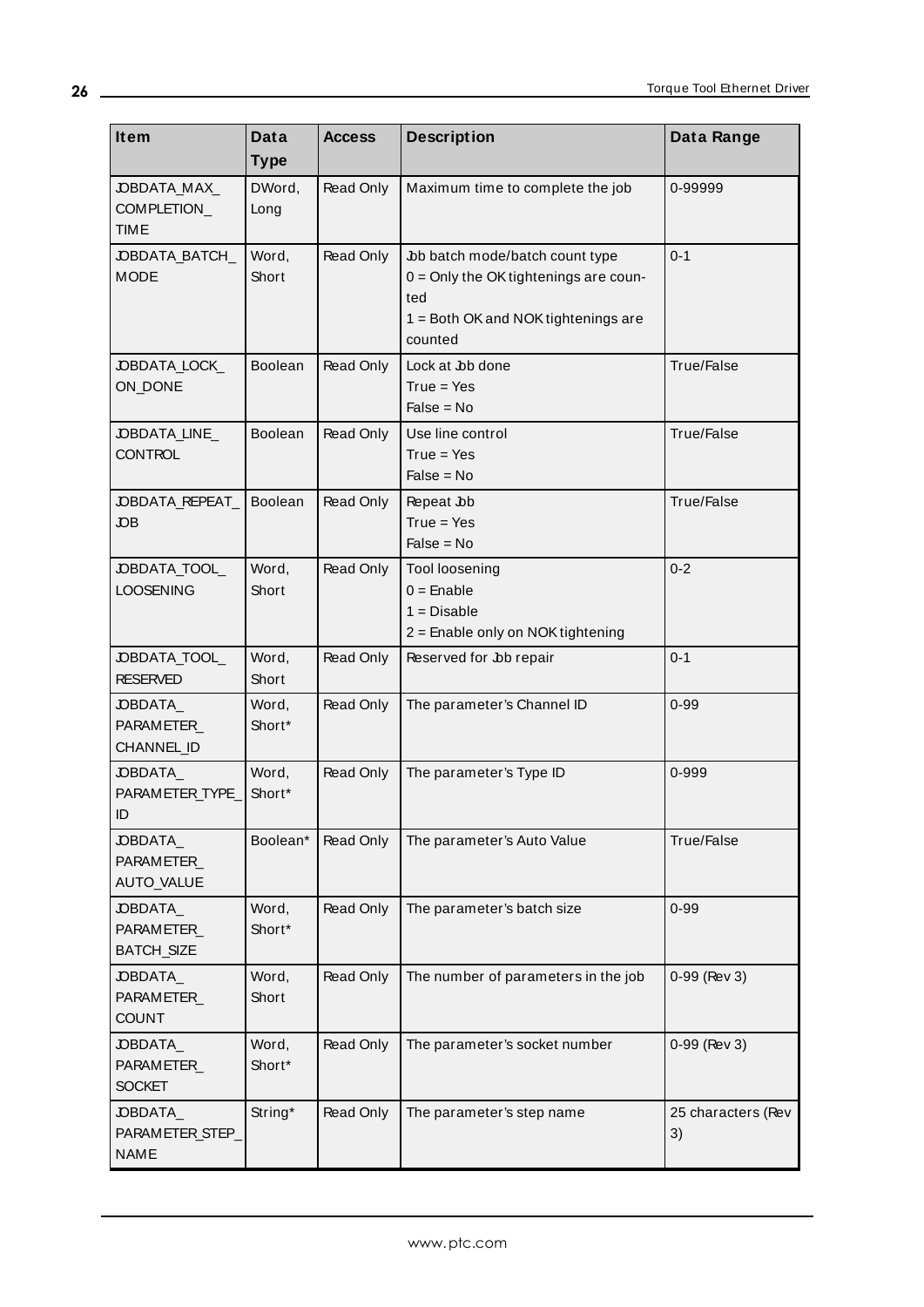<span id="page-26-2"></span>

| <b>Item</b>     | Data   | <b>Access</b> | <b>Description</b>        | Data Range     |
|-----------------|--------|---------------|---------------------------|----------------|
|                 | Type   |               |                           |                |
| <b>JOBDATA</b>  | Word,  | Read Only     | The parameter's step type | $0-99$ (Rev 3) |
| PARAMETER_STEP_ | Short* |               |                           |                |
| <b>TYPE</b>     |        |               |                           |                |

<span id="page-26-0"></span>\* This item requires an array index or bit index. The valid array / bit index range is 1 to 99.

# **Command Set: Job Number Data**

The Job Number Data command set is used to request generic job data on the controller. Some command set items also have alias names. In the table below, the alias name will be listed beneath the item where applicable. All items belonging to this command set use MID 30 (Job ID upload request) for requesting the item data, which is replied to with MID 31 (Job ID upload reply). If the device supports 4-digit Job IDs, revision 2 or higher must be used.

<span id="page-26-4"></span><span id="page-26-3"></span>

| <b>Item</b>       | Data   | <b>Access</b> | <b>Description</b>                      | Data Range     |
|-------------------|--------|---------------|-----------------------------------------|----------------|
|                   | Type   |               |                                         |                |
| <b>JOBN COUNT</b> | Word,  | Read          | Count of the number of valid jobs       | $0-99$ (Rev 1) |
| LINKN_COUNT       | Short  | Only          |                                         | 0-9999 (Rev 2) |
| JOBN ID           | Word,  | Read          | Valid job numbers (the number available | $0-99$ (Rev 1) |
| LINKN ID          | Short* | Only          | is specified by JOBN_COUNT)             | 0-9999 (Rev 2) |

<span id="page-26-1"></span>\* This item requires an array index or bit index. The valid array / bit index range is 1 to 9999.

# **Command Set: Last Tightening Results**

The Last Tightening Results command set is used to receive data for the last tightening. All items belonging to this command set use MID 60 (Last tightening result data subscribe) for the subscription request. The device sends the data through MID 61 (Last tightening result data), which is replied to by MID 62 (Multispindle result acknowledge).

<span id="page-26-11"></span><span id="page-26-10"></span><span id="page-26-9"></span><span id="page-26-8"></span><span id="page-26-7"></span><span id="page-26-6"></span><span id="page-26-5"></span>

| <b>Item</b>    | Data<br><b>Type</b> | <b>Access</b> | <b>Description</b>     | Data Range                             |
|----------------|---------------------|---------------|------------------------|----------------------------------------|
| LTR CELL ID    | Word,<br>Short      | Read Only     | Cell ID                | 0-9999                                 |
| LTR CHAN ID    | Word,<br>Short      | Read Only     | Channel ID             | $0 - 99$                               |
| LTR_TC_NAME    | String              | Read Only     | Torque controller name | 25 characters                          |
| LTR VIN        | String              | Read Only     | Vehicle ID number*     | 25 characters                          |
| LTR JOB        | Word.<br>Short      | Read Only     | bb number*             | $0-99$ (Rev 1)<br>0-9999<br>$(Rev 2+)$ |
| LTR PSET       | Word.<br>Short      | Read Only     | PSet number*           | 0-999                                  |
| LTR BATCH SIZE | Word,<br>Short      | Read Only     | Batch size*            | 0-9999                                 |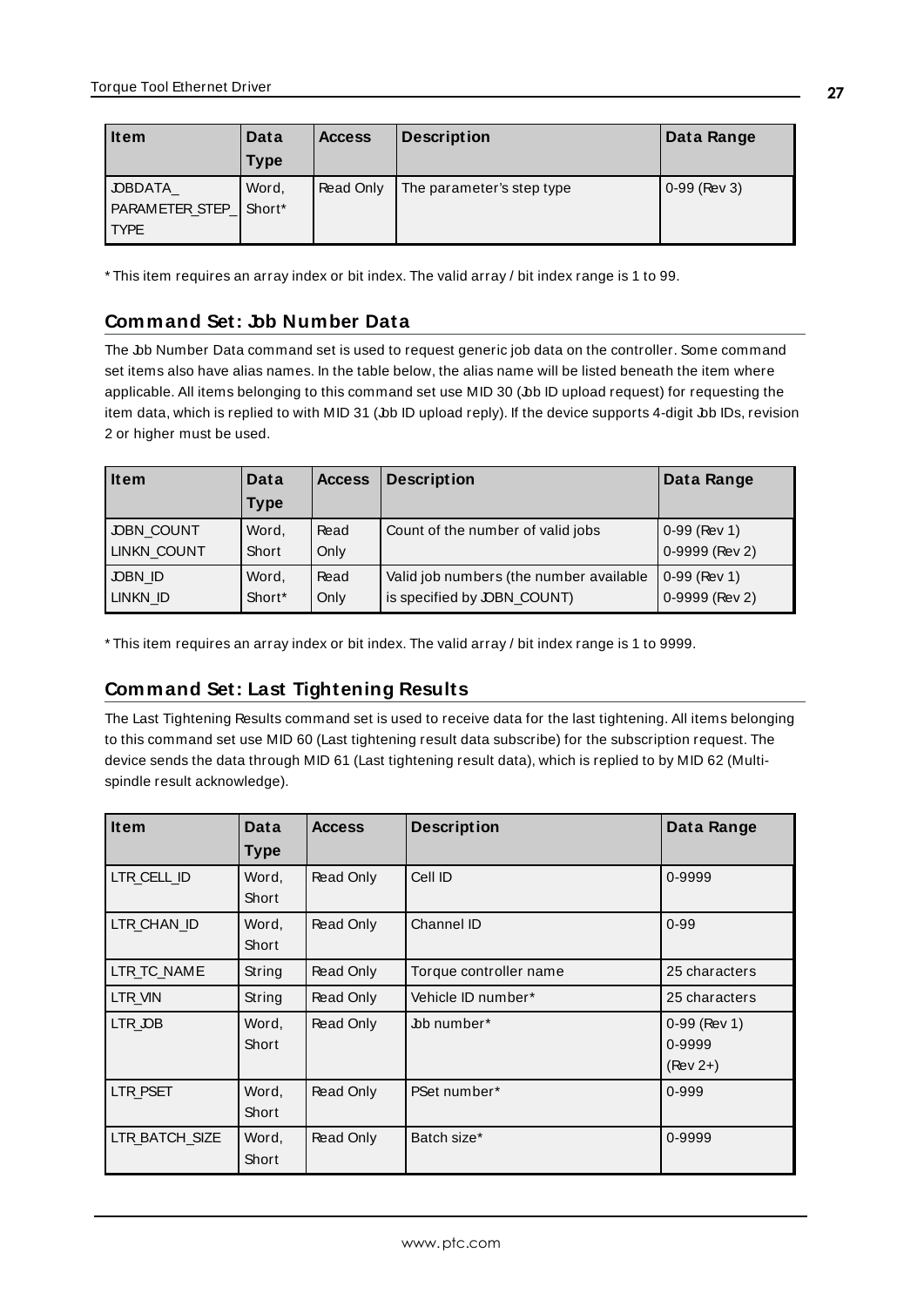<span id="page-27-16"></span><span id="page-27-15"></span><span id="page-27-14"></span><span id="page-27-13"></span><span id="page-27-12"></span><span id="page-27-11"></span><span id="page-27-10"></span><span id="page-27-9"></span><span id="page-27-8"></span><span id="page-27-7"></span><span id="page-27-6"></span><span id="page-27-5"></span><span id="page-27-4"></span><span id="page-27-3"></span><span id="page-27-2"></span><span id="page-27-1"></span><span id="page-27-0"></span>

| Item                         | Data           | <b>Access</b> | <b>Description</b>                                        | Data Range    |
|------------------------------|----------------|---------------|-----------------------------------------------------------|---------------|
|                              | <b>Type</b>    |               |                                                           |               |
| LTR_BATCH_                   | Word,          | Read Only     | Batch counter*                                            | 0-9999        |
| <b>COUNTER</b>               | Short          |               |                                                           |               |
| LTR_TIGHT_                   | Word,          | Read Only     | Tightening status*                                        | $0 - 1$       |
| <b>STATUS</b>                | Short          |               | $0 = NOK$                                                 |               |
|                              |                |               | $1 = OK$                                                  |               |
| LTR_TORQUE_<br><b>STATUS</b> | Word,<br>Short | Read Only     | Torque status*                                            | $0 - 2$       |
|                              |                |               | $0 = Low$<br>$1 = OK$                                     |               |
|                              |                |               | $2 = High$                                                |               |
| LTR_ANGLE_                   | Word,          | Read Only     | Angle status*                                             | $0 - 2$       |
| <b>STATUS</b>                | Short          |               | $0 = Low$                                                 |               |
|                              |                |               | $1 = OK$                                                  |               |
|                              |                |               | $2 = High$                                                |               |
| LTR_TORQUE_MIN               | <b>Float</b>   | Read Only     | Torque minimum limit                                      | 0-9999.99     |
| LTR TORQUE MAX               | <b>Float</b>   | Read Only     | Torque maximum limit                                      | 0-9999.99     |
| LTR_TORQUE                   | <b>Float</b>   | Read Only     | Torque final target                                       | 0-9999.99     |
| <b>TARGET</b>                |                |               |                                                           |               |
| LTR_TORQUE_                  | <b>Float</b>   | Read Only     | Torque value*                                             | 0-9999.99     |
| <b>VALUE</b>                 |                |               |                                                           |               |
| LTR_ANGLE_MIN                | <b>DWord</b>   | Read Only     | Angle minimum value, in degrees                           | 0-99999       |
| LTR_ANGLE_MAX                | <b>DWord</b>   | Read Only     | Angle maximum value, in degrees                           | 0-99999       |
| LTR ANGLE                    | DWord,         | Read Only     | Target angle value, in degrees                            | 0-99999       |
| <b>TARGET</b>                | Long           |               |                                                           |               |
| LTR_ANGLE_<br><b>VALUE</b>   | DWord,         | Read Only     | Turning angle value, in degrees*                          | 0-99999       |
|                              | Long           |               |                                                           |               |
| LTR_TIMESTAMP                | String         | Read Only     | Timestamp*                                                | 19 characters |
| LTR_CHANGETIME               | String         | Read Only     | Last change in PSet settings*                             | 19 characters |
| LTR_BATCH_<br><b>STATUS</b>  | Word,<br>Short | Read Only     | Batch status*                                             | $0 - 2$       |
|                              |                |               | $0 = NOK$<br>$1 = OK$                                     |               |
|                              |                |               | $2 =$ Batch not used                                      |               |
| LTR_ID                       | DWord,         | Read/Write**  | Tightening ID*                                            | 0-4294967295  |
|                              | Long           |               |                                                           |               |
| LTR_STRATEGY                 | Word,          | Read Only     | (Rev 2) Strategy                                          | $0 - 99$      |
|                              | Short          |               | $1 = Torque control$                                      |               |
|                              |                |               | $2 =$ Torque control / angle monitoring                   |               |
|                              |                |               | $3 =$ Torque control / angle control                      |               |
|                              |                |               | <b>AND</b>                                                |               |
|                              |                |               | 4 = Angle control / torque monitoring<br>$5 = DS control$ |               |
|                              |                |               | $6 = DS$ control torque monitoring                        |               |
|                              |                |               | $7 =$ Reverse angle                                       |               |
|                              |                |               | $8 =$ Reverse torque                                      |               |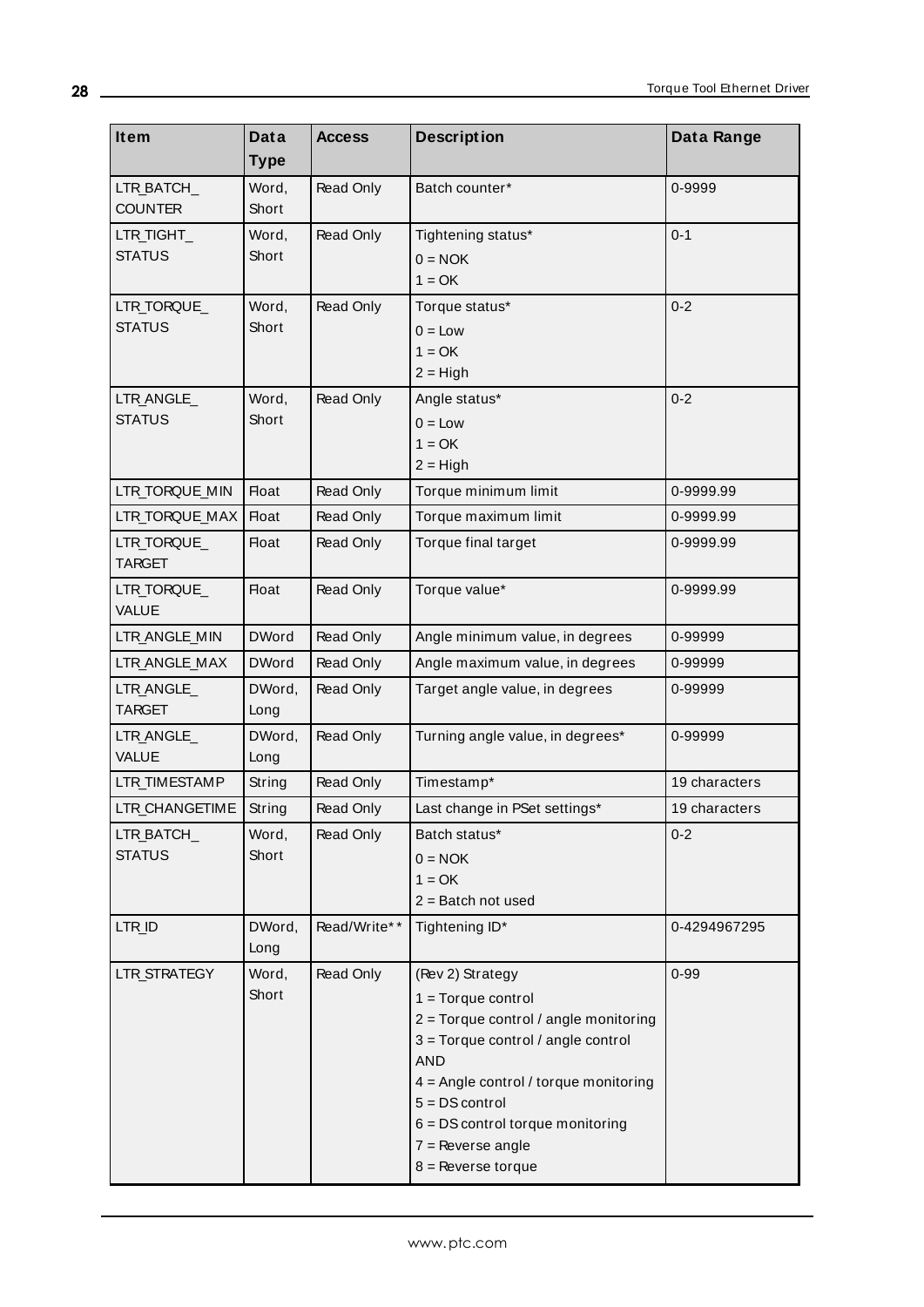<span id="page-28-7"></span><span id="page-28-6"></span><span id="page-28-5"></span><span id="page-28-4"></span><span id="page-28-3"></span><span id="page-28-2"></span><span id="page-28-1"></span><span id="page-28-0"></span>

| <b>Item</b>                | Data           | <b>Access</b> | <b>Description</b>                                                                                                                                                                                                                                                                                  | Data Range |
|----------------------------|----------------|---------------|-----------------------------------------------------------------------------------------------------------------------------------------------------------------------------------------------------------------------------------------------------------------------------------------------------|------------|
|                            | <b>Type</b>    |               |                                                                                                                                                                                                                                                                                                     |            |
|                            |                |               | $9 =$ Click wrench<br>$10 =$ Rotate spindle forward<br>11 = Torque control angle control OR<br>12 = Rotate spindle reverse<br>$99 = No$ strategy                                                                                                                                                    |            |
| LTR_STRAT_OPT              | <b>Boolean</b> | Read Only     | (Rev 2) Strategy options                                                                                                                                                                                                                                                                            | $0 - 1$    |
|                            |                |               | This item requires a bit number (0-<br>15)<br>Bit $0 = Torque$<br>Bit $1 = Angle$<br>$Bit 2 = Batch$<br>Bit $3 = PVT$ monitoring<br>Bit $4 = PVT$ compensate<br>Bit $5 =$ Selftap<br>Bit $6 =$ Rundown<br>$Bit 7 = CM$<br>Bit $8 = DS$ control<br>$Bit 9 = Click$ wrench<br>Bit 10 = RBW monitoring |            |
| LTR_RDA_STATUS             | Word,<br>Short | Read Only     | (Rev 2) Rundown angle status<br>$0 = NOK$<br>$1 = OK$<br>$2 = High$                                                                                                                                                                                                                                 | $0 - 2$    |
| LTR_CMON_<br><b>STATUS</b> | Word,<br>Short | Read Only     | (Rev 2) Current monitoring status<br>$0 = NOK$<br>$1 = OK$<br>$2 = High$                                                                                                                                                                                                                            | $0 - 2$    |
| LTR_ST_STATUS              | Word,<br>Short | Read Only     | (Rev 2) Selftap status<br>$0 = NOK$<br>$1 = OK$<br>$2 = High$                                                                                                                                                                                                                                       | $0 - 2$    |
| LTR_PTM_STATUS             | Word,<br>Short | Read Only     | (Rev 2) Prevail torque monitoring<br>status<br>$0 = NOK$<br>$1 = OK$<br>$2 = High$                                                                                                                                                                                                                  | $0 - 2$    |
| LTR_PTC_STATUS             | Word,<br>Short | Read Only     | (Rev 2) Prevail torque compensate<br>status<br>$0 = NOK$<br>$1 = OK$<br>$2 = High$                                                                                                                                                                                                                  | $0 - 2$    |
| LTR_PVT                    | <b>Float</b>   | Read Only     | (Rev 6) PVT compensation value                                                                                                                                                                                                                                                                      | 0-99999.99 |
| LTR_TERR_STATUS            | Boolean        | Read Only     | (Rev 2) Tightening error status                                                                                                                                                                                                                                                                     | $0 - 1$    |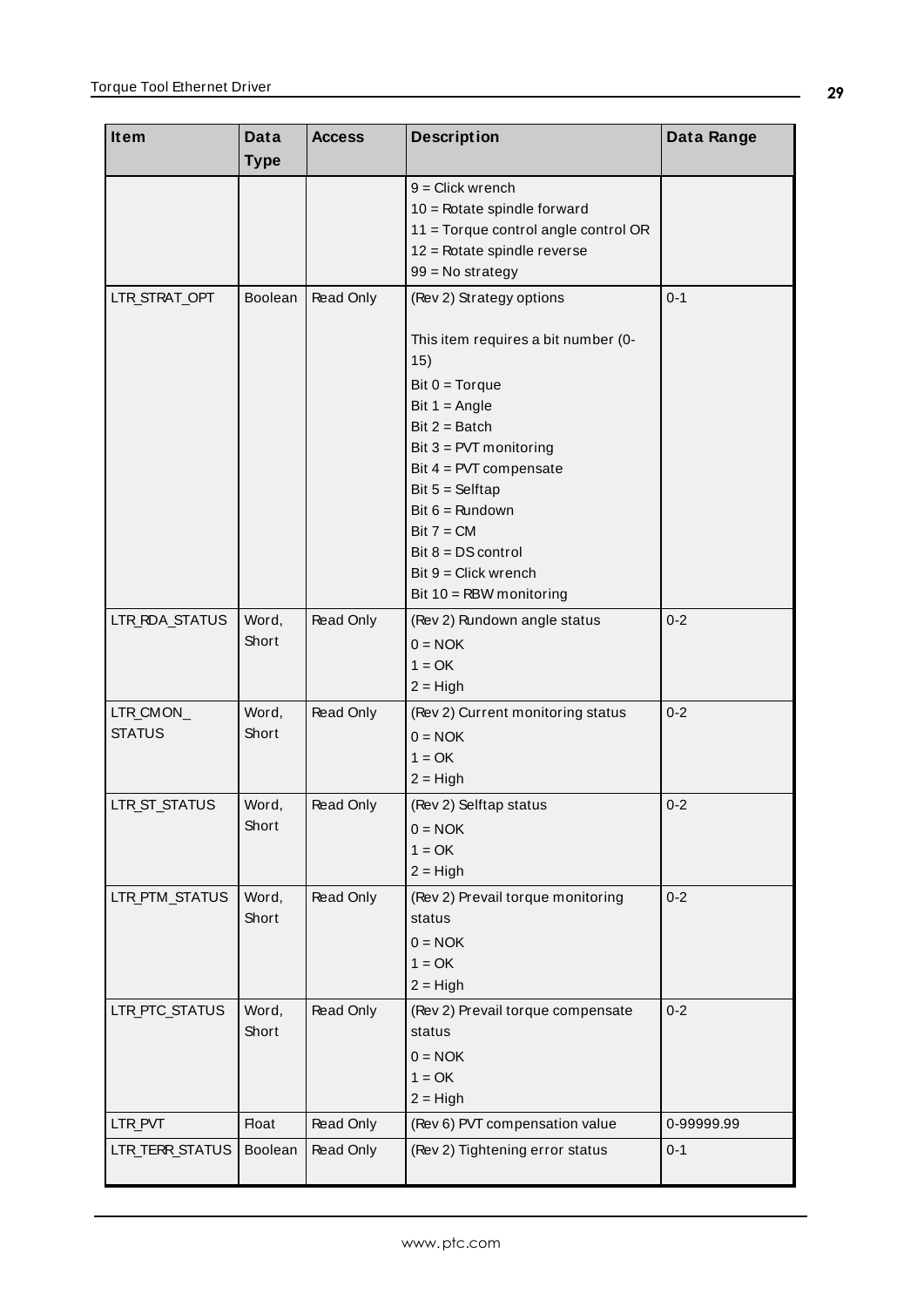<span id="page-29-1"></span><span id="page-29-0"></span>

| Item                 | <b>Data</b> | <b>Access</b> | <b>Description</b>                                                    | Data Range        |
|----------------------|-------------|---------------|-----------------------------------------------------------------------|-------------------|
|                      | <b>Type</b> |               |                                                                       |                   |
|                      |             |               | This item requires a bit number (0-<br>31)                            |                   |
|                      |             |               | Bit 0 = Rundown angle max shut off                                    |                   |
|                      |             |               | Bit $1 =$ Rundown angle min shut off                                  |                   |
|                      |             |               | Bit $2 =$ Torque max shut off                                         |                   |
|                      |             |               | Bit $3 =$ Angle max shut off                                          |                   |
|                      |             |               | Bit $4 =$ Selftap torque max. shut off                                |                   |
|                      |             |               | Bit 5 = Selftap torque min. shut off                                  |                   |
|                      |             |               | Bit $6$ = Prevail torque max. shut off                                |                   |
|                      |             |               | Bit $7$ = Prevail torque min. shut off                                |                   |
|                      |             |               | Bit 8 = Prevail torque compensate                                     |                   |
|                      |             |               | overflow                                                              |                   |
|                      |             |               | Bit 9 = Current monitoring max shut<br>off                            |                   |
|                      |             |               | Bit $10 =$ Post view torque min. torque<br>shut off                   |                   |
|                      |             |               | Bit $11$ = Post view torque max. torque<br>shut off                   |                   |
|                      |             |               | Bit $12$ = Post view torque angle too                                 |                   |
|                      |             |               | small                                                                 |                   |
|                      |             |               | Bit 13 = Trigger lost                                                 |                   |
|                      |             |               | Bit 14 = Torque less than target                                      |                   |
|                      |             |               | Bit $15 =$ Tool hot                                                   |                   |
|                      |             |               | Bit 16 = Multistage cancel                                            |                   |
|                      |             |               | Bit $17 =$ Rehit                                                      |                   |
|                      |             |               | Bit 18 = DS measure failed                                            |                   |
|                      |             |               | Bit 19 = Current limit reached                                        |                   |
|                      |             |               | Bit $20$ = End time out shutoff                                       |                   |
|                      |             |               | Bit 21 = Remove fastener limit                                        |                   |
|                      |             |               | exceeded                                                              |                   |
|                      |             |               | Bit 22 = Disable drive                                                |                   |
| LTR_TERR_            | DWord,      | Read Only     | (Rev 2) All tightening error status bits                              | 0 to 4294967295   |
| STATUS               | Long        |               | are combined in one value. Refer to                                   | (DWord)           |
| <b>COMBINED</b>      |             |               | LTR_TERR_STATUS to review the match                                   | -2,147,483,648 to |
|                      |             |               | of each bit and the value.                                            | 2,147,483,647     |
|                      |             |               |                                                                       | (Long)            |
| LTR_TERR_<br>STATUS2 | Boolean     | Read Only     | (Rev 6) Tightening error status 2                                     | $0 - 1$           |
|                      |             |               | This item requires a bit number (0-<br>31)                            |                   |
|                      |             |               |                                                                       |                   |
|                      |             |               | Bit $0 =$ Drive deactivated                                           |                   |
|                      |             |               | Bit $1 = Tool$ stall                                                  |                   |
|                      |             |               | Bit $2 = Drive hot$                                                   |                   |
|                      |             |               | Bit 3 = Gradient monitoring high<br>Bit $4 =$ Gradient monitoring low |                   |
|                      |             |               | Bit $5 =$ Reaction bar failed                                         |                   |
|                      |             |               | Bit $6 - 31$ = Reserved                                               |                   |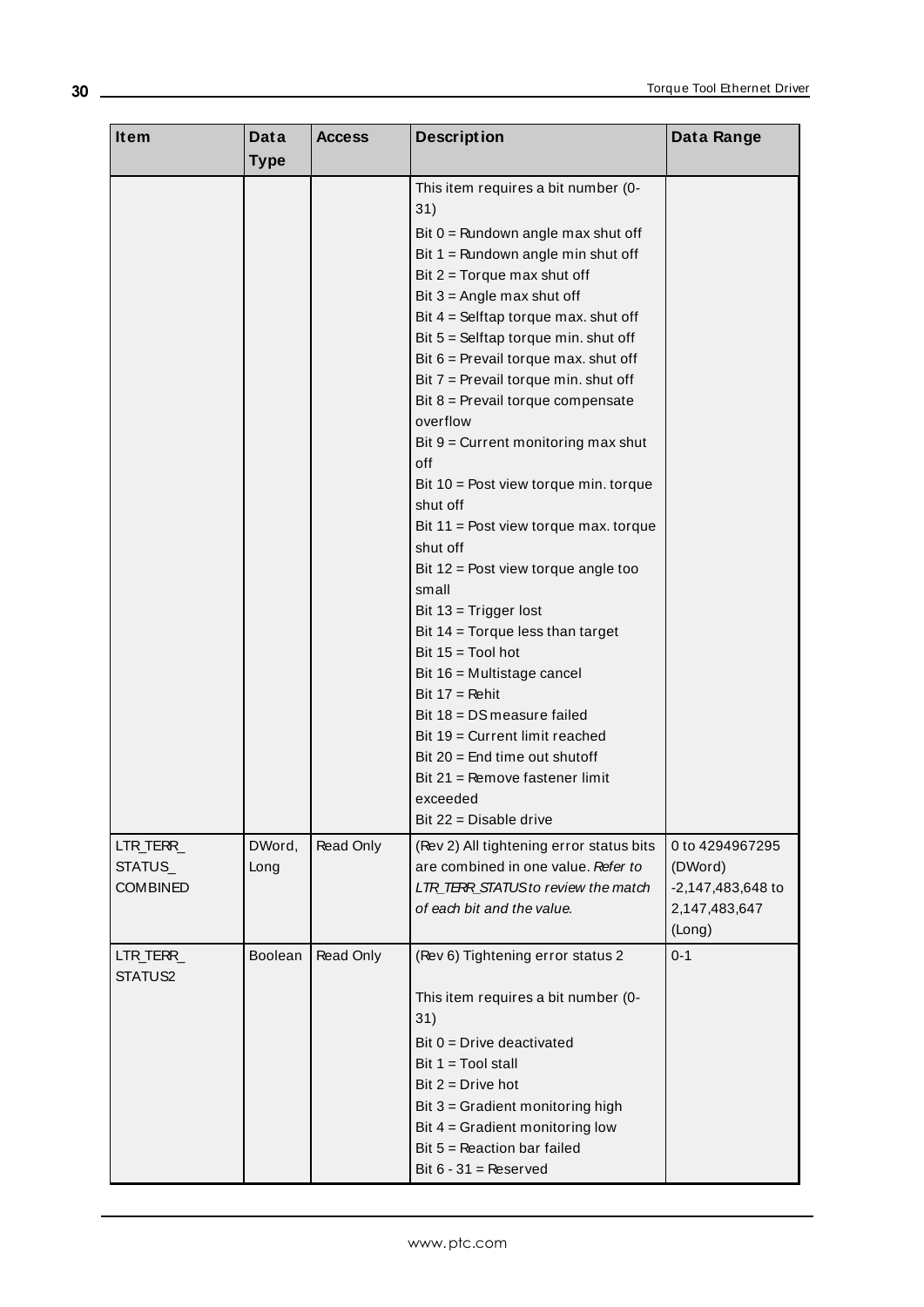<span id="page-30-18"></span><span id="page-30-17"></span><span id="page-30-16"></span><span id="page-30-15"></span><span id="page-30-14"></span><span id="page-30-13"></span><span id="page-30-12"></span><span id="page-30-11"></span><span id="page-30-10"></span><span id="page-30-9"></span><span id="page-30-8"></span><span id="page-30-7"></span><span id="page-30-6"></span><span id="page-30-5"></span><span id="page-30-4"></span><span id="page-30-3"></span><span id="page-30-2"></span><span id="page-30-1"></span><span id="page-30-0"></span>

| Item                                     | Data           | <b>Access</b>    | <b>Description</b>                                                                                                                                                | Data Range                                                                 |
|------------------------------------------|----------------|------------------|-------------------------------------------------------------------------------------------------------------------------------------------------------------------|----------------------------------------------------------------------------|
|                                          | <b>Type</b>    |                  |                                                                                                                                                                   |                                                                            |
| LTR_TERR_<br>STATUS2_<br><b>COMBINED</b> | DWord,<br>Long | Read Only        | (Rev 6) All tightening error status 2<br>bits are combined in one value. Refer<br>to LTR TERR STATUS2 to review the<br>match of each bit and the value.           | 0 to 4294967295<br>(DWord)<br>-2,147,483,648 to<br>2,147,483,647<br>(Long) |
| LTR_RDA_MIN                              | DWord,<br>Long | Read Only        | (Rev 2) Rundown angle minimum<br>value, in degrees                                                                                                                | 0-99999                                                                    |
| LTR_RDA_MAX                              | DWord,<br>Long | Read Only        | (Rev 2) Rundown angle maximum<br>value, in degrees                                                                                                                | 0-99999                                                                    |
| LTR_RDA_VALUE                            | DWord,<br>Long | Read Only        | (Rev 2) Rundown angle value<br>reached, in degrees                                                                                                                | 0-99999                                                                    |
| LTR_CM_MIN                               | Word,<br>Short | Read Only        | (Rev 2) Current monitoring minimum<br>limit                                                                                                                       | 0-999                                                                      |
| LTR_CM_MAX                               | Word,<br>Short | Read Only        | (Rev 2) Current monitoring maximum<br>limit                                                                                                                       | 0-999                                                                      |
| LTR_CM_VALUE                             | Word,<br>Short | Read Only        | (Rev 2) Current monitoring value in<br>percent                                                                                                                    | 0-999                                                                      |
| LTR_ST_MIN                               | <b>Float</b>   | Read Only        | (Rev 2) Selftap minimum limit                                                                                                                                     | 0-9999.99                                                                  |
| LTR_ST_MAX                               | <b>Float</b>   | Read Only        | (Rev 2) Selftap maximum limit                                                                                                                                     | 0-9999.99                                                                  |
| LTR_ST_TORQUE                            | <b>Float</b>   | Read Only        | (Rev 2) Selftap torque.                                                                                                                                           | 0-9999.99                                                                  |
| LTR_PTM_MIN                              | <b>Float</b>   | Read Only        | (Rev 2) Prevail torque monitoring min-<br>imum limit                                                                                                              | 0-9999.99                                                                  |
| LTR_PTM_MAX                              | <b>Float</b>   | <b>Read Only</b> | (Rev 2) Prevail torque monitoring max-<br>imum limit                                                                                                              | 0-9999.99                                                                  |
| LTR PT                                   | <b>Float</b>   | Read Only        | (Rev 2) Prevail torque value                                                                                                                                      | 0-9999.99                                                                  |
| LTR_OB_SEQ<br><b>NUM</b>                 | Word,<br>Short | Read Only        | (Rev 2) Job sequence number                                                                                                                                       | 0-65535                                                                    |
| LTR_STID                                 | Word,<br>Short | Read Only        | (Rev 2) Synch tightening ID                                                                                                                                       | 0-65535                                                                    |
| LTR SERIAL NUM                           | String         | Read Only        | (Rev 2) Tool serial number                                                                                                                                        | 14 characters                                                              |
| LTR_PSET_NAME                            | String         | Read Only        | (Rev 3) Parameter set name                                                                                                                                        | 25 characters                                                              |
| LTR_UNITS                                | Word,<br>Short | Read Only        | (Rev 3) Torque value units<br>$1 = Nm$<br>$2 = Lbf f$ .ft<br>$3 = Lbf.ln$<br>$4 =$ Kpm                                                                            | $1 - 4$                                                                    |
| LTR_RESULT_TYPE                          | Word,<br>Short | Read Only        | (Rev 3) Result type<br>$1 =$ Tightening<br>$2 = Loosening$<br>$3 =$ Batch Increment<br>$4 =$ Batch decrement<br>5 = Bypass Pset result<br>$6 =$ Cancel job result | $1 - 7$                                                                    |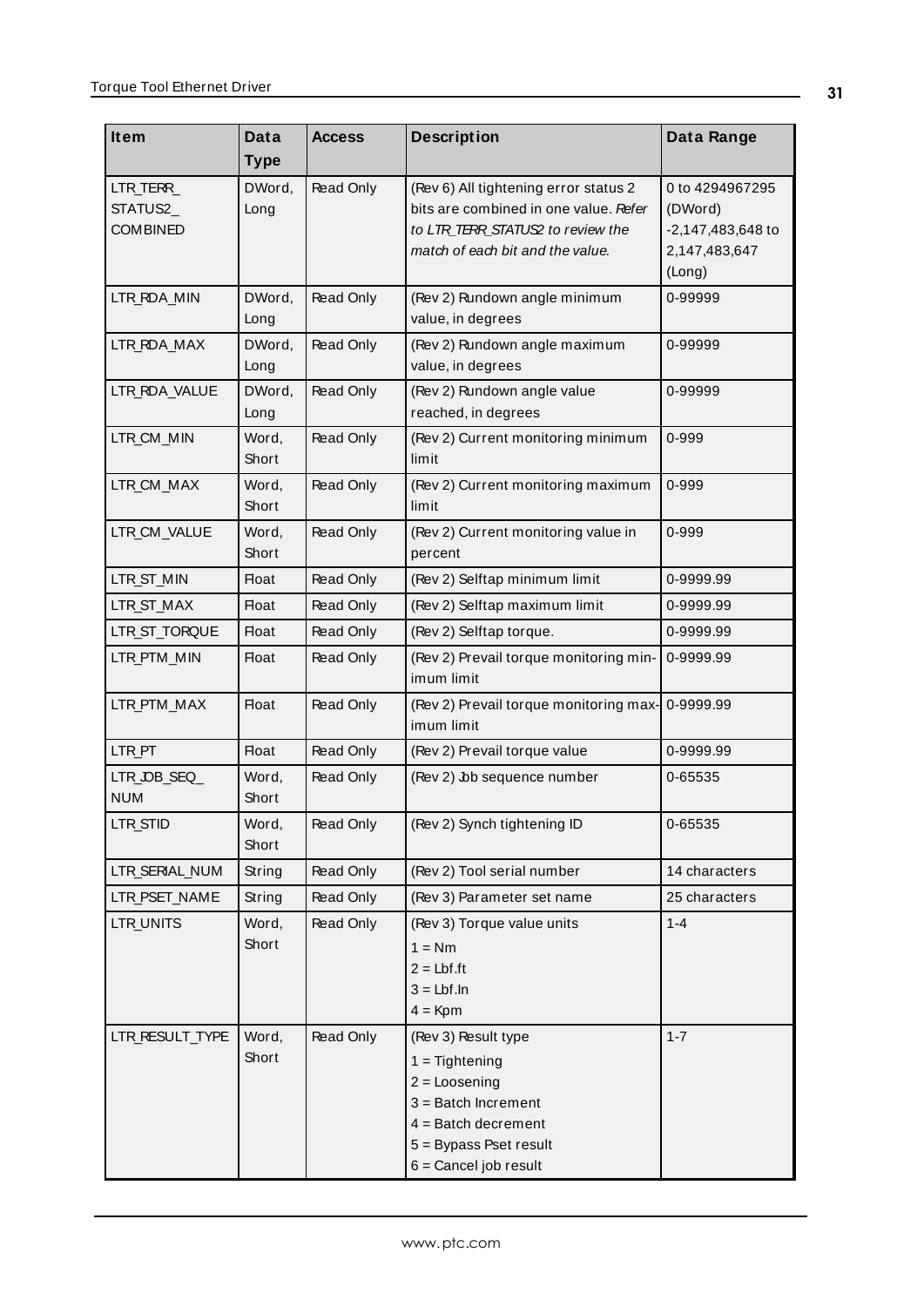<span id="page-31-4"></span><span id="page-31-3"></span><span id="page-31-2"></span><span id="page-31-1"></span>

| <b>Item</b>        | <b>Data</b>    | <b>Access</b> | <b>Description</b>                                                                    | Data Range    |
|--------------------|----------------|---------------|---------------------------------------------------------------------------------------|---------------|
|                    | <b>Type</b>    |               |                                                                                       |               |
|                    |                |               | $7 =$ Sync tightening                                                                 |               |
| LTR IDR2           | String         | Read Only     | (Rev 4) Identifier result part 2                                                      | 25 characters |
| LTR IDR3           | String         | Read Only     | (Rev 4) Identifier result part 3                                                      | 25 characters |
| LTR IDR4           | String         | Read Only     | (Rev 4) Identifier result part 4                                                      | 25 characters |
| LTR CUSTOM ERR     | String         | Read Only     | (Rev 5) Customer tightening error<br>code                                             | 4 characters  |
| <b>LTR NEWDATA</b> | <b>Boolean</b> | Read/Write    | New data flag. Set to 1 when new<br>data arrives. Write a 0 to this flag to<br>clear. | $0 - 1$       |

<span id="page-31-5"></span>\* These items are available in the low-bandwidth (revision 999) message.

\* \* Writing any value to the Tightening ID will set the value in the driver to 0. This will not have any effect on the hardware.

**Note**: Any commands that require special revisions (such as 2, 3, and so forth) are not supported by the FEP Protocol model.

# <span id="page-31-0"></span>**Command Set: Multi-Spindle Results**

The Multiple Spindle Results command set can be used to receive data that includes tightening results for tools that have multiple spindles. All items belonging to this command set use MID 100 (Multi-spindle result subscribe) for the subscription request. The device sends the data through MID 101 (Multi-spindle result), which is replied to by MID 102 (Last tightening result data acknowledge).

<span id="page-31-14"></span><span id="page-31-13"></span><span id="page-31-12"></span><span id="page-31-11"></span><span id="page-31-10"></span><span id="page-31-9"></span><span id="page-31-8"></span><span id="page-31-7"></span><span id="page-31-6"></span>

| Item               | Data<br><b>Type</b> | <b>Access</b> | <b>Description</b>                                                   | Data Range    |
|--------------------|---------------------|---------------|----------------------------------------------------------------------|---------------|
| <b>MS NUMBER</b>   | Word,<br>Short      | Read Only     | Number of running spindles                                           | $2 - 10$      |
| MS_VIN             | String              | Read Only     | Vehicle ID number                                                    | 25 characters |
| MS_OBNUM           | Word,<br>Short      | Read Only     | Job number (Link Group)                                              | $0 - 99$      |
| <b>MS PSET</b>     | Word,<br>Short      | Read Only     | Parameter set (App)                                                  | 0-999         |
| MS_BSIZE*          | Word,<br>Short      | Read Only     | Batch size                                                           | 0-9999        |
| MS_BCOUNT*         | Word,<br>Short      | Read Only     | <b>Batch counter</b>                                                 | 0-9999        |
| <b>MS BSTATUS*</b> | Word,<br>Short      | Read Only     | <b>Batch status</b><br>$0 = NOK$<br>$1 = OK$<br>$2 =$ Batch not used |               |
| <b>MS_TMIN</b>     | <b>Float</b>        | Read Only     | Torque minimum limit                                                 | 0-9999.99     |
| <b>MS_TMAX</b>     | <b>Float</b>        | Read Only     | Torque maximum limit                                                 | 0-9999.99     |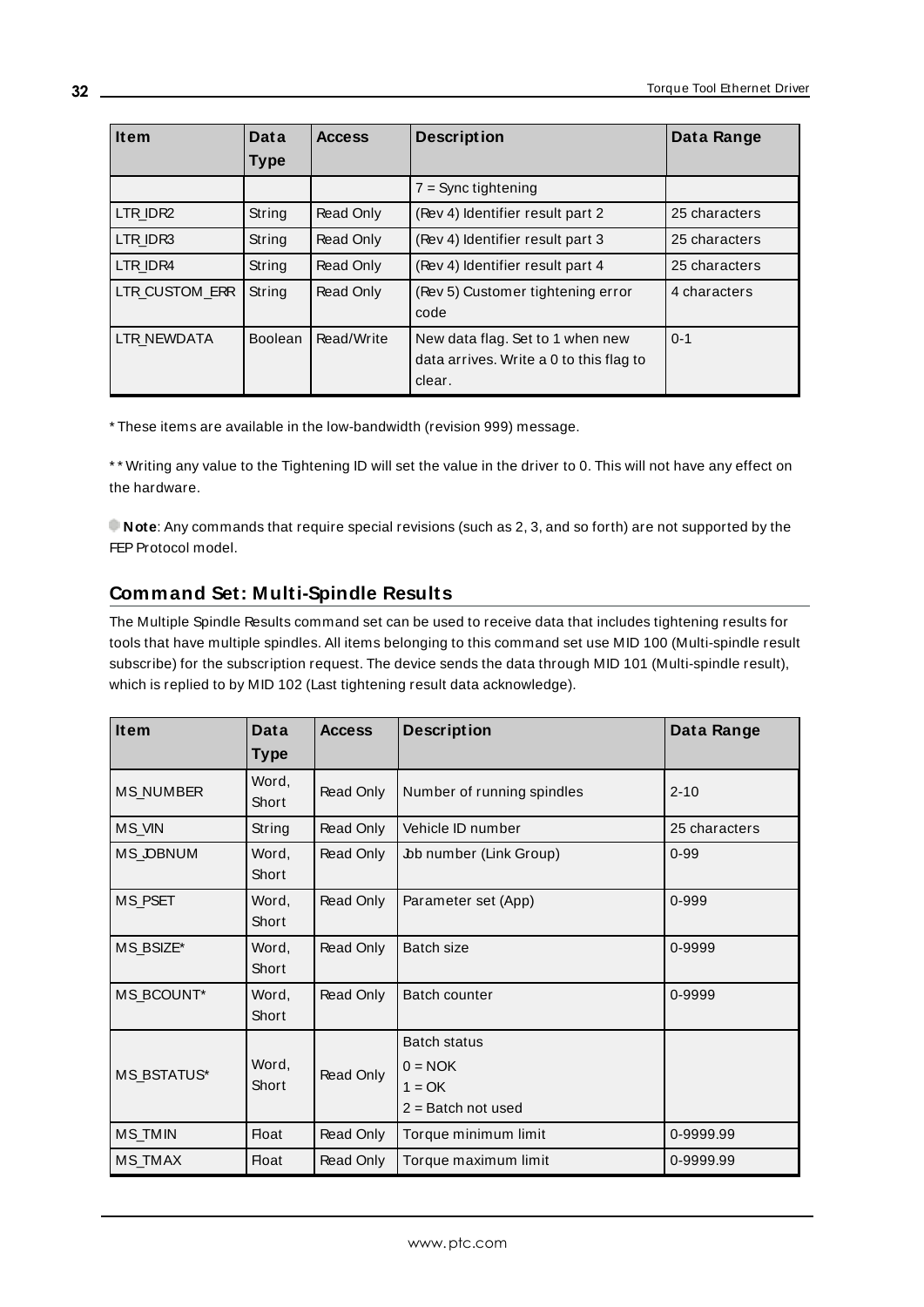<span id="page-32-13"></span><span id="page-32-9"></span><span id="page-32-8"></span><span id="page-32-7"></span><span id="page-32-6"></span><span id="page-32-4"></span><span id="page-32-3"></span><span id="page-32-2"></span><span id="page-32-1"></span>

| <b>Item</b>        | Data           | <b>Access</b>    | <b>Description</b>                                                                    | Data Range    |
|--------------------|----------------|------------------|---------------------------------------------------------------------------------------|---------------|
|                    | <b>Type</b>    |                  |                                                                                       |               |
| MS_TTARG           | <b>Float</b>   | Read Only        | Torque final target                                                                   | 0-9999.99     |
| <b>MS_AMIN</b>     | DWord,<br>Long | Read Only        | Angle minimum limit                                                                   | 0-99999       |
| <b>MS_AMAX</b>     | DWord,<br>Long | <b>Read Only</b> | Angle maximum limit                                                                   | 0-99999       |
| <b>MS_ATARG</b>    | DWord,<br>Long | Read Only        | Angle final target                                                                    | 0-99999       |
| MS_CHANGETIME      | String         | Read Only        | Last change in setting                                                                | 19 characters |
| <b>MS_TIME</b>     | String         | Read Only        | Time stamp                                                                            | 19 characters |
| MS_SYNCID          | DWord,<br>Long | <b>Read Only</b> | Sync tightening ID                                                                    | 0-99999       |
| <b>MS_SYNCSTAT</b> | Word,<br>Short | Read Only        | Overall tightening status<br>$0 = NOK$<br>$1 = OK$                                    | $0 - 1$       |
| SPD_NUM**          | Word,<br>Short | <b>Read Only</b> | Spindle number                                                                        | $1 - 10$      |
| SPD_CHAN**         | Word,<br>Short | <b>Read Only</b> | Channel ID                                                                            | $1 - 20$      |
| SPD_STATUS**       | Word,<br>Short | Read Only        | Overall spindle status<br>$0 = NOK$<br>$1 = OK$                                       | $0 - 1$       |
| SPD_TSTATUS**      | Word,<br>Short | <b>Read Only</b> | Individual torque status<br>$0 = NOK$<br>$1 = OK$                                     | $0 - 1$       |
| SPD_TORQUE**       | <b>Float</b>   | Read Only        | Individual torque                                                                     | 0-9999.99     |
| SPD_ASTATUS**      | Word,<br>Short | Read Only        | Individual angle status<br>$0 = NOK$<br>$1 = OK$                                      | $0 - 1$       |
| SPD_ANGLE* *       | DWord,<br>Long | Read Only        | Individual angle                                                                      | 0-99999       |
| <b>MS_NEWDATA</b>  | Boolean        | Read/Write       | New data flag. Set to 1 when new data<br>arrives. Write a 0 to this flag to clear it. | $0 - 1$       |

<span id="page-32-16"></span><span id="page-32-15"></span><span id="page-32-14"></span><span id="page-32-12"></span><span id="page-32-11"></span><span id="page-32-10"></span><span id="page-32-5"></span>\* Although this was not supported by the Open protocol, the Torque Tool Ethernet Driver supports this feature. This feature is supported by prefixing the Address Item with the Spindle number delimited by a ':' (e.g. 01:VIN\_VIN). For the Open protocol, the spindle data is ignored.

<span id="page-32-0"></span>\*\* This item requires an array index. The maximum array index is given by MS\_Number.

# **Command Set: Old Tightening Results**

The Old Tightening Results command set is used to retrieve data for an old tightening result. To retrieve the data for a tightening result, write the Tightening ID to the OTR\_ID field. All items belonging to this command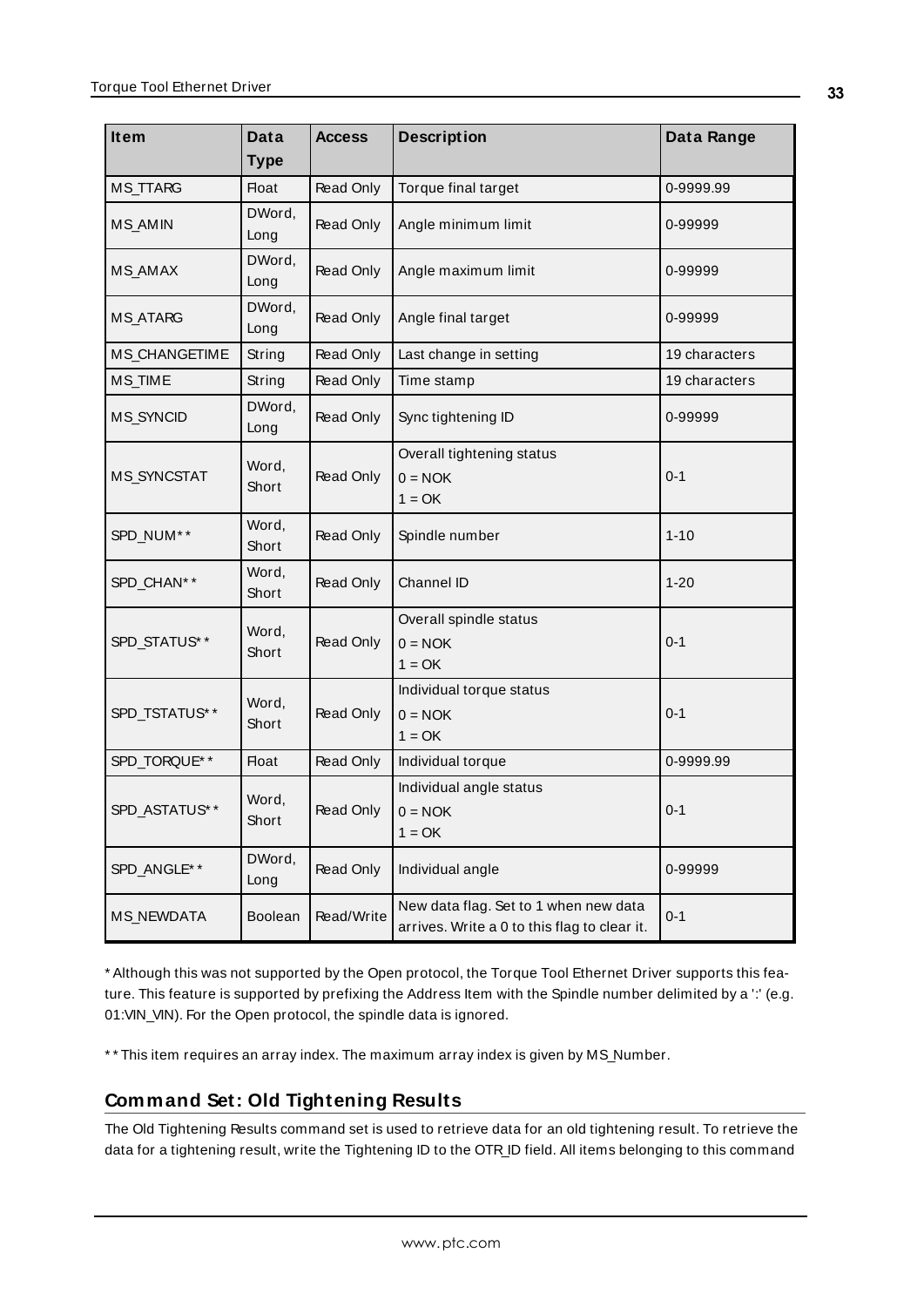set use MID 64 (Old tightening result upload request) for requesting the item data, which is replied to with MID 65 (Old tightening result upload reply).

<span id="page-33-12"></span><span id="page-33-11"></span><span id="page-33-10"></span><span id="page-33-9"></span><span id="page-33-8"></span><span id="page-33-7"></span><span id="page-33-6"></span><span id="page-33-5"></span><span id="page-33-4"></span><span id="page-33-3"></span><span id="page-33-2"></span><span id="page-33-1"></span><span id="page-33-0"></span>

| Item               | Data Type      | <b>Access</b> | <b>Description</b>                                                                                                                                                                                                                                                                                                                                                                                                        | Data Range    |
|--------------------|----------------|---------------|---------------------------------------------------------------------------------------------------------------------------------------------------------------------------------------------------------------------------------------------------------------------------------------------------------------------------------------------------------------------------------------------------------------------------|---------------|
| OTR_ID             | DWord,<br>Long | Read/Write    | Tightening ID. Write the Tightening<br>ID to this item to retrieve data for<br>that tightening. Writing 0 will retrieve<br>the<br>last tightening results.                                                                                                                                                                                                                                                                | 0-4294967295  |
| OTR_VIN            | String         | Read Only     | Vehicle ID number                                                                                                                                                                                                                                                                                                                                                                                                         | 25 characters |
| OTR_PSET           | Word, Short    | Read Only     | PSet number                                                                                                                                                                                                                                                                                                                                                                                                               | 0-999         |
| OTR_BCOUNT         | Word, Short    | Read Only     | Batch counter                                                                                                                                                                                                                                                                                                                                                                                                             | 0-9999        |
| OTR_TIGHTSTAT      | Word, Short    | Read Only     | <b>Tightening status</b><br>$0 = NOK$<br>$1 = OK$                                                                                                                                                                                                                                                                                                                                                                         | $0 - 1$       |
| OTR_TORQSTAT       | Word, Short    | Read Only     | <b>Torque Status</b><br>$0 = Low$<br>$1 = OK$<br>$2 = High$                                                                                                                                                                                                                                                                                                                                                               | $0 - 2$       |
| OTR_ANGSTAT        | Word, Short    | Read Only     | Angle Status<br>$0 = Low$<br>$1 = OK$<br>$2 = High$                                                                                                                                                                                                                                                                                                                                                                       | $0 - 2$       |
| OTR_TORQUE         | Float          | Read Only     | Torque value                                                                                                                                                                                                                                                                                                                                                                                                              | 0-9999.99     |
| OTR_ANGLE          | DWord,<br>Long | Read Only     | Turning angle value in degrees                                                                                                                                                                                                                                                                                                                                                                                            | 0-99999       |
| OTR_TIME           | String         | Read Only     | Timestamp                                                                                                                                                                                                                                                                                                                                                                                                                 | 19 characters |
| <b>OTR_BATSTAT</b> | Word, Short    | Read Only     | <b>Batch status</b><br>$0 = NOK$<br>$1 = OK$<br>$2 =$ Batch not used                                                                                                                                                                                                                                                                                                                                                      | $0 - 2$       |
| OTR_OBNUM          | Word, Short    | Read Only     | (Rev 2) Job number                                                                                                                                                                                                                                                                                                                                                                                                        | 0-9999        |
| OTR_STRATEGY       | Word, Short    | Read Only     | (Rev 2) Strategy<br>$1 = Torque control$<br>2 = Torque control / angle monitoring<br>$3 =$ Torque control / angle control<br><b>AND</b><br>$4 =$ Angle control / torque monitoring<br>$5 = DS control$<br>$6 = DS$ control torque monitoring<br>$7 =$ Reverse angle<br>$8$ = Reverse torque<br>$9 =$ Click wrench<br>10 = Rotate spindle forward<br>$11 =$ Torque control angle control OR<br>12 = Rotate spindle reverse | $-99$         |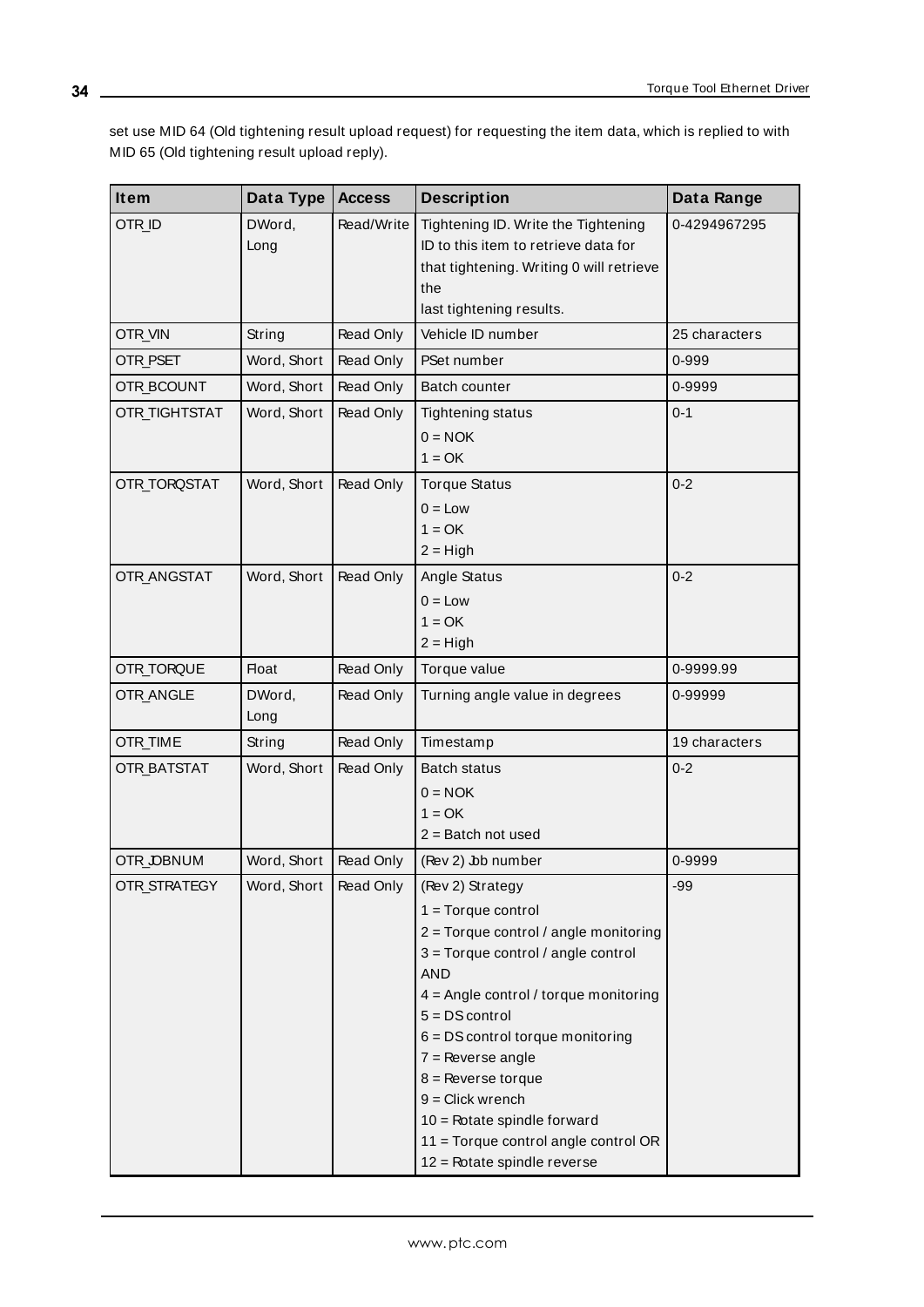<span id="page-34-7"></span><span id="page-34-6"></span><span id="page-34-5"></span><span id="page-34-4"></span><span id="page-34-3"></span><span id="page-34-2"></span><span id="page-34-1"></span><span id="page-34-0"></span>

| Data Type | <b>Access</b>                                                           | <b>Description</b>                                                                       | Data Range                                                                                                                                                                                                                                                                                                                                                                                                                                                                                                                                                                                     |
|-----------|-------------------------------------------------------------------------|------------------------------------------------------------------------------------------|------------------------------------------------------------------------------------------------------------------------------------------------------------------------------------------------------------------------------------------------------------------------------------------------------------------------------------------------------------------------------------------------------------------------------------------------------------------------------------------------------------------------------------------------------------------------------------------------|
|           |                                                                         | $99 = No$ strategy                                                                       |                                                                                                                                                                                                                                                                                                                                                                                                                                                                                                                                                                                                |
| Boolean   | Read Only                                                               | (Rev 2) Strategy options                                                                 | $-1$                                                                                                                                                                                                                                                                                                                                                                                                                                                                                                                                                                                           |
|           |                                                                         | This item requires a bit number (0-<br>15)                                               |                                                                                                                                                                                                                                                                                                                                                                                                                                                                                                                                                                                                |
|           |                                                                         | Bit $0 = Torque$                                                                         |                                                                                                                                                                                                                                                                                                                                                                                                                                                                                                                                                                                                |
|           |                                                                         | Bit $1 =$ Angle                                                                          |                                                                                                                                                                                                                                                                                                                                                                                                                                                                                                                                                                                                |
|           |                                                                         |                                                                                          |                                                                                                                                                                                                                                                                                                                                                                                                                                                                                                                                                                                                |
|           |                                                                         |                                                                                          |                                                                                                                                                                                                                                                                                                                                                                                                                                                                                                                                                                                                |
|           |                                                                         |                                                                                          |                                                                                                                                                                                                                                                                                                                                                                                                                                                                                                                                                                                                |
|           |                                                                         |                                                                                          |                                                                                                                                                                                                                                                                                                                                                                                                                                                                                                                                                                                                |
|           |                                                                         |                                                                                          |                                                                                                                                                                                                                                                                                                                                                                                                                                                                                                                                                                                                |
|           |                                                                         |                                                                                          |                                                                                                                                                                                                                                                                                                                                                                                                                                                                                                                                                                                                |
|           |                                                                         |                                                                                          |                                                                                                                                                                                                                                                                                                                                                                                                                                                                                                                                                                                                |
|           |                                                                         |                                                                                          |                                                                                                                                                                                                                                                                                                                                                                                                                                                                                                                                                                                                |
|           |                                                                         |                                                                                          | 0-9999                                                                                                                                                                                                                                                                                                                                                                                                                                                                                                                                                                                         |
|           |                                                                         |                                                                                          | $0 - 2$                                                                                                                                                                                                                                                                                                                                                                                                                                                                                                                                                                                        |
|           |                                                                         |                                                                                          |                                                                                                                                                                                                                                                                                                                                                                                                                                                                                                                                                                                                |
|           |                                                                         |                                                                                          |                                                                                                                                                                                                                                                                                                                                                                                                                                                                                                                                                                                                |
|           |                                                                         |                                                                                          |                                                                                                                                                                                                                                                                                                                                                                                                                                                                                                                                                                                                |
|           |                                                                         |                                                                                          | $-2$                                                                                                                                                                                                                                                                                                                                                                                                                                                                                                                                                                                           |
|           |                                                                         |                                                                                          |                                                                                                                                                                                                                                                                                                                                                                                                                                                                                                                                                                                                |
|           |                                                                         |                                                                                          |                                                                                                                                                                                                                                                                                                                                                                                                                                                                                                                                                                                                |
|           |                                                                         |                                                                                          |                                                                                                                                                                                                                                                                                                                                                                                                                                                                                                                                                                                                |
|           |                                                                         |                                                                                          | $0 - 2$                                                                                                                                                                                                                                                                                                                                                                                                                                                                                                                                                                                        |
|           |                                                                         |                                                                                          |                                                                                                                                                                                                                                                                                                                                                                                                                                                                                                                                                                                                |
|           |                                                                         |                                                                                          |                                                                                                                                                                                                                                                                                                                                                                                                                                                                                                                                                                                                |
|           |                                                                         |                                                                                          |                                                                                                                                                                                                                                                                                                                                                                                                                                                                                                                                                                                                |
|           |                                                                         |                                                                                          | $0 - 2$                                                                                                                                                                                                                                                                                                                                                                                                                                                                                                                                                                                        |
|           |                                                                         |                                                                                          |                                                                                                                                                                                                                                                                                                                                                                                                                                                                                                                                                                                                |
|           |                                                                         |                                                                                          |                                                                                                                                                                                                                                                                                                                                                                                                                                                                                                                                                                                                |
|           |                                                                         |                                                                                          |                                                                                                                                                                                                                                                                                                                                                                                                                                                                                                                                                                                                |
|           |                                                                         |                                                                                          |                                                                                                                                                                                                                                                                                                                                                                                                                                                                                                                                                                                                |
|           |                                                                         |                                                                                          | $0 - 2$                                                                                                                                                                                                                                                                                                                                                                                                                                                                                                                                                                                        |
|           |                                                                         | status                                                                                   |                                                                                                                                                                                                                                                                                                                                                                                                                                                                                                                                                                                                |
|           |                                                                         |                                                                                          |                                                                                                                                                                                                                                                                                                                                                                                                                                                                                                                                                                                                |
|           |                                                                         | $1 = OK$                                                                                 |                                                                                                                                                                                                                                                                                                                                                                                                                                                                                                                                                                                                |
|           |                                                                         | $2 = High$                                                                               |                                                                                                                                                                                                                                                                                                                                                                                                                                                                                                                                                                                                |
| Boolean   | Read Only                                                               | (Rev 2) Tightening error status                                                          | $-1$                                                                                                                                                                                                                                                                                                                                                                                                                                                                                                                                                                                           |
|           |                                                                         | This item requires a bit number (0-<br>$31)$ :                                           |                                                                                                                                                                                                                                                                                                                                                                                                                                                                                                                                                                                                |
|           |                                                                         | Bit $0 =$ Rundown angle max shut off                                                     |                                                                                                                                                                                                                                                                                                                                                                                                                                                                                                                                                                                                |
|           | Word, Short<br>Word, Short<br>Word, Short<br>Word, Short<br>Word, Short | Read Only<br>Read Only<br>Read Only<br>Read Only<br>Word, Short   Read Only<br>Read Only | Bit $2 =$ Batch<br>Bit 3 = PVT Monitoring<br>Bit $4 = PVT$ Compensate<br>Bit $5 =$ Selftap<br>Bit $6 =$ Rundown<br>$Bit 7 = CM$<br>$Bit 8 = DS Control$<br>$Bit 9 = Click Wrench$<br>Bit 10 = RBW Monitoring<br>(Rev 2) Batch size<br>(Rev 2) Rundown angle status<br>$0 = NOK$<br>$1 = OK$<br>$2 = High$<br>(Rev 2) Current monitoring status<br>$0 = NOK$<br>$1 = OK$<br>$2 = High$<br>(Rev 2) Selftap status<br>$0 = NOK$<br>$1 = OK$<br>$2 = High$<br>(Rev 2) Prevail torque monitoring<br>status<br>$0 = NOK$<br>$1 = OK$<br>$2 = High$<br>(Rev 2) Prevail torque compensate<br>$0 = NOK$ |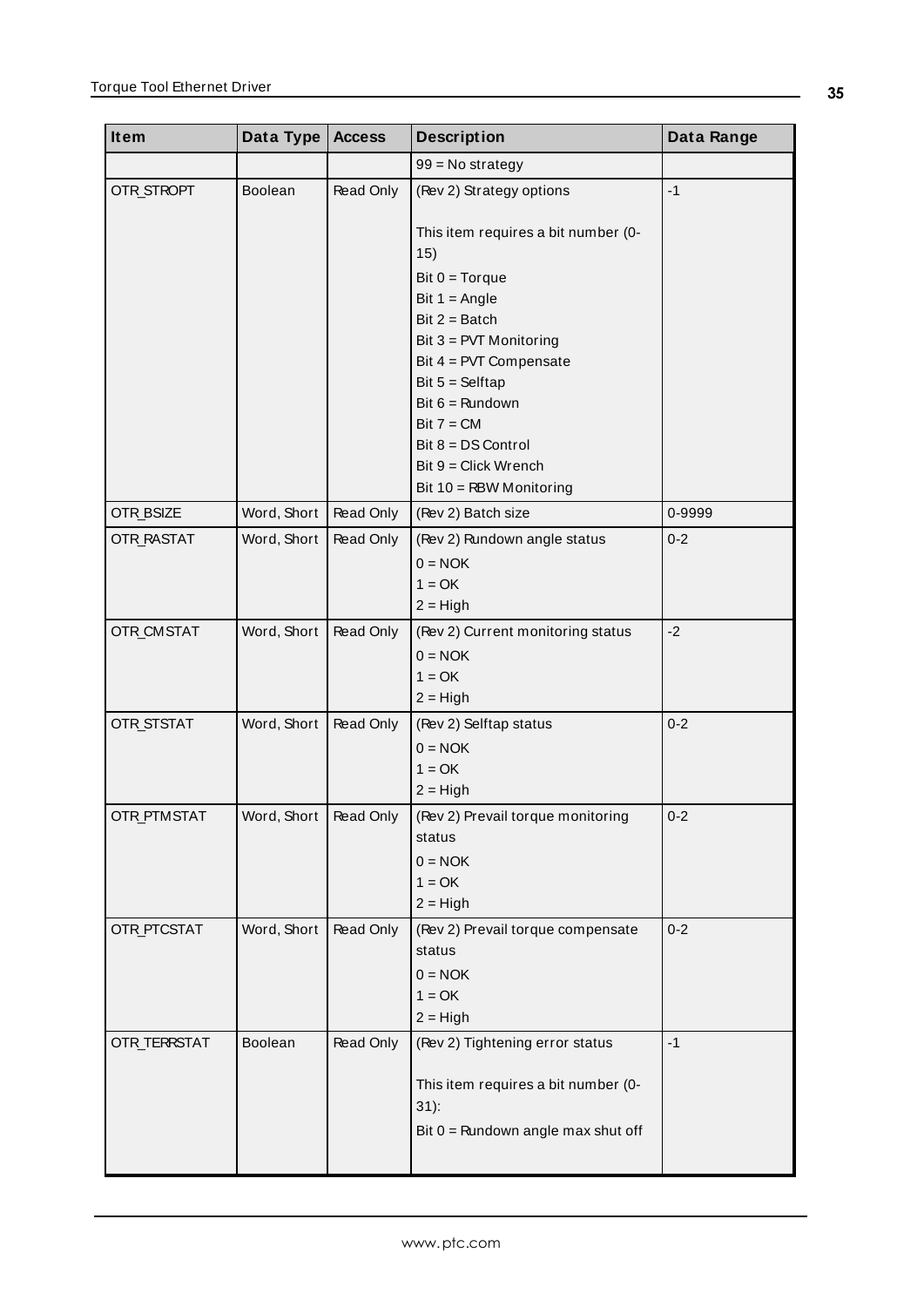<span id="page-35-8"></span><span id="page-35-7"></span><span id="page-35-6"></span><span id="page-35-5"></span><span id="page-35-4"></span><span id="page-35-3"></span><span id="page-35-2"></span><span id="page-35-1"></span><span id="page-35-0"></span>

| Item                             | Data Type      | <b>Access</b> | <b>Description</b>                                                                                                                                                                                                                                                                                                                                                                                                                                                                                                                                                                                                                                                                                                                                                                                                                                         | Data Range                                                                 |
|----------------------------------|----------------|---------------|------------------------------------------------------------------------------------------------------------------------------------------------------------------------------------------------------------------------------------------------------------------------------------------------------------------------------------------------------------------------------------------------------------------------------------------------------------------------------------------------------------------------------------------------------------------------------------------------------------------------------------------------------------------------------------------------------------------------------------------------------------------------------------------------------------------------------------------------------------|----------------------------------------------------------------------------|
|                                  |                |               | Bit $1 =$ Rundown angle min shut off<br>Bit $2 = Torque max$ shut off<br>Bit $3 =$ Angle max shut off<br>Bit $4 =$ Selftap torque max shut off<br>Bit $5 =$ Selftap torque min shut off<br>Bit 6 = Prevail torque max shut off<br>Bit $7$ = Prevail torque min shut off<br>Bit 8 = Prevail torque compensate<br>overflow<br>Bit $9$ = Current monitoring max shut<br>off<br>Bit $10 =$ Post view torque min torque<br>shut off<br>Bit $11 =$ Post view torque max torque<br>shut off<br>Bit 12 = Post view torque Angle too<br>small<br>Bit $13 = Trigger Lost$<br>Bit 14 = Torque Less Than Target<br>Bit $15 = Tool Hot$<br>Bit 16 = Multistage Cancel<br>Bit $17 =$ Rehit<br>Bit $18 = DS Measure$ Failed<br>Bit 19 = Current Limit Reached<br>Bit 20 = EndTime out Shutoff<br>Bit $21$ = Remove fastener limit<br>exceeded<br>Bit $22$ = Disable drive |                                                                            |
| OTR_TERRSTAT_<br><b>COMBINED</b> | DWord,<br>Long | Read Only     | (Rev 2) All tightening error status bits<br>are combined in one value. Refer to<br>OTR_TERSTAT to review the match of<br>each bit and the value.                                                                                                                                                                                                                                                                                                                                                                                                                                                                                                                                                                                                                                                                                                           | 0 to 4294967295<br>(DWord)<br>-2,147,483,648 to<br>2,147,483,647<br>(Long) |
| <b>OTR_RANGLE</b>                | DWord,<br>Long | Read Only     | (Rev 2) Rundown angle value<br>reached, in degrees                                                                                                                                                                                                                                                                                                                                                                                                                                                                                                                                                                                                                                                                                                                                                                                                         | 0-99999                                                                    |
| OTR_CMVALUE                      | Word, Short    | Read Only     | (Rev 2) Current monitoring value in<br>percent                                                                                                                                                                                                                                                                                                                                                                                                                                                                                                                                                                                                                                                                                                                                                                                                             | 0-999                                                                      |
| OTR_STORQUE                      | <b>Float</b>   | Read Only     | (Rev 2) Selftap torque                                                                                                                                                                                                                                                                                                                                                                                                                                                                                                                                                                                                                                                                                                                                                                                                                                     | 0-9999.99                                                                  |
| OTR_PTORQUE                      | Float          | Read Only     | (Rev 2) Prevail torque value                                                                                                                                                                                                                                                                                                                                                                                                                                                                                                                                                                                                                                                                                                                                                                                                                               | 0-9999.99                                                                  |
| OTR_OBSEQ                        | Word, Short    | Read Only     | (Rev 2) Jb sequence number                                                                                                                                                                                                                                                                                                                                                                                                                                                                                                                                                                                                                                                                                                                                                                                                                                 | 0-65535                                                                    |
| OTR_STID                         | Word, Short    | Read Only     | (Rev 2) Synch Tightening ID                                                                                                                                                                                                                                                                                                                                                                                                                                                                                                                                                                                                                                                                                                                                                                                                                                | 0-65535                                                                    |
| OTR_SERIAL                       | String         | Read Only     | (Rev 2) Tool serial number                                                                                                                                                                                                                                                                                                                                                                                                                                                                                                                                                                                                                                                                                                                                                                                                                                 | 14 characters                                                              |
| <b>OTR_TVUNIT</b>                | Word, Short    | Read Only     | (Rev 3) Torque value units<br>$1 = Nm$<br>$2 = Lbf f$ .ft<br>$3 = Lbf.ln$                                                                                                                                                                                                                                                                                                                                                                                                                                                                                                                                                                                                                                                                                                                                                                                  | $1 - 4$                                                                    |

<u> 1989 - Johann Barn, mars ann an t-Amhain Aonaich an t-Aonaich an t-Aonaich an t-Aonaich an t-Aonaich ann an t-</u>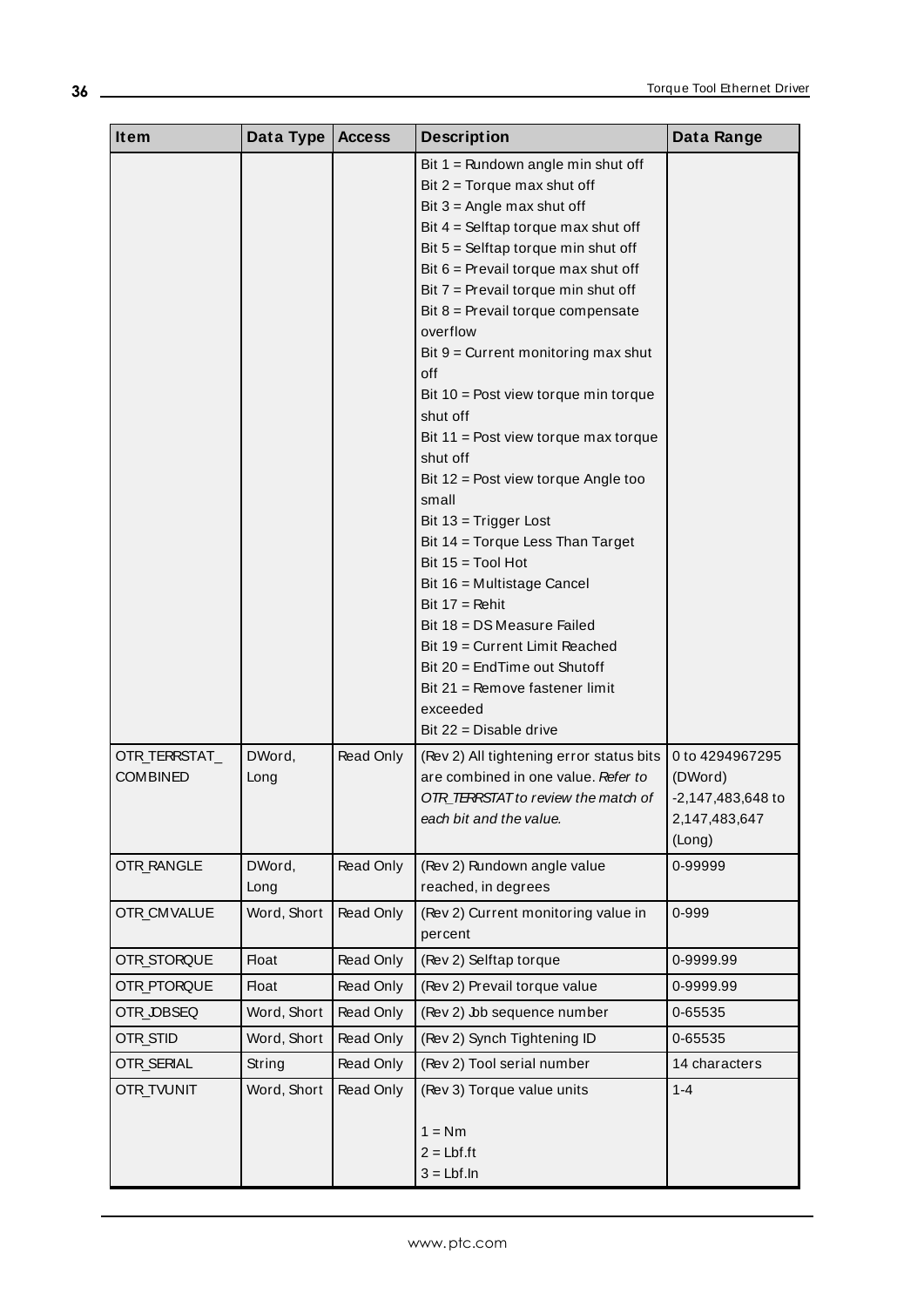<span id="page-36-10"></span><span id="page-36-7"></span><span id="page-36-6"></span><span id="page-36-5"></span><span id="page-36-4"></span><span id="page-36-3"></span><span id="page-36-2"></span>

| Item            | Data Type      | <b>Access</b> | <b>Description</b>                       | Data Range    |
|-----------------|----------------|---------------|------------------------------------------|---------------|
|                 |                |               | $4 =$ Kpm                                |               |
| OTR_RTYPE       | Word, Short    | Read Only     | (Rev 3) Result type                      | $1 - 7$       |
|                 |                |               | $1 =$ Tightening                         |               |
|                 |                |               | $2 = Loosening$                          |               |
|                 |                |               | $3 =$ Batch Increment                    |               |
|                 |                |               | $4 =$ Batch decrement                    |               |
|                 |                |               | $5 = Bypass$ pset result                 |               |
|                 |                |               | $6 =$ Cancel job result                  |               |
|                 |                |               | $7 =$ Sync tightening                    |               |
| OTR_ID2         | String         | Read Only     | (Rev 4) Identifier result part 2         | 25 characters |
| OTR_ID3         | String         | Read Only     | (Rev 4) Identifier result part 3         | 25 characters |
| OTR_ID4         | String         | Read Only     | (Rev 4) Identifier result part 4         | 25 characters |
| OTR_CUSTOM_     | String         | Read Only     | (Rev 5) Customer tightening error        | 4 characters  |
| <b>ERR</b>      |                |               | code                                     |               |
| OTR_PVT         | <b>Float</b>   | Read Only     | (Rev 6) PVT compensation value           | 0-9999.99     |
| OTR_TERR_       | <b>Boolean</b> | Read Only     | (Rev 6) Tightening error status          | $0 - 1$       |
| STATUS2         |                |               | This item requires a bit number (0-      |               |
|                 |                |               | $31)$ :                                  |               |
|                 |                |               | $Bit 0 = Drive$ deactivated              |               |
|                 |                |               | Bit $1 = \text{Total stall}$             |               |
|                 |                |               | Bit $2 = Drive hot$                      |               |
|                 |                |               | Bit 3 = Gradient monitoring high         |               |
|                 |                |               | Bit $4 =$ Gradient monitoring low        |               |
|                 |                |               | Bit $5 =$ Reaction bar failed            |               |
|                 |                |               | Bit $6-31$ = Reserved                    |               |
| OTR TERR        | DWord,         | Read Only     | (Rev 6) All tightening error status bits | 0-4294967295  |
| STATUS2         | Long           |               | are combined in one value.               |               |
| <b>COMBINED</b> |                |               | Refer to OTR TERR STATUS2 to review      |               |
|                 |                |               | the match of each bit and the value.     |               |
| OTR_STATION_ID  | DWord, Long    | Read Only     | (Rev 7) The station ID                   | 0-4294967295  |
| OTR_STATION_    | String         | Read Only     | (Rev 7) The station name                 | 25 characters |
| <b>NAM</b>      |                |               |                                          |               |

<span id="page-36-11"></span><span id="page-36-9"></span><span id="page-36-8"></span>**Note**: Any commands that require special revisions (such as 2, 3, and so forth) are not supported by the FEP Protocol model.

# <span id="page-36-0"></span>**Command Set: Operation Result**

The Operation Result command set is used to receive data about tightening results using PIDs. Most of the results are dynamic and use Parameter ID numbers (PIDs) for the values returned. However, there are specific values that are not dynamic that are used to give general information about the Operation Results. Their values can be retrieved using the tags below.

<span id="page-36-1"></span>

| <b>Item</b>    | Data<br><b>Type</b> | <b>Access</b> | Description                     | Data Range |
|----------------|---------------------|---------------|---------------------------------|------------|
| 1201.OPERATION | Word                | Read          | The operation type. Values are: | $0 - 4$    |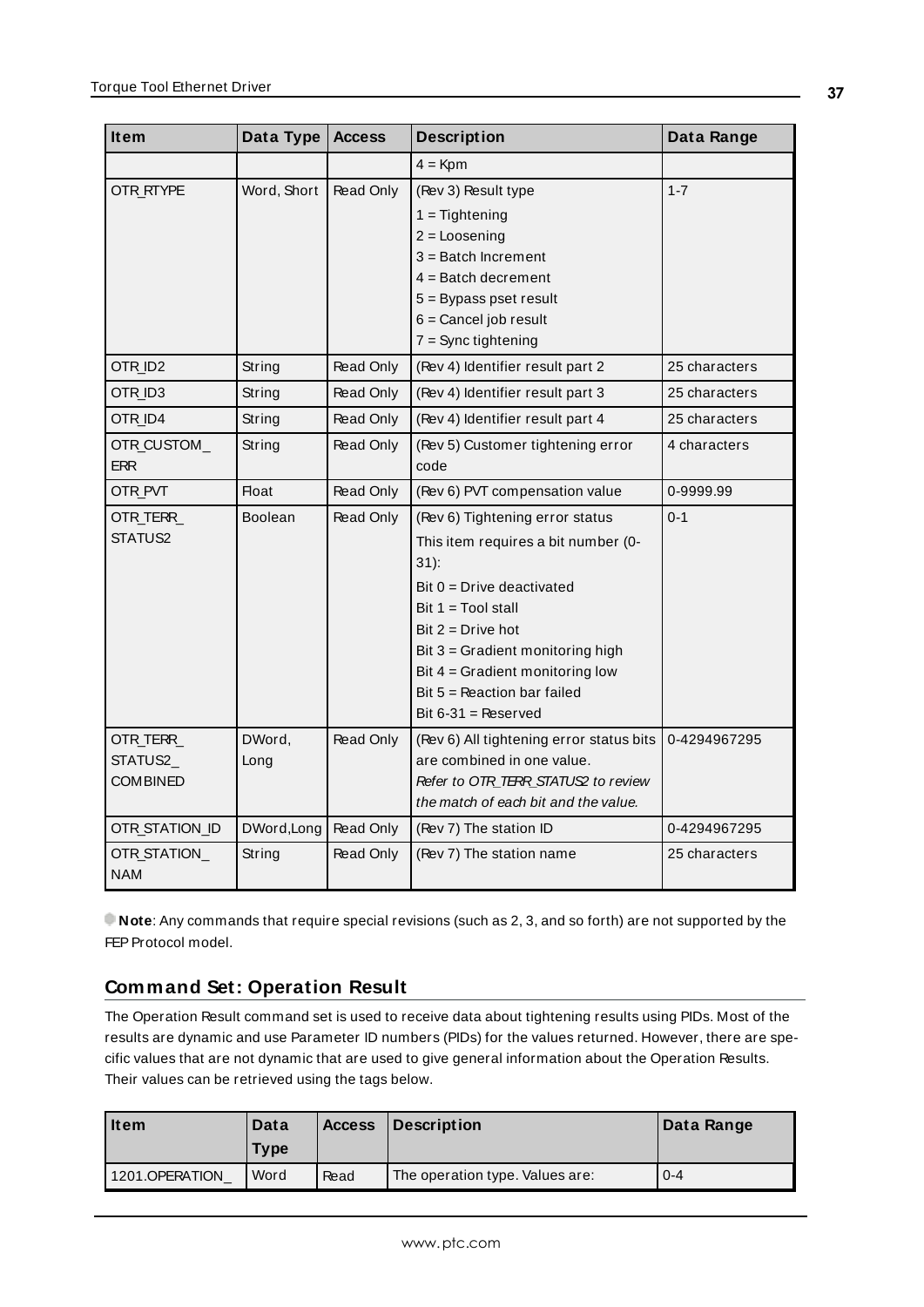<span id="page-37-2"></span><span id="page-37-1"></span>

| <b>Item</b>                   | Data           | <b>Access</b> | <b>Description</b>                                                   | Data Range    |
|-------------------------------|----------------|---------------|----------------------------------------------------------------------|---------------|
|                               | <b>Type</b>    |               |                                                                      |               |
|                               |                |               | $0 = Non-synchronized$ tightening                                    |               |
|                               |                |               | $1 =$ Synchronized tightening                                        |               |
| <b>TYPE</b>                   |                | Only          | $2 =$ Pressing                                                       |               |
|                               |                |               | $3 = Drilling$                                                       |               |
|                               |                |               | $4 =$ Pulse                                                          |               |
| 1201.RESULT<br>DATA ID        | <b>DWord</b>   | Read<br>Only  | The unique ID for the operation result                               | 0-4294967295  |
| 1201.RESULT_<br><b>STATUS</b> | <b>Boolean</b> | Read<br>Only  | The status of the operation. Values are:<br>$0 = Not OK$<br>$1 = OK$ | $0 - 1$       |
| 1201.TIME                     | String         | Read<br>Only  | The cycle start time                                                 | 19 characters |
| 1202.RESULT<br>DATA ID        | <b>DWord</b>   | Read<br>Only  | The unique ID for the operation result                               | 0-4294967295  |
| 1202.OB.ECT_ID                | Word           | Read<br>Only  | The user defined Object ID                                           | 0-9999        |

<span id="page-37-5"></span><span id="page-37-4"></span><span id="page-37-3"></span>For more information, request the model-specific document(s) for the open protocol implementations from the Atlas Copco website (https://www.atlascopco.com).

# <span id="page-37-0"></span>**Command Set: Parameter Set Data**

The Parameter Set Data command set is used to retrieve data for a specific parameter set on demand. To retrieve data for a parameter set, write the parameter set number to the PSD\_ID item. All items belonging to this command set use MID 12 (Parameter set data upload request) for requesting the item data, which is replied to with MID 13 (Parameter set data upload reply).

**Note**: Some command set items also have alias names. In the table below, the alias name will be listed beneath the item where applicable.

<span id="page-37-10"></span><span id="page-37-9"></span><span id="page-37-8"></span><span id="page-37-7"></span><span id="page-37-6"></span>

| <b>Item</b> | Data         | <b>Access</b> | <b>Description</b>                      | Data Range    |
|-------------|--------------|---------------|-----------------------------------------|---------------|
|             | <b>Type</b>  |               |                                         |               |
| PSD ID      | Word,        | Read/Write    | The parameter set ID. Write the ID of   | $0 - 999$     |
| APPD ID     | Short        |               | the desired parameter set to this item  |               |
|             |              |               | to retrieve the data for that parameter |               |
|             |              |               | set.                                    |               |
| PSD NAME    | String       | Read Only     | The name of the parameter set           | 25 characters |
| APPD NAME   |              |               |                                         |               |
| PSD DIR     | Word,        | Read Only     | Rotation direction                      | $1 - 2$       |
| APPD DIR    | Short        |               | $1 = \text{Clockwise}$                  |               |
|             |              |               | $2 =$ Counterclockwise                  |               |
| PSD BSIZE   | Word,        | Read Only     | Batch size                              | $0 - 99$      |
| APPD BSIZE  | Short        |               |                                         |               |
| PSD TMIN    | <b>Float</b> | Read Only     | Torque minimum limit                    | 0-9999.99     |
| APPD TMIN   |              |               |                                         |               |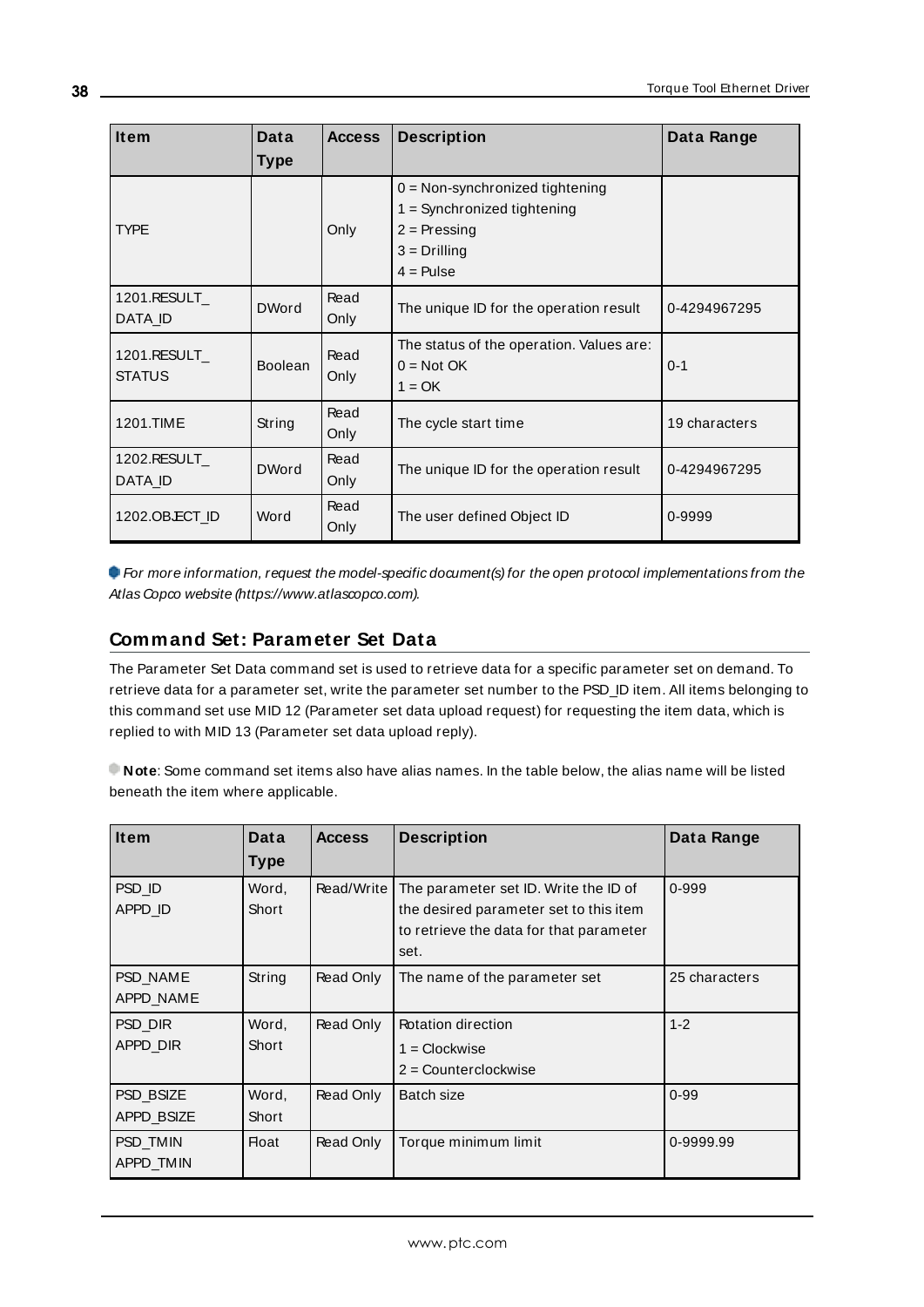<span id="page-38-6"></span><span id="page-38-5"></span><span id="page-38-3"></span>

| <b>Item</b>                    | Data           | <b>Access</b> | <b>Description</b>             | Data Range |
|--------------------------------|----------------|---------------|--------------------------------|------------|
|                                | <b>Type</b>    |               |                                |            |
| PSD TMAX<br>APPD TMAX          | <b>Float</b>   | Read Only     | Torque maximum limit           | 0-9999.99  |
| PSD TTARG<br>APPD TTARG        | <b>Float</b>   | Read Only     | Torque final target value      | 0-9999.99  |
| <b>PSD AMIN</b><br>APPD AMIN   | Word.<br>Short | Read Only     | Angle minimum value in degrees | 0-99999    |
| PSD AMAX<br>APPD AMAX          | Word,<br>Short | Read Only     | Angle maximum value in degrees | 0-99999    |
| <b>PSD ATARG</b><br>APPD ATARG | Word,<br>Short | Read Only     | Target angle in degrees        | 0-99999    |

# <span id="page-38-4"></span><span id="page-38-2"></span><span id="page-38-0"></span>**Command Set: Parameter Set Numbers**

The Parameter Set Numbers command set is used to retrieve the list of parameter set numbers from the device.

**Note**: Some command set items also have alias names. In the table below, the alias name will be listed beneath the item where applicable.

<span id="page-38-8"></span><span id="page-38-7"></span>

| <b>Item</b>             | Data                        | <b>Access</b> | <b>Description</b>                                                                                                                                                                                                                                                                            | Data Range |
|-------------------------|-----------------------------|---------------|-----------------------------------------------------------------------------------------------------------------------------------------------------------------------------------------------------------------------------------------------------------------------------------------------|------------|
|                         | <b>Type</b>                 |               |                                                                                                                                                                                                                                                                                               |            |
| PSN COUNT<br>APPN COUNT | Word,<br>Short              | Read<br>Only  | The number of parameter sets in the list.<br>This command set use MID 10 (Para-<br>meter set ID upload request) for request-<br>ing the item data, which is replied to with<br>MID 11 (Parameter set ID upload reply).                                                                        | $0 - 999$  |
| PSN ID<br>APPN ID       | Word,<br>Short <sup>*</sup> | Read<br>Only  | The parameter set ID. The array size is<br>defined by the PSN_COUNT. This com-<br>mand set use MID 10 (Parameter set ID<br>upload request) for requesting the item<br>data, which is replied to with MID 11<br>(Parameter set ID upload reply).<br>This item requires an array index (1-999). | 0-999      |

<span id="page-38-1"></span>\* This item requires an array index or bit index.

## **Command Set: Parameter Set Selected**

The Parameter Set Selected command set is used to select a particular parameter set, to notify the user when a new parameter set has been selected, and to control certain batch properties. All items belonging to this parameter set use MID 14 (Parameter set selected subscribe) for the subscription request. The device sends item data to the server through MID 15 (Parameter set selected), which the server responds to with MID 16 (Parameter set selected acknowledge).

**Note**: Some command set items also have alias names. In the table below, the alias name will be listed beneath the item where applicable.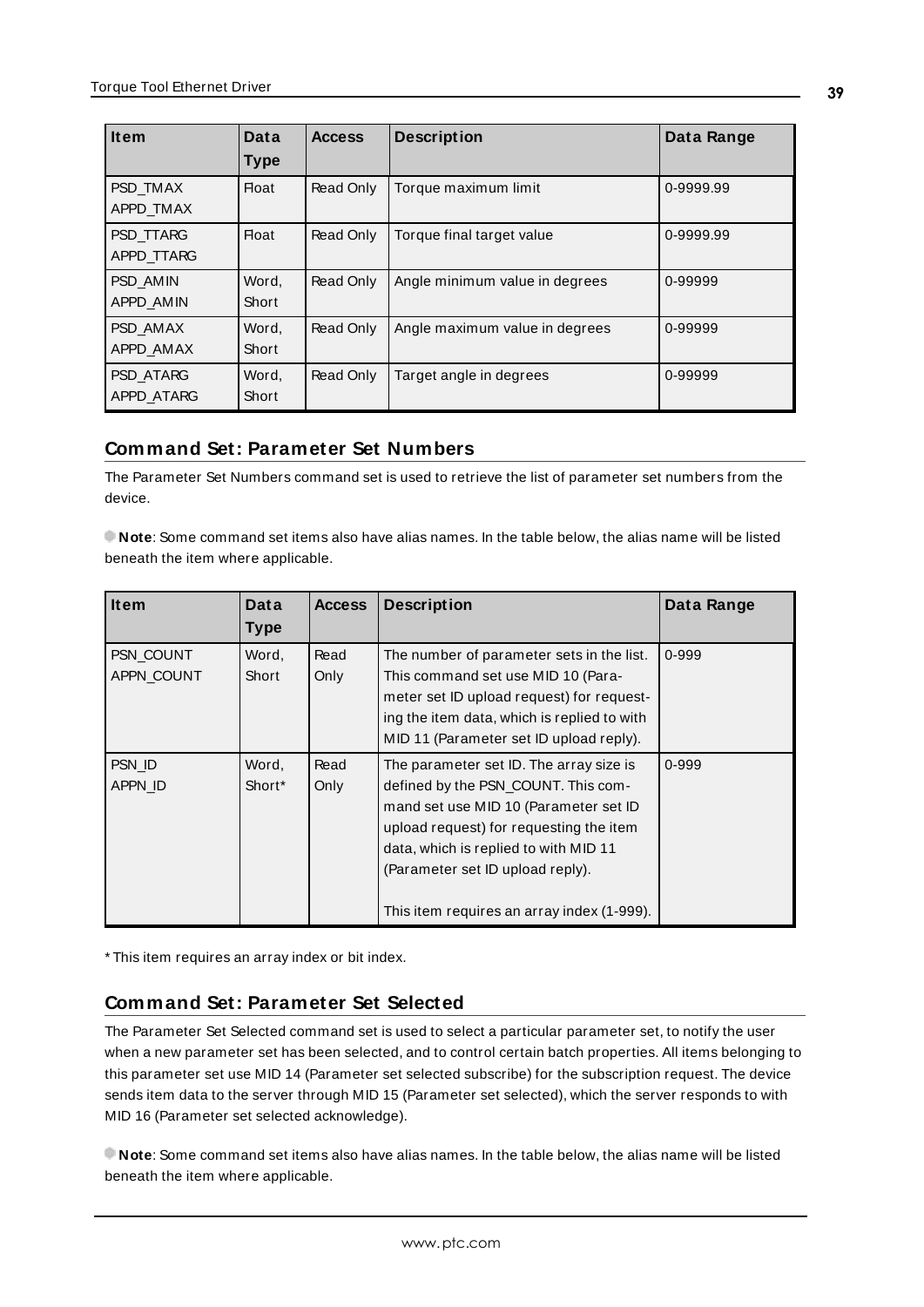<span id="page-39-4"></span><span id="page-39-3"></span><span id="page-39-2"></span>

| <b>Item</b>                           | <b>Data</b><br><b>Type</b> | <b>Access</b> | <b>Description</b>                                                                                                                                                                                                                                                                                                                                           | Data Range                      |
|---------------------------------------|----------------------------|---------------|--------------------------------------------------------------------------------------------------------------------------------------------------------------------------------------------------------------------------------------------------------------------------------------------------------------------------------------------------------------|---------------------------------|
| PSET_NUMBER<br>APP_NUMBER             | Word,<br>Short             | Read/Write    | ID number of the last parameter set<br>selected. Users may also write a para-<br>meter set number to this item to select<br>a parameter set.                                                                                                                                                                                                                 | 0-999                           |
| PSET_<br>LASTCHANGE<br>APP LASTCHANGE | String                     | Read Only     | Time of last change in PSet setting                                                                                                                                                                                                                                                                                                                          | 19 characters                   |
| PSET_NEWDATA<br>APP_NEWDATA           | Boolean                    | Read/Write    | New data flag. Set to 1 when new data<br>arrives. Write a 0 to this flag to clear it.                                                                                                                                                                                                                                                                        | $0 - 1$                         |
| <b>PSET BSIZE</b><br>APP_BSIZE        | String                     | Write Only    | Use this item to set the batch size for a<br>particular parameter set. The format of<br>the string is:<br>$PSETNUM = BATCHSIZE$<br>Where PSETNUM is the parameter set<br>number, and BATCHSIZE is the desired<br>batch size. For example, to set the<br>batch size to 20 for parameter set 3,<br>users would write the following to this<br>tag.<br>$3 = 20$ | PSet: 0-999<br>Batch Size: 0-99 |
| PSET RESETBC<br>APP_RESETBC           | Word,<br>Short             | Write Only    | Writing a parameter set number to this<br>item will reset the batch counter for<br>that parameter set                                                                                                                                                                                                                                                        | 0-999                           |

# <span id="page-39-5"></span><span id="page-39-1"></span><span id="page-39-0"></span>**Command Set: Program Messages**

The Program Messages command set can be used to read multi-step tightening programs from the device or write multi-step tightening programs to the device using MIDs 2500 and 2501, respectively. The implementation of this MID in the server is built as a pass-through; it is up to the client application to write a valid string that matches what the device expects.

**Note**: The Program Messages command set is currently only supported on the Power Focas 6000.

#### **See Also**:

Refer to the Open Protocol Specification for exact details on what the device accepts See Appendix for examples

<span id="page-39-7"></span><span id="page-39-6"></span>

| l Item                       | Data   | <b>Access</b>     | <b>Description</b>                                                                                                                                          |
|------------------------------|--------|-------------------|-------------------------------------------------------------------------------------------------------------------------------------------------------------|
|                              | Type   |                   |                                                                                                                                                             |
| PSET_PROGRAM<br><b>WRITE</b> | String | Write<br>Only $*$ | Passes the message to the device with the string written as a<br>payload. If successful, the device is updated with the program<br>specified in the string. |
| PSET_PROGRAM                 | String | Write             | Passes the message to the device with the string written as a                                                                                               |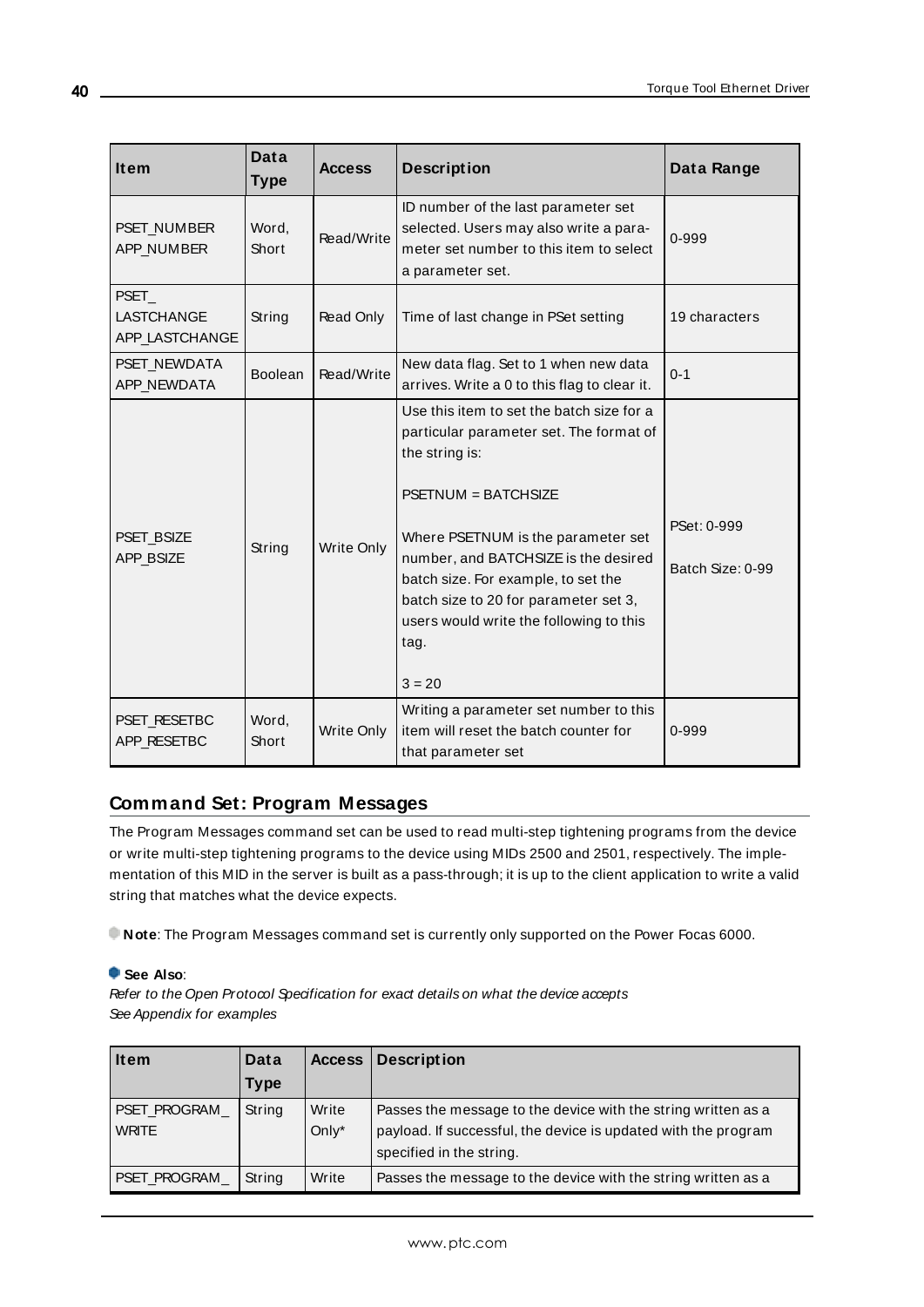<span id="page-40-3"></span><span id="page-40-1"></span>

| <b>Item</b>                                      | Data        | <b>Access</b> | <b>Description</b>                                                                                                                                                                                                                                         |
|--------------------------------------------------|-------------|---------------|------------------------------------------------------------------------------------------------------------------------------------------------------------------------------------------------------------------------------------------------------------|
|                                                  | <b>Type</b> |               |                                                                                                                                                                                                                                                            |
| <b>READ</b>                                      |             | Only $*$      | payload. If successful, the response tags are populated with the<br>program specified by the PSET ID <sup>*</sup> * in the payload.                                                                                                                        |
| PSET PROGRAM<br><b>RESPONSE ALL</b>              | String      | Read<br>Only  | If the PSET_PROGRAM_READ message was successful, this tag<br>will contain the entire response message from the device.                                                                                                                                     |
| PSET PROGRAM<br><b>RESPONSE</b><br><b>HEADER</b> | String      | Read<br>Only  | If the PSET_PROGRAM_READ message is successful, this tag con-<br>tains the header of the response message from the device. This<br>normally contains any PIDs sent in the response and includes<br>the string length of the multi-step program definition. |
| PSET PROGRAM<br><b>RESPONSE BODY</b>             | String      | Read<br>Only  | If the PSET_PROGRAM_READ message is successful, this tag con-<br>tains the multi-step program definition (in SON format) from<br>within the response message.                                                                                              |

<span id="page-40-2"></span>\* While the tags are only meant to be written to, they will contain that last string that was written to them whether that string was valid or not.

\* \* Depending on the Controller setup, PSET ID can be interpreted as an Identifier or an Index. Please refer to the Open Protocol Specification for exact details on how the device behaves in these scenarios.

# <span id="page-40-0"></span>**Command Set: Selector Messages**

The Selector command set is used to send and receive data for the socket selector accessory. MID 250 is used to subscribe to selector socket information and that information is sent back using MID 251. MID 254 and MID 255 can be used to set the lights on the selector socket.

<span id="page-40-7"></span><span id="page-40-6"></span><span id="page-40-5"></span><span id="page-40-4"></span>

| <b>Item</b>                                                        | Data<br><b>Type</b> | <b>Access</b> | <b>Description</b>                                                                                                                                                                                                                                                                                                         | Data Range                                                                                                      |
|--------------------------------------------------------------------|---------------------|---------------|----------------------------------------------------------------------------------------------------------------------------------------------------------------------------------------------------------------------------------------------------------------------------------------------------------------------------|-----------------------------------------------------------------------------------------------------------------|
| SELECTOR<br>DEVICE ID                                              | Word,<br>Short      | Read<br>Only  | The ID of the selector device.                                                                                                                                                                                                                                                                                             | $0 - 99$                                                                                                        |
| SELECTOR_NUM_<br><b>SOCKETS</b>                                    | Word,<br>Short      | Read<br>Only  | The number of sockets on the selector<br>device.                                                                                                                                                                                                                                                                           | $0 - 99$                                                                                                        |
| SELECTOR<br>SOCKET_STATUS                                          | Boolean*            | Read<br>Only  | The status of the socket:<br>$0 =$ socket not lifted<br>$1 =$ socket lifted                                                                                                                                                                                                                                                | $0 - 1$                                                                                                         |
| SELECTOR_GREEN_<br><b>LIGHTS</b><br>SELECTOR_RED_<br><b>LIGHTS</b> | String              | Write<br>Only | Use this item to set the lights on the<br>selector socket device. The format of the<br>string is:<br><b>DEVICEID = LIGHTDATA</b><br>Where DEVICEID is the device ID of the<br>selector socket and LIGHTDATA is a list<br>of values for each socket in order. Those I<br>values can be:<br>$0 = \text{Off}$<br>$1 = Steadv$ | 102 characters<br>Device ID: 0-99<br>Light Data:<br>(Rev 0,1) 8 char-<br>acters<br>(Rev 2) 1-99 char-<br>acters |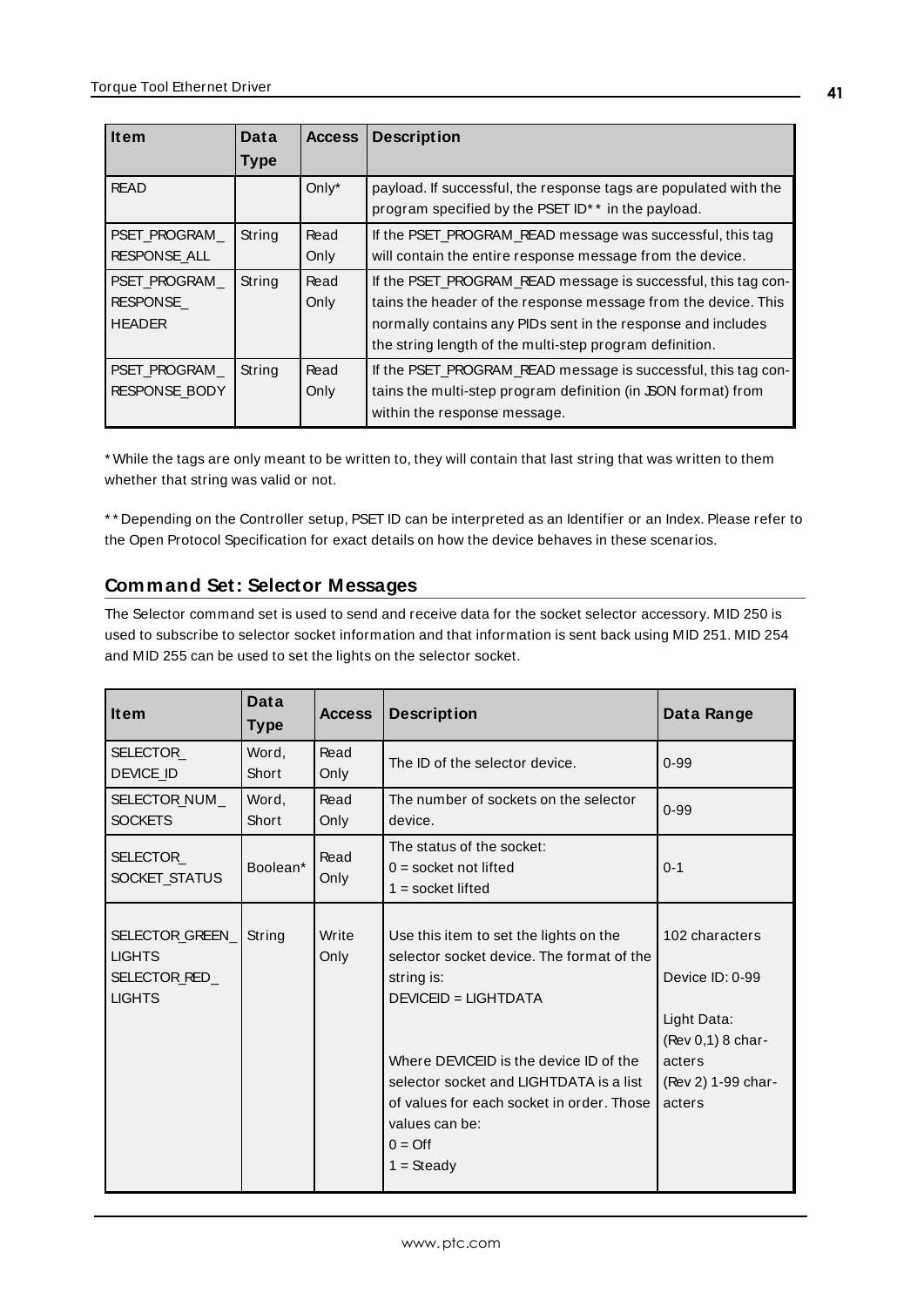| <b>Item</b> | Data<br><b>Type</b> | <b>Access</b> | <b>Description</b>                                                                                                                                                                                                                                                                                                                               | Data Range |
|-------------|---------------------|---------------|--------------------------------------------------------------------------------------------------------------------------------------------------------------------------------------------------------------------------------------------------------------------------------------------------------------------------------------------------|------------|
|             |                     |               | $2 =$ Flashing<br>For example, to turn off the first two<br>socket lights and set the last two sockets<br>to flashing on a selector with a device ID<br>of 2 the value would be:<br>2=00220000 (Rev 0,1)<br>2=0022 (Rev 2)<br>With Rev 0 or 1; eight sockets values<br>must be given. With Rev 2 any amount of<br>values can be given from 1-99. |            |

<span id="page-41-0"></span>\* This item requires an array index or bit index. The valid array / bit index range is 1 to 99.

# **Command Set: Time**

The Time command set is used to read the controller's time and to synchronize it with the PC.

<span id="page-41-3"></span><span id="page-41-2"></span>

| <b>Item</b> | Data           | <b>Access</b> | <b>Description</b>                                                                                                                                                                             | Data Range    |
|-------------|----------------|---------------|------------------------------------------------------------------------------------------------------------------------------------------------------------------------------------------------|---------------|
|             | <b>Type</b>    |               |                                                                                                                                                                                                |               |
| <b>TIME</b> | String         | Read<br>Only  | Current time in the controller. TIME uses<br>MID 80 (Read time upload request) for<br>requesting time data, which is replied to<br>with MID 81 (Read time upload reply).                       | 19 characters |
| TIME SYNC   | <b>Boolean</b> | Write<br>Only | Write any value to this item to set the con- N/A<br>troller's time to the current PC time.<br>TIME SYNC uses MID 82 (Set Time) for<br>setting the controller's time to the current<br>PC time. |               |

# <span id="page-41-1"></span>**Command Set: Tool Data**

The Tool Data command set is used to receive data for the connected tool and to enable/disable the tool. The TOOLDATA items use MID 40 (Tool data upload request) for requesting tool data, which is replied to with MID 41 (Tool data upload reply). The TOOL\_ENABLE item uses MID 42 (Disable tool) when a 0 is written and MID 43 (Enable tool) when a 1 is written.

<span id="page-41-6"></span><span id="page-41-5"></span><span id="page-41-4"></span>

| <b>Item</b>                 | Data        | <b>Access</b> | <b>Description</b>                      | Data Range    |
|-----------------------------|-------------|---------------|-----------------------------------------|---------------|
|                             | <b>Type</b> |               |                                         |               |
| TOOLDATA<br>CALIBRATION VAL | Float       | Read<br>Only  | (Rev 2) The tool calibration value      | 0-9999.99     |
| TOOLDATA CONT<br>SOFT VER   | String      | Read<br>Only  | (Rev 2) The controller software version | 19 characters |
| TOOLDATA<br><b>CSERIAL</b>  | String      | Read<br>Only  | Controller serial number                | 10 characters |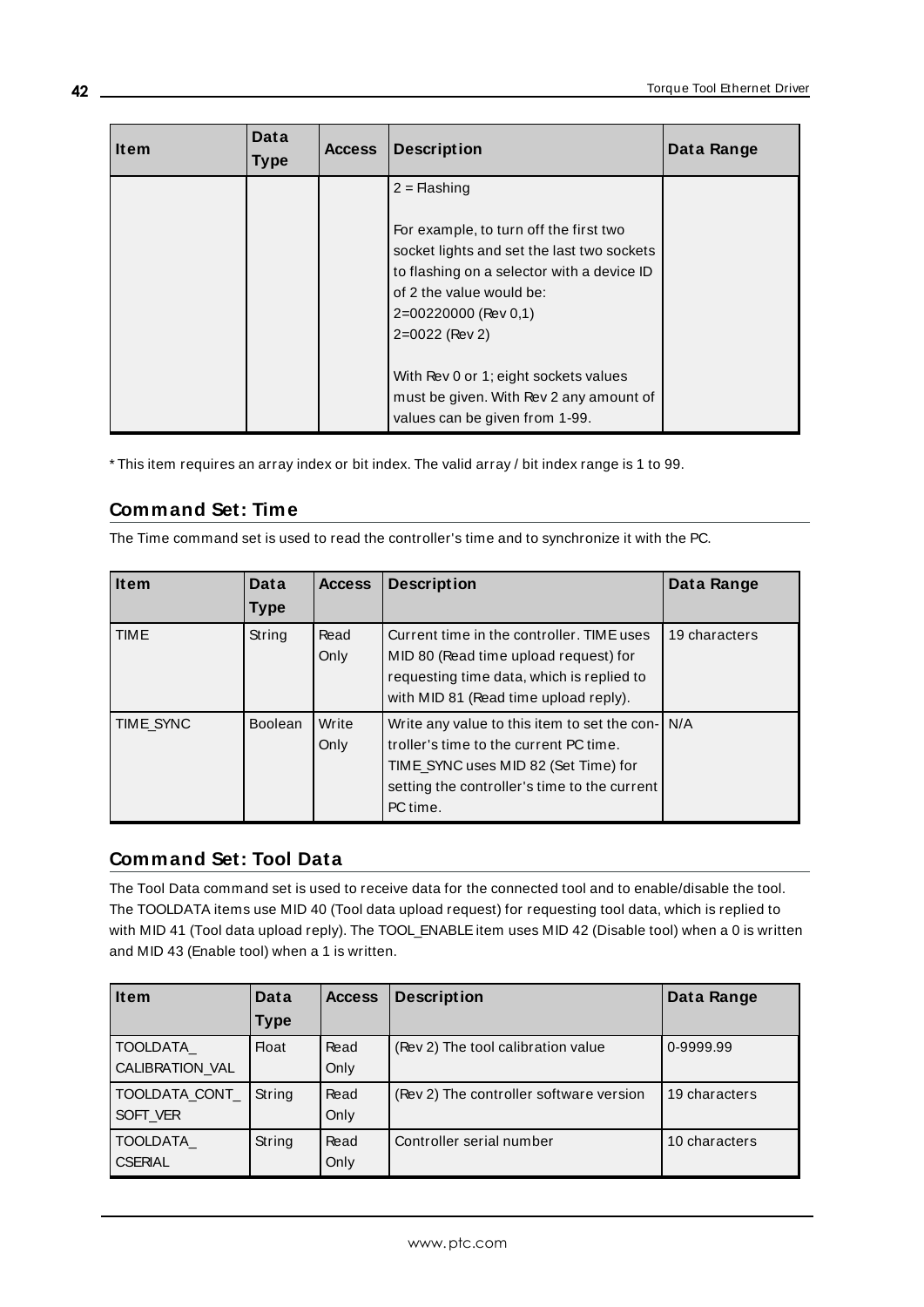<span id="page-42-12"></span><span id="page-42-11"></span><span id="page-42-10"></span><span id="page-42-9"></span><span id="page-42-8"></span><span id="page-42-7"></span><span id="page-42-6"></span><span id="page-42-5"></span><span id="page-42-4"></span><span id="page-42-3"></span><span id="page-42-2"></span><span id="page-42-1"></span><span id="page-42-0"></span>

| Item                            | Data            | <b>Access</b> | <b>Description</b>                                                                                                                                                                                                                                                           | Data Range    |
|---------------------------------|-----------------|---------------|------------------------------------------------------------------------------------------------------------------------------------------------------------------------------------------------------------------------------------------------------------------------------|---------------|
|                                 | <b>Type</b>     |               |                                                                                                                                                                                                                                                                              |               |
| TOOLDATA_GEAR_<br><b>RATIO</b>  | <b>Float</b>    | Read<br>Only  | (Rev 3) The gear ratio; last calibration<br>date                                                                                                                                                                                                                             | 0-9999.99     |
| TOOLDATA LAST<br>SERV_DATE      | String          | Read<br>Only  | (Rev 2) The date of the last service                                                                                                                                                                                                                                         | 19 characters |
| TOOLDATA_LCD                    | String          | Read<br>Only  | Last calibration date                                                                                                                                                                                                                                                        | 19 characters |
| TOOLDATA_<br><b>MOTOR SIZE</b>  | Word,<br>Short  | Read<br>Only  | (Rev 2) The seize of the motor                                                                                                                                                                                                                                               | $0 - 99$      |
| TOOLDATA_NT                     | DWord,<br>Short | Read<br>Only  | Tool number of tightening                                                                                                                                                                                                                                                    | 0-4294967295  |
| TOOLDATA_OPEN_<br>END_DATA      | Word,<br>Short  | Read<br>Only  | (Rev 2) The open end data. The first digit<br>represents the "use open end":<br>$1 = true$<br>$0 = false$<br>The second digit indicates the tightening<br>direction:<br>$0 = CW$<br>$1 = CCW$<br>The third digit indicates motor rotation:<br>$0 = normal$<br>$1 = inverted$ | $0 - 111$     |
| TOOLDATA_<br>PRIMARY_TOOL       | Word,<br>Short  | Read<br>Only  | (Rev 4) Specifies the primary tool:<br>01 = Cable (invalid for IRC-controller)<br>$02 = IRC-B$<br>$03 = IRC-W$                                                                                                                                                               | $0 - 99$      |
| TOOLDATA_TFULL_<br><b>SPEED</b> | <b>Float</b>    | Read<br>Only  | (Rev 3) The tool full speed                                                                                                                                                                                                                                                  | 0-9999.99     |
| TOOLDATA TIGHT<br>SINCE_SERV    | DWord.<br>Long  | Read<br>Only  | (Rev 2) The number of tightening since<br>the last service                                                                                                                                                                                                                   | 0-4294967295  |
| TOOLDATA_TMAX<br><b>TORQUE</b>  | <b>Float</b>    | Read<br>Only  | (Rev 3) The tool maximum torque value                                                                                                                                                                                                                                        | 0-9999.99     |
| TOOLDATA_<br><b>TMODEL</b>      | String          | Read<br>Only  | (Rev 5) The tool model                                                                                                                                                                                                                                                       | 12 characters |
| TOOLDATA<br><b>TSERIAL</b>      | String          | Read<br>Only  | Tool serial number                                                                                                                                                                                                                                                           | 14 characters |
| TOOLDATA_TTYPE                  | Word,<br>Short  | Read<br>Only  | (Rev 2) The tool type:<br>$0 = No$ Tool<br>$1 = S$ -tool<br>$2 = DS$ -tool<br>$3 = Ref.$ transducer<br>$4 = ST-tool$<br>$5 = EP = tool$<br>$6 = ETX-tool$<br>$7 = SL$ -tool                                                                                                  | $0 - 99$      |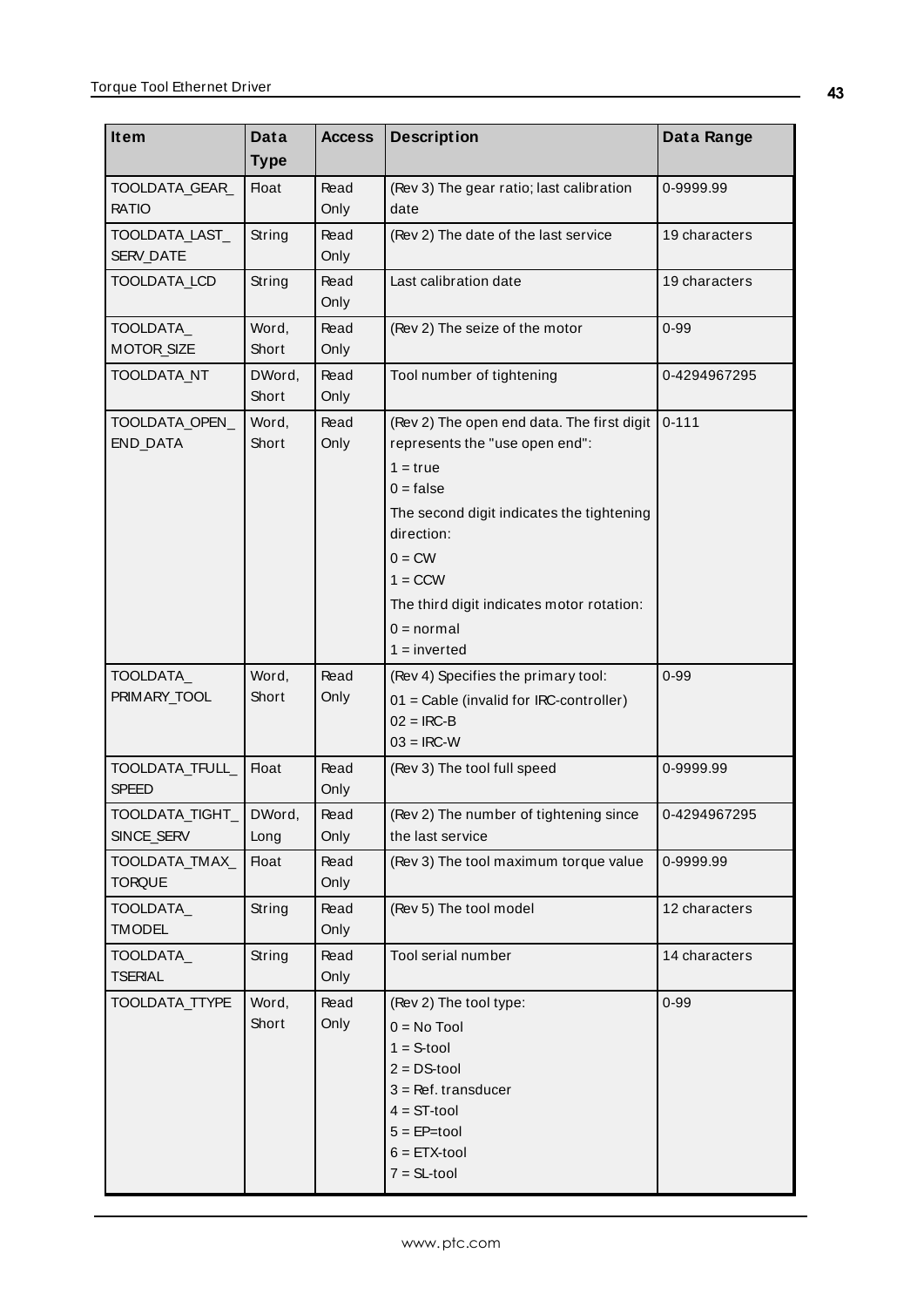| <b>Item</b>        | Data<br><b>Type</b> | <b>Access</b> | <b>Description</b>                                                                                                                   | Data Range    |
|--------------------|---------------------|---------------|--------------------------------------------------------------------------------------------------------------------------------------|---------------|
|                    |                     |               | $8 = DL$ -tool<br>$9 = IRC$ Offline<br>$10 = STB$ -tool<br>$11 =$ OST-tool<br>$12 = STT$ -tool<br>$13 =$ STwrench<br>$14 = ES$ -tool |               |
| <b>TOOL ENABLE</b> | <b>Boolean</b>      | Write<br>Only | Write a 0 to disable the tool or a 1 to<br>enable the tool                                                                           | $0 - 1$       |
| TOOLDATA_FWV1*     | String              | Read<br>Only  | The controller firmware version                                                                                                      | 10 characters |
| TOOLDATA FWV2*     | String              | Read<br>Only  | Auxiliary firmware version in the case<br>there is a second firmware required                                                        | 10 characters |

<span id="page-43-3"></span><span id="page-43-2"></span><span id="page-43-1"></span><span id="page-43-0"></span>\* This item is only supported by the FEP Protocol model.

# **Command Set: VIN**

The VIN command set is used to receive data about the VIN (Vehicle ID Number). Writing to VIN\_VIN sends a MID 50 (Vehicle ID Number download request) message to the controller. The device subscribes to all VIN data through MID 51 (Vehicle ID Number subscribe), the controller sends item data to the server through MID 52 (Vehicle ID Number), which the server responds to with a MID 53 (Vehicle ID Number Acknowledge).

<span id="page-43-7"></span><span id="page-43-6"></span><span id="page-43-5"></span>

| <b>Item</b>        | Data           | <b>Access</b> | <b>Description</b>                                                                    | Data Range    |
|--------------------|----------------|---------------|---------------------------------------------------------------------------------------|---------------|
|                    | <b>Type</b>    |               |                                                                                       |               |
| VIN_VIN            | String         | Read/Write    | Vehicle ID Number. To send it to the<br>controller, write a VIN to this field.        | 25 characters |
| VIN_VIN2           | String         | Read Only     | (Rev 2) Identifier result part 2                                                      | 25 characters |
| VIN_VIN3           | String         | Read Only     | (Rev 2) Identifier result part 3                                                      | 25 characters |
| VIN_VIN4           | String         | Read Only     | (Rev 2) Identifier result part 4                                                      | 25 characters |
| <b>VIN_NEWDATA</b> | <b>Boolean</b> | Read/Write    | New data flag. Set to 1 when new data<br>arrives. Write a 0 to this flag to clear it. | $0 - 1$       |

<span id="page-43-8"></span><span id="page-43-4"></span>**Note**: Any commands that require special revisions (such as 2, 3, and so forth) are not supported by the FEP Protocol model.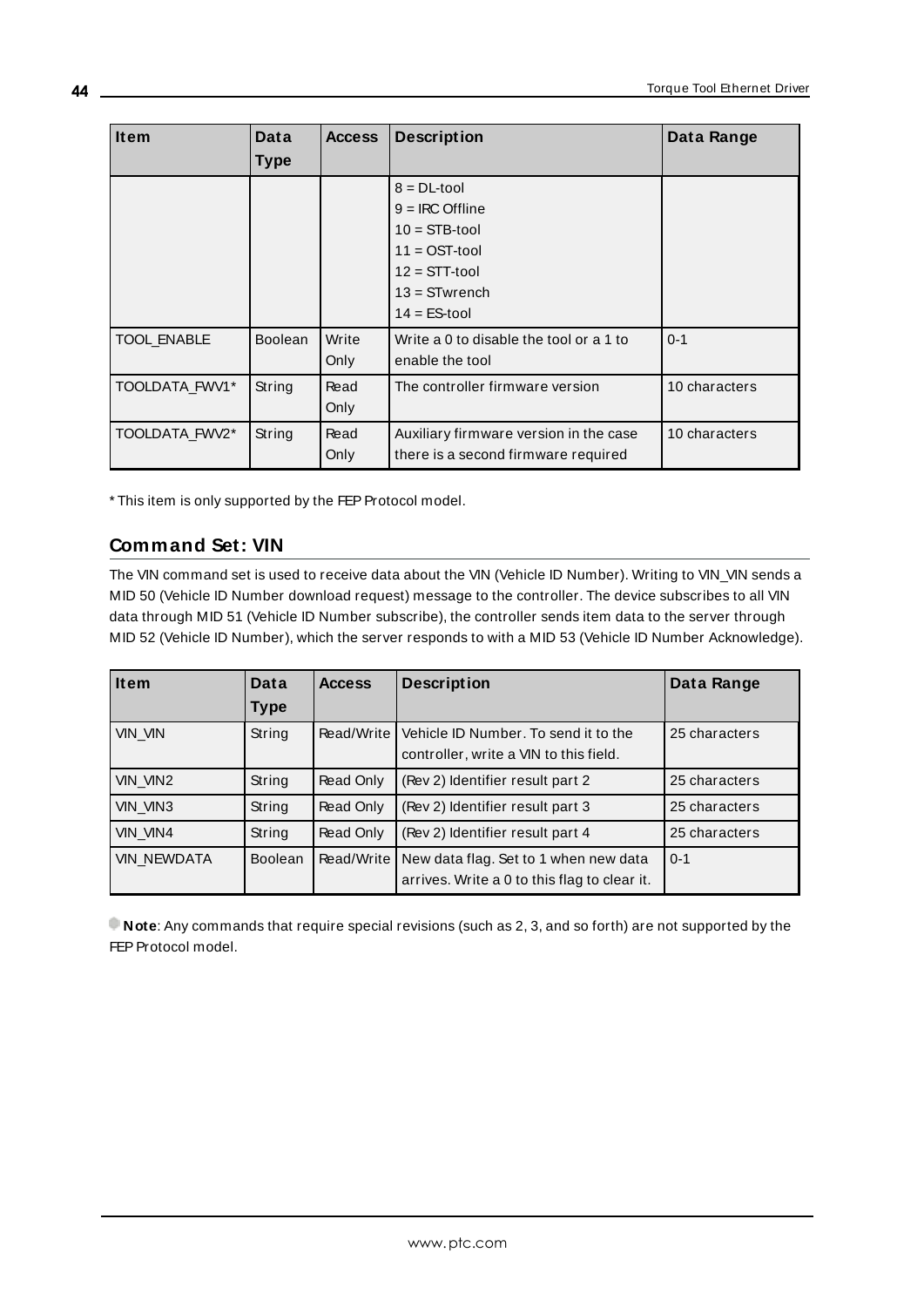# <span id="page-44-0"></span>Event Log Messages

The following information concerns messages posted to the Event Log pane in the main user interface. Consult the OPC server help on filtering and sorting the Event Log detail view. Server help contains many common messages, so should also be searched. Generally, the type of message (informational, warning) and troubleshooting information is provided whenever possible.

# <span id="page-44-1"></span>**Error Descriptions**

The following messages may be generated. Click on the link for a description of the message.

#### **Address Validation Errors**

**Address [<address>](#page-45-0) is out of range for the specified device or register. Array size is out of range for address [<address>.](#page-45-1) Array support is not available for the specified address: [<address>.](#page-45-2) Data type <type> is not valid for device address [<address>.](#page-45-3) Device address [<address>](#page-45-4) contains a syntax error. Device address [<address>](#page-46-0) is read only. Subscription failed for device <device>, <type> [subscription.](#page-46-1)**

#### **Ethernet Errors**

**Unable to bind to adapter: <adapter [name>. Connect](#page-46-2) failed. Winsock [initialization](#page-46-3) failed (OSError = <error code>). Winsock shut down failed [\(OSError](#page-47-0) = <error code>). Winsock V1.1 or higher must be [installed](#page-47-1) to use the driver.**

#### **Runtime Errors**

**Device <device name> failed to [connect.](#page-47-2)**

**Device <device name> is not [responding.](#page-47-3)**

**Unable to read tag <tag name>: Device <device name> [encountered](#page-48-0) a parsing error.**

**Unable to read tag <tag name>: Device <device name> received an error [response](#page-48-1) (Error <error [code>\).](#page-48-1)**

**Unable to read [unsolicited](#page-49-0) packed data group: Device <device name> received an error [response](#page-49-0) (Error <error code>).**

**Unable to write tag <tag name>: Device <device name> [encountered](#page-49-1) a parsing error. Unable to write tag <tag name>: Device <device name> received an error [response](#page-49-2) (Error**

**<error [code>\).](#page-49-2)**

**Unable to write tag <tag name>: Device <device name> [received](#page-50-0) invalid data for write. Unable to write to [<address>](#page-50-1) on device <device name>.**

**Error Codes Error [Codes](#page-50-2)**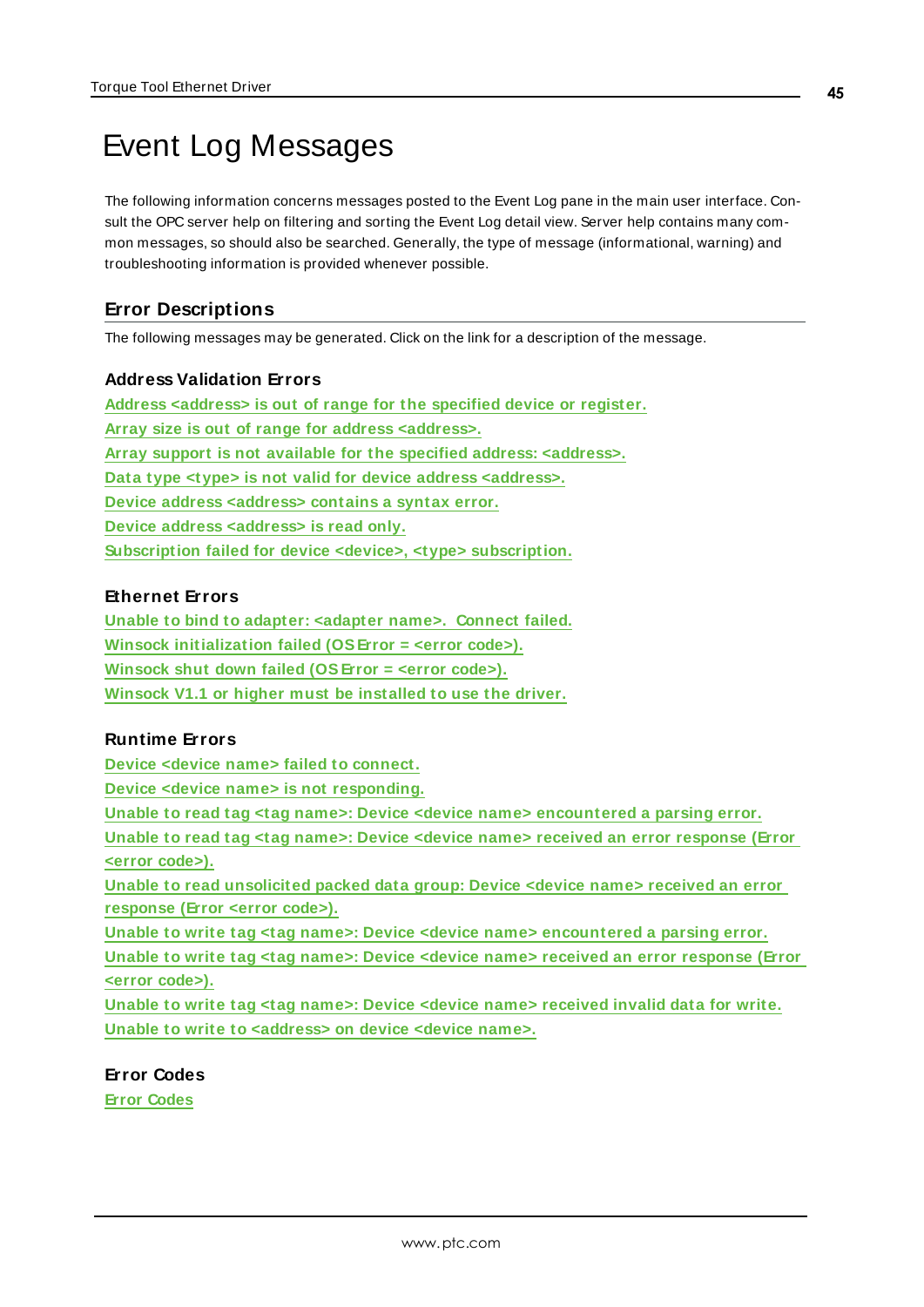# <span id="page-45-0"></span>**Address <address> is out of range for the specified device or register.**

## **Error Type:**

Warning

## **Possible Cause:**

A tag address that has been specified statically references a location that is beyond the range of supported locations for the device.

## **Solution:**

<span id="page-45-1"></span>Verify that the address is correct; if it is not, re-enter it in the client application.

## **Array size is out of range for address <address>.**

## **Error Type:**

Warning

## **Possible Cause:**

A tag address that has been specified statically is requesting an array size that is too large for the address type or block size of the driver.

## **Solution:**

Re-enter the address in the client application to specify a smaller value for the array or a different starting point.

# <span id="page-45-2"></span>**Array support is not available for the specified address: <address>.**

## **Error Type:**

Warning

## **Possible Cause:**

A tag address that has been specified statically contains an array reference for an address type that doesn't support arrays.

## **Solution:**

<span id="page-45-3"></span>Re-enter the address in the client application to remove the array reference or correct the address type.

## **Data type <type> is not valid for device address <address>.**

## **Error Type:**

Warning

## **Possible Cause:**

A tag address that has been specified statically has been assigned an invalid data type.

## **Solution:**

<span id="page-45-4"></span>Modify the requested data type in the client application.

## **Device address <address> contains a syntax error.**

## **Error Type:**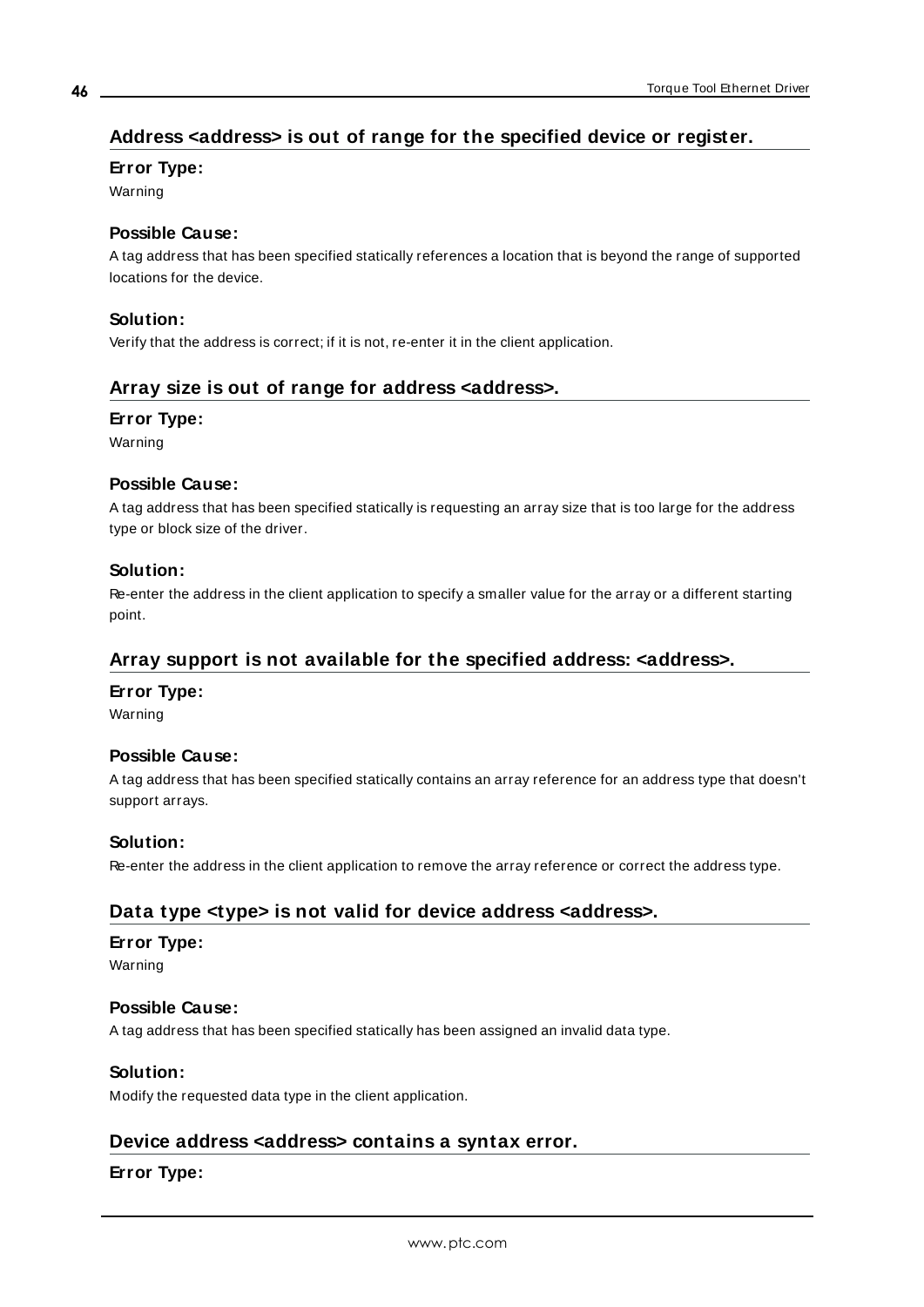### Warning

## **Possible Cause:**

An invalid tag address has been specified in a dynamic request.

## **Solution:**

<span id="page-46-0"></span>Re-enter the address in the client application.

## **Device address <address> is read only.**

## **Error Type:**

Warning

## **Possible Cause:**

A tag address that has been specified statically has a requested access mode that is not compatible with what the device supports for that address.

## **Solution:**

<span id="page-46-1"></span>Change the access mode in the client application.

# **Subscription failed for device <device>, <type> subscription.**

## **Error Type:**

Warning

## **Possible Cause:**

The device does not support subscriptions of that type or the device only supports generic subscriptions of that type.

## **Solution:**

Check the device documentation to verify that the device supports subscriptions of that type. If the device requires use of the generic subscription MID, set the **Use Generic Subscribe** device property to **Enable**.

# <span id="page-46-2"></span>**Unable to bind to adapter: <adapter name>. Connect failed.**

## **Error Type:**

Fatal

## **Possible Cause:**

The specified adapter is not working properly or is not installed correctly.

## **Solution:**

<span id="page-46-3"></span>Make sure that the correct Ethernet adapter is chosen, and verify that it is functioning properly.

# **Winsock initialization failed (OS error = <error>).**

## **Error Type:**

Fatal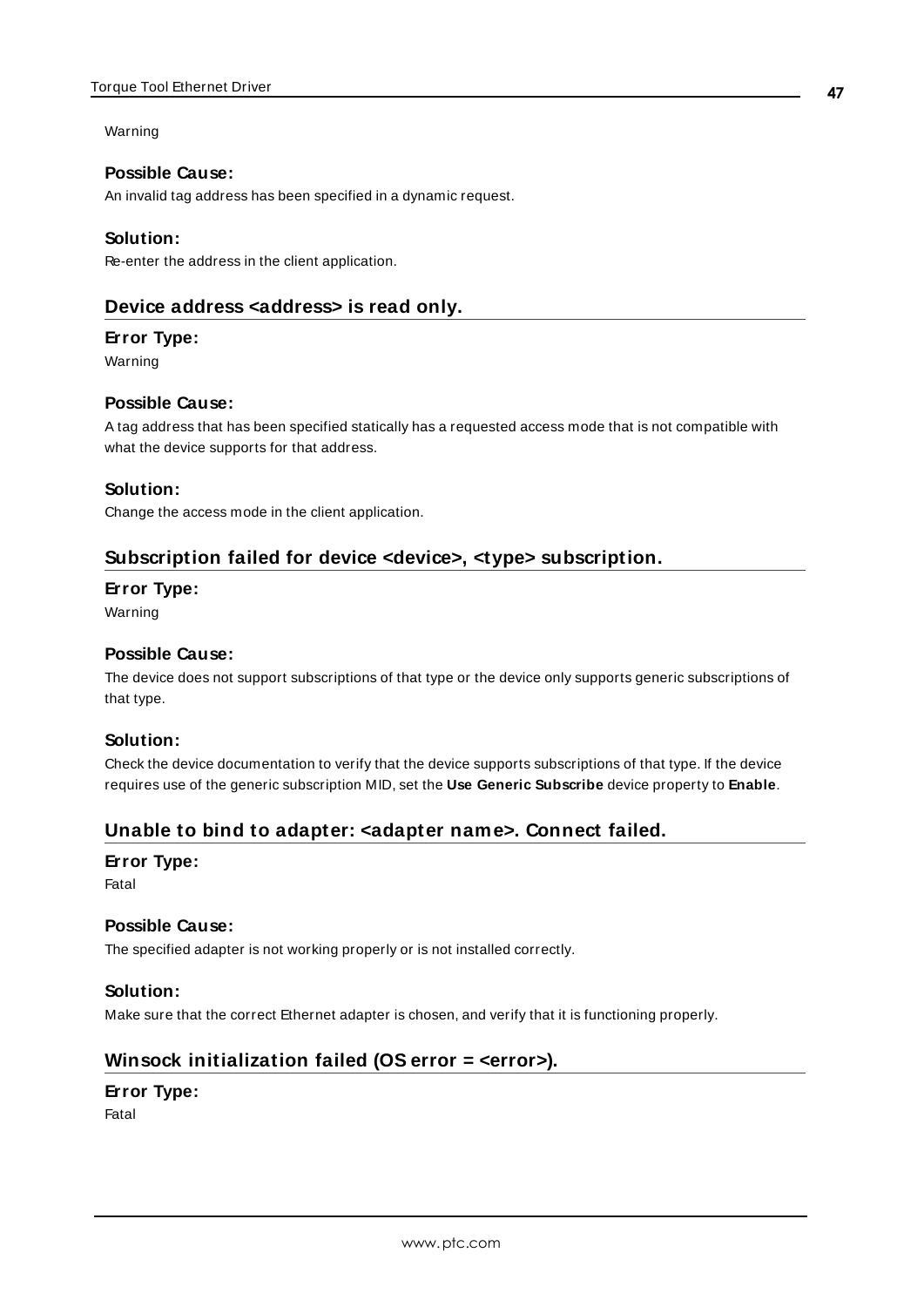| <b>OS</b> Error | Indication                                                                                           | <b>Possible Solution</b>                                                               |
|-----------------|------------------------------------------------------------------------------------------------------|----------------------------------------------------------------------------------------|
| 10091           | Indicates that the underlying network sub-<br>system is not ready for network communication.         | Wait a few seconds and restart the<br>driver.                                          |
| 10067           | Limit on the number of tasks supported by the<br>Windows Sockets implementation has been<br>reached. | Close one or more applications that<br>may be using Winsock and restart the<br>driver. |

# <span id="page-47-0"></span>**Winsock shut down failed (OS error = <error>).**

## **Error Type:**

Informational

## **Possible Cause:**

<span id="page-47-1"></span>Indicates that Winsock encountered a problem when shutting down.

# **Winsock V1.1 or higher must be installed to use the driver.**

## **Error Type:**

Fatal

## **Possible Cause:**

The version number of the Winsock DLL found on the system is less than 1.1.

## **Solution:**

<span id="page-47-2"></span>Upgrade Winsock to version 1.1 or higher.

# **Device <device name> failed to connect.**

## **Error Type:**

Serious

## **Possible Cause:**

- 1. The device is offline.
- 2. The IPaddress entered for the device is incorrect.

## **Solution:**

- 1. Verify that the device is online.
- 2. Verify that the IPaddress entered for the device is correct.

## <span id="page-47-3"></span>**Device <device name> is not responding.**

## **Error Type:**

Serious

## **Possible Cause:**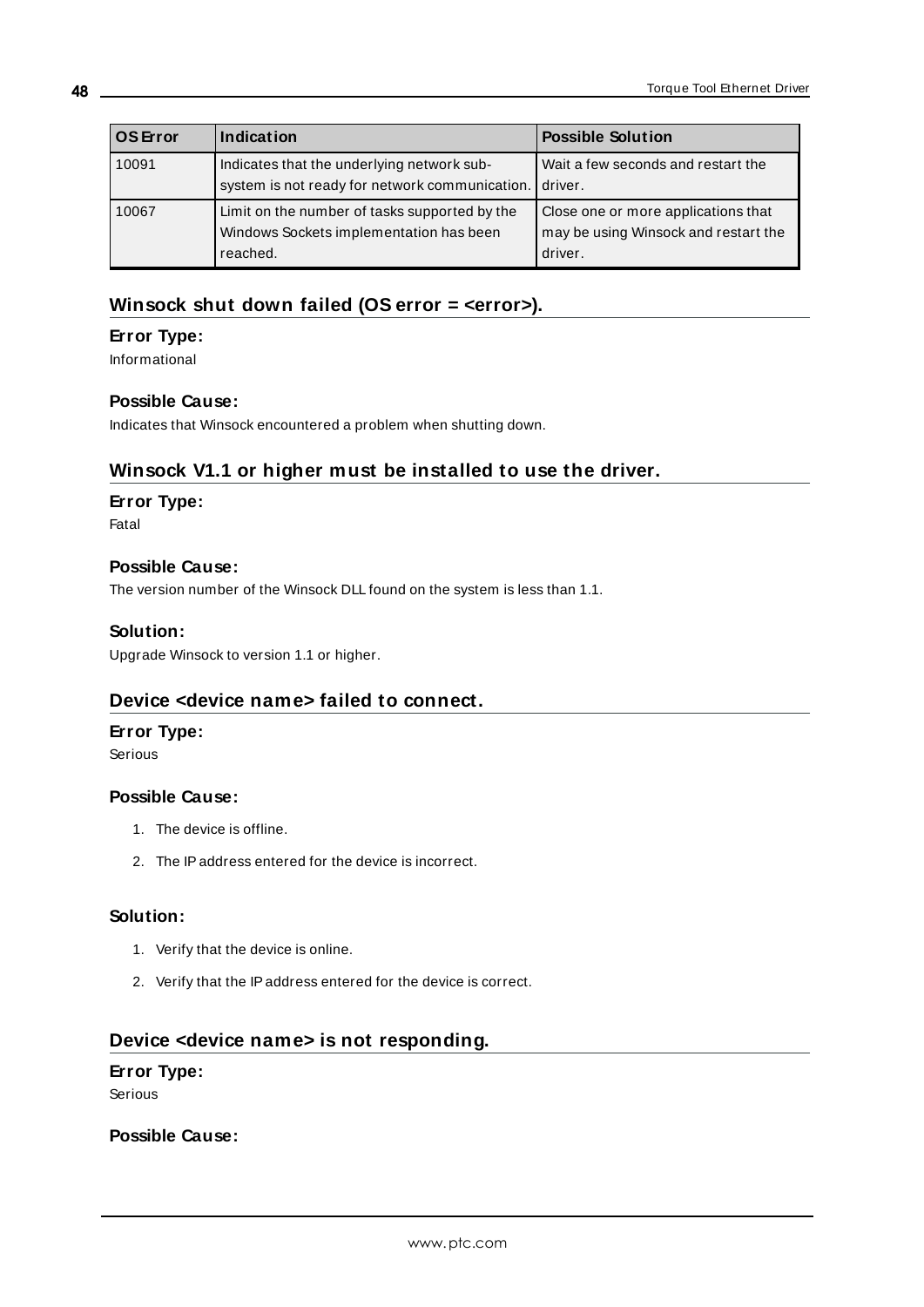- 1. The device does not support the specified command set.
- 2. The response from the device took longer to receive than the amount of time specified in the "Request Timeout" device property.
- 3. The connection to the device failed.
- 4. The device is offline.
- 5. The device cannot answer the request within the allotted time.

#### **Solution:**

- 1. Verify that the device is online.
- 2. Increase the Request Timeout property so that the entire response can be handled.
- 3. Verify that the connection to the device is still valid.
- 4. Increase the timeout value to allow the device more time to respond.

# <span id="page-48-0"></span>**Unable to read tag <tag name>: Device <device name> encountered a parsing error.**

#### **Error Type:**

Warning

#### **Possible Cause:**

- 1. The device supports a different command set version than standard.
- 2. Line noise has corrupted the packet.

#### **Solution:**

<span id="page-48-1"></span>Use channel diagnostics to verify that the received packet is in the correct format.

# **Unable to read tag <tag name>: Device <device name> received an error response (Error <error code>).**

#### **Error Type:**

Warning

#### **Possible Cause:**

- 1. The device does not support the specified command set.
- 2. One or more parameters sent to the device are out of range.
- 3. The device is not in the proper state to execute the command.

### **Solution:**

Look up the error code.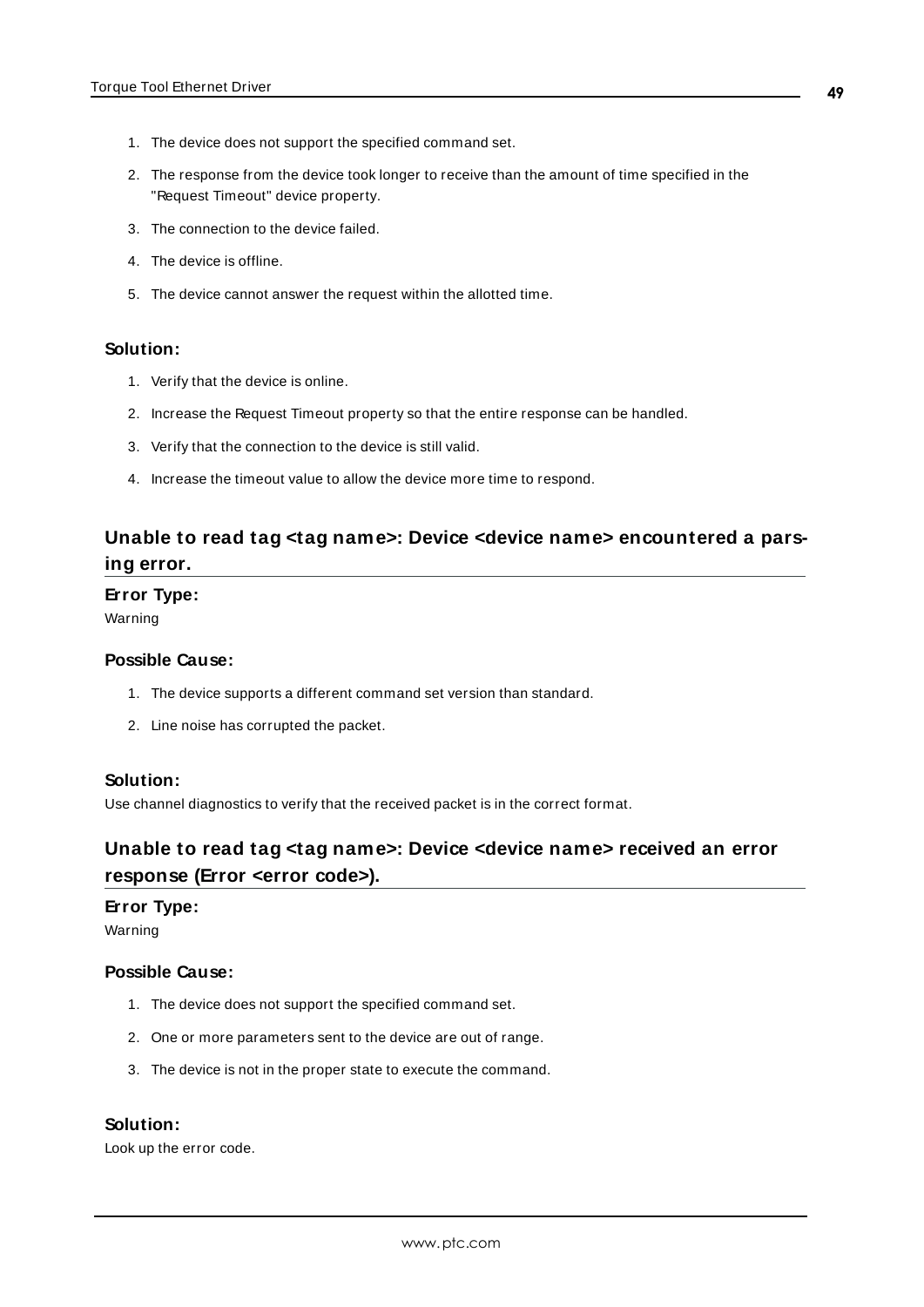# **See Also:**

<span id="page-49-0"></span>**Error [Codes](#page-50-2)**

# **Unable to read unsolicited packed data group: Device <device name> received an error response (Error <error code>).**

#### **Error Type:**

Warning

#### **Possible Cause:**

An unsolicited message hasn't been received for the requested data group.

#### **Solution:**

After receiving an unsolicited message for the requested data group, the reads will no longer fail.

#### **See Also:**

<span id="page-49-1"></span>**Error [Codes](#page-50-2)**

# **Unable to write tag <tag name>: Device <device name> encountered a parsing error.**

**Error Type:**

Warning

## **Possible Cause:**

- 1. The device supports a different command set version than standard.
- 2. Line noise has corrupted the packet.

#### **Solution:**

<span id="page-49-2"></span>Use channel diagnostics to verify that the received packet is in the correct format.

# **Unable to write tag <tag name>: Device <device name> received an error response (Error <error code>).**

#### **Error Type:**

Warning

#### **Possible Cause:**

- 1. The device does not support the specified command set.
- 2. One or more parameters sent to the device are out of range.
- 3. The device is not in the proper state to execute the command.

#### **Solution:**

Look up the error code.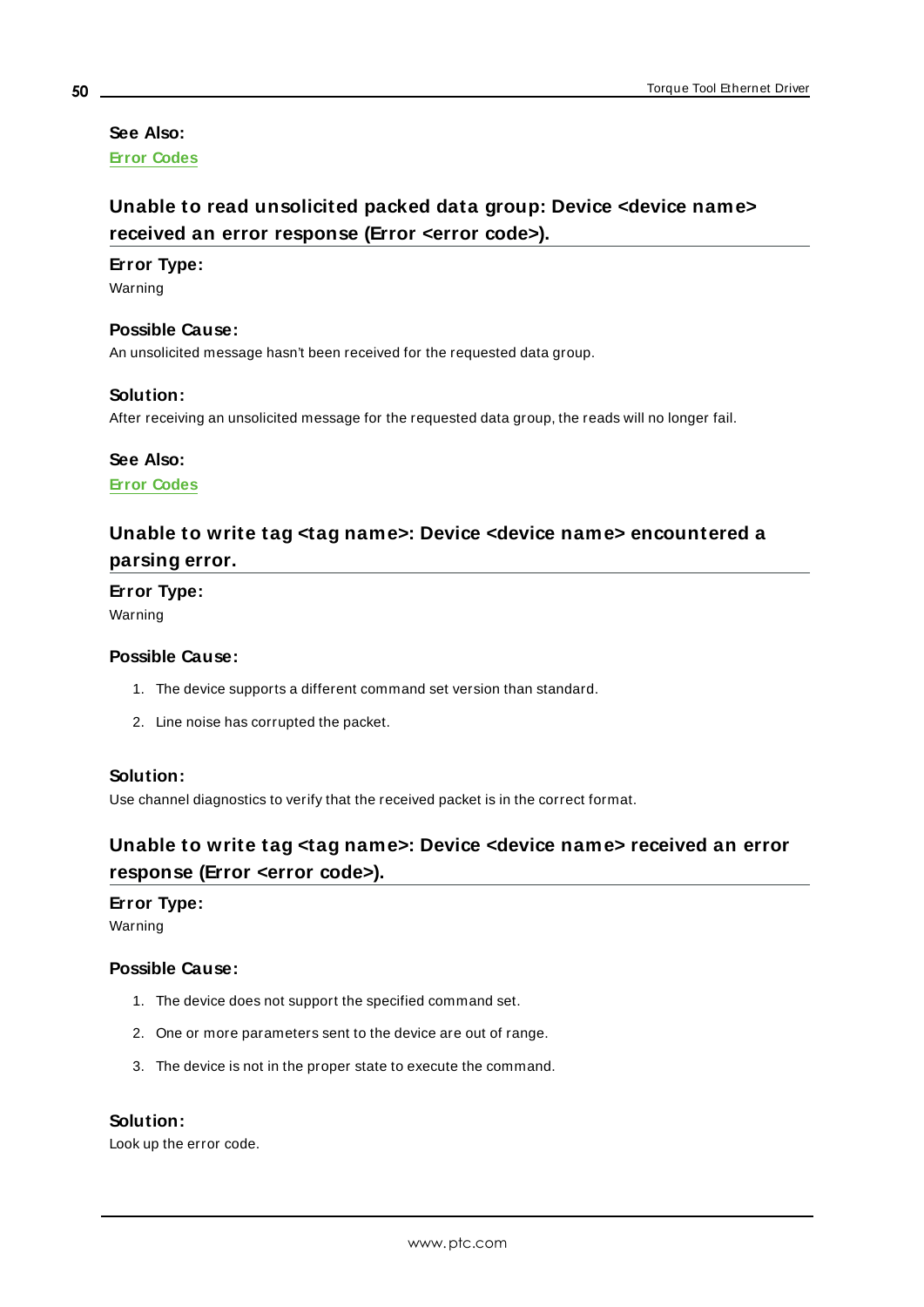## **See Also:**

<span id="page-50-0"></span>**Error [Codes](#page-50-2)**

# **Unable to write tag <tag name>: Device <device name> received invalid data for write.**

#### **Error Type:**

Warning

## **Possible Cause:**

The data that was written to a tag was not in the proper format.

#### **Solution:**

<span id="page-50-1"></span>View the information for the named tag to learn the proper format for data writes.

#### **Unable to write to <address> on device <device name>.**

#### **Error Type:**

Serious

## **Possible Cause:**

- 1. The named device may not be connected to the network.
- 2. The named device may have been assigned an incorrect Network ID.
- 3. The named device is not responding to write requests.
- 4. The device does not support the requested command set.

## **Solution:**

- 1. Check the hardware network connections.
- 2. Verify that the Network ID given to the named device matches that of the actual device.

## <span id="page-50-2"></span>**Error Codes**

| <b>Error Code</b> | <b>Description</b>                                  |
|-------------------|-----------------------------------------------------|
| 01                | Invalid data.                                       |
| 02                | Pset number not present.                            |
| 03                | Pset can not be set.                                |
| 04                | Pset not running.                                   |
| 06                | VIN upload subscription already exists.             |
| 07                | VIN upload subscription does not exists.            |
| 08                | VIN input source not granted.                       |
| 09                | Last tightening result subscription already exists. |
| 10                | Last tightening result subscription does not exist. |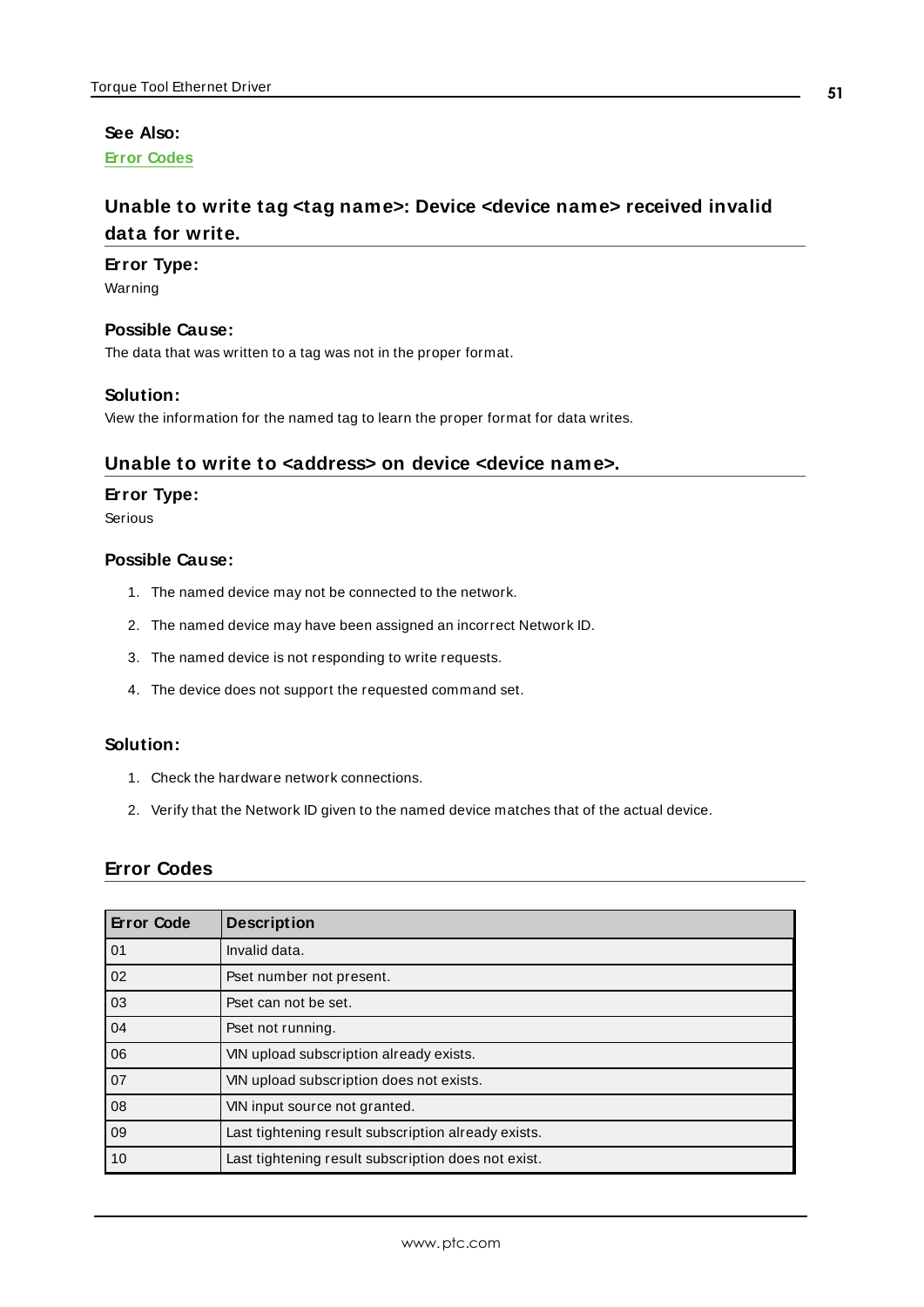<span id="page-51-0"></span>

| <b>Error Code</b> | <b>Description</b>                                              |  |  |  |
|-------------------|-----------------------------------------------------------------|--|--|--|
| 11                | Alarm subscription already exists.                              |  |  |  |
| 12                | Alarm subscription does not exist.                              |  |  |  |
| 13                | Parameter set selection subscription already exists.            |  |  |  |
| 14                | Parameter set selection subscription does not exist.            |  |  |  |
| 15                | Tightening ID requested not found.                              |  |  |  |
| 16                | Connection rejected protocol busy.                              |  |  |  |
| 17                | Job number not present.                                         |  |  |  |
| 18                | Job info subscription already exists.                           |  |  |  |
| 19                | Job info subscription does not exist.                           |  |  |  |
| 20                | Job can not be set.                                             |  |  |  |
| 21                | Job not running.                                                |  |  |  |
| 22                | Spindle exceeds limits.                                         |  |  |  |
| 23                | Spindle off line.                                               |  |  |  |
| 30                | Controller is not a sync Master.                                |  |  |  |
| 31                | Multi spindle status subscription already exists.               |  |  |  |
| 32                | Multi spindle status subscription does not exist.               |  |  |  |
| 33                | Multi spindle result subscription already exists.               |  |  |  |
| 34                | Multi spindle result subscription does not exist.               |  |  |  |
| 40                | Job line control info subscription already exists.              |  |  |  |
| 41                | Job line control info subscription does not exist.              |  |  |  |
| 42                | Identifier input source not granted.                            |  |  |  |
| 43                | Multiple identifiers work order subscription already exists.    |  |  |  |
| 44                | Multiple identifiers work order subscription does not exist.    |  |  |  |
| 50                | Status "external monitored inputs" subscription already exists. |  |  |  |
| 51                | Status "external monitored inputs" subscription does not exist. |  |  |  |
| 52                | IO device not connected.                                        |  |  |  |
| 53                | Faulty IO device number.                                        |  |  |  |
| 58                | No alarm present.                                               |  |  |  |
| 59                | Tool currently in use.                                          |  |  |  |
| 60                | No histogram available.                                         |  |  |  |
| 80                | Reserved.                                                       |  |  |  |
| 81                | Reserved.                                                       |  |  |  |
| 82                | Automatic / manual mode subscribe already exists.               |  |  |  |
| 83                | Automatic / manual mode subscribe does not exist.               |  |  |  |
| 95                | Reject request, PowerMACS is in manual mode.                    |  |  |  |
| 96                | Client already connected.                                       |  |  |  |
| 97                | MID revision unsupported.                                       |  |  |  |
| 98                | Controller internal request timeout.                            |  |  |  |
| 99                | Unknown MID.                                                    |  |  |  |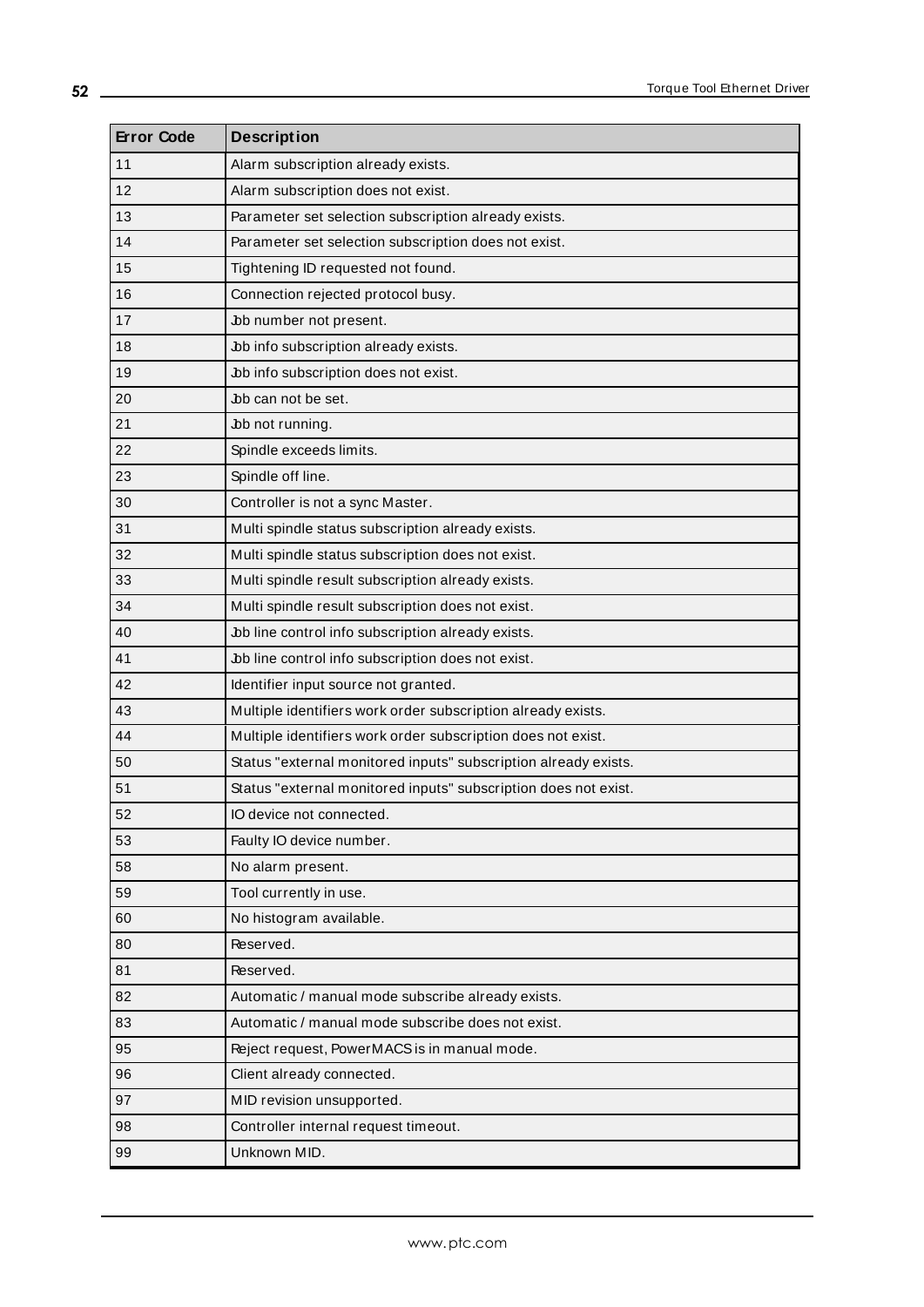# <span id="page-52-1"></span><span id="page-52-0"></span>Appendix — Tightening Program Read/Write

Reading and writing multi-step programs back and forth from the device using the Program Messages command set tags can be difficult and should be done with caution. Depending on the model of the device; the payloads can be significantly different, and it can be complicated to create the message payload correctly. Below are some examples of the payloads that could be used for a Power Focas 6000 device using firmware version 3.0 or above.

## <span id="page-52-2"></span>**Reading a Program from the Device**

The payload for the PSET\_PROGRAM\_READ tag can look something like this; where YYYY is replaced with the 4-digit PSET ID of the program to read:

00360006001000000000250100207YYYY201

where: YYYY= PSET ID

For example, to read the program with PSET ID 3, write the following string to the PSET\_PROGRAM\_READ tag:

003600060010000000002501002070003201

## **Writing a Program to the Device**

To write a program to the device, the header information must be constructed and sent along with the program. Again, this header depends on the model of the device being used but for a PF6000 this can be used:

AAAA250000200000000020100101000004010000000YYYY00XXXX{JSON Program Definition}

where: AAAA = Total length YYYY= PSET ID  $XXX =$  Length of the program

The program must then be added to the header for a complete payload. For example, the following will write a simple program to PSET ID 12:

```
16542500002000000000201001010000040100000000012001601{"changeState":2,"re-
vision":43,"id":{"value":
[207,5,207,152,224,99,74,44,136,52,224,208,238,183,216,17]},"versionId":{"value":
{"value":[135,165,107,190,250,248,69,229,136,225,236,201,21,253,42,64]}},"user-
":"ExternalwebHMI","timestamp":{"value":1557216299},"-
name":"Program","descr":"","indexId":
{"value":5},"threadDirection":1,"tighteningType":2,"operationMode":1,"looseningId":
{"value":[67,154,12,156,38,192,77,122,190,129,177,188,221,140,194,196]},"steps":
[{"internalNumber":1,"stepNumber":0,"nextInternalNumber":2,"stepPath":1,"type":10},
{"intern-
alNum-
ber-
":2,"stepNum-
ber":1,"nextInternalNumber":10,"stepPath":1,"type":13,"stepTightenToAngle":
{"motorControlSpeedRamp":
{"speedTar-
get":60,"ac-
celeration":500,"speedRampType":1},"brake":true,"angleTarget":80,"speedRampChanges":
[],"brakeConfig":{"brakeType":1,"configErgoStop":
{"isBrakeRamptimeAdaptive":true,"rampTime":200}}}},{"intern-
```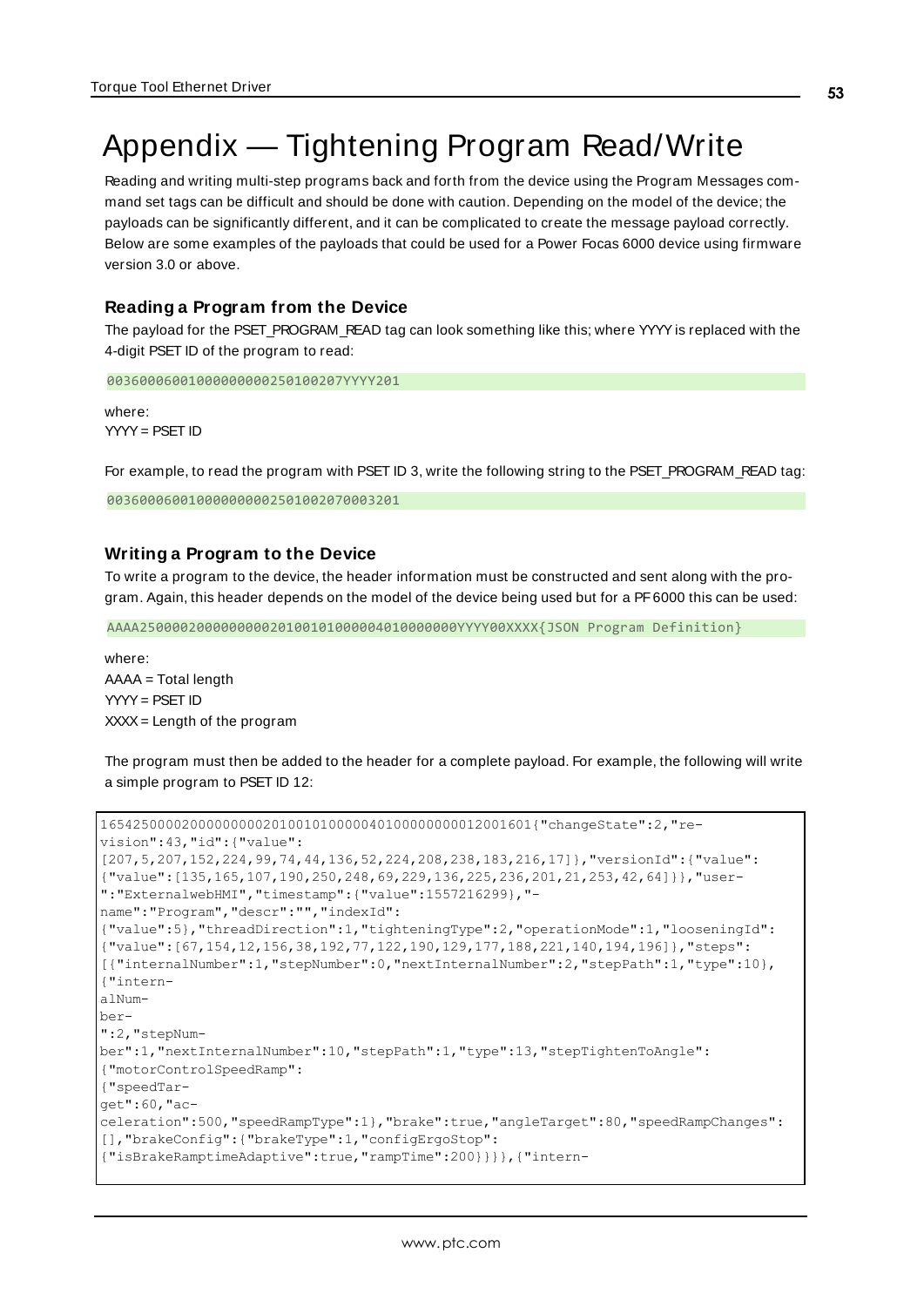```
alNum-
ber":10,"stepNumber":9,"nextInternalNumber":10,"stepPath":1,"type":11}],"syncPoints":
[],"programRestrictions":[{"internalNumber":7,"type":2,"timeHigh":
{"timeLimitHigh":30}},{"internalNumber":8,"type":1,"torqueHigh":{"torqueLim-
itHigh":10}}],"stepMonitors":[{"intern-
alNumber":3, "startInternalStepNumber":2, "type":2, "peakTorque":{}},
{"internalNumber":4,"startInternalStepNumber":2,"type":6,"angle":{"stopCondi-
tion":2}}],"stepRestrictions":[{"intern-
alNumber":5,"startInternalStepNumber":2,"type":3,"timeHigh":{"timeLimitHigh":5}},
{"internalNumber":6,"startInternalStepNumber":2,"type":1,"torqueHigh":{"torqueLim-
itHigh":10}}],"programMonitors":[{"internalNumber":9,"type":1,"angle":{"enabled":-
false,"stopCondition":2}}]}
```
# **Troubleshooting**

- The maximum program size that can be handled with these calls is 9967 bytes since the maximum protocol message size has to be specified by a 4-digit number. This is a limitation imposed by the Open Protocol. If a program has a length longer than 9967 bytes then the device does not respond to the program read requests.
- <span id="page-53-0"></span>• Subscribing to MID 2501 updates are not supported through the server. The header for PSET\_ PROGRAM\_READ must specify MID 6 or MID 2501 depending on the model and firmware of the device. MID 8 (Generic Subscribe) is not supported for this message.
- . When writing to either PSET\_PROGRAM\_READ or PSET\_PROGRAM\_WRITE and an error occurs with response "Error 1" this usually means the payload is not correct. Verify the lengths are correct and check with the device appendix documentation to verify the payload is in the correct format.
- When writing to the PSET\_PROGRAM\_WRITE tag and an error occurs with response "Error 79" this usually means that the SON Program Definition within the message payload was invalid.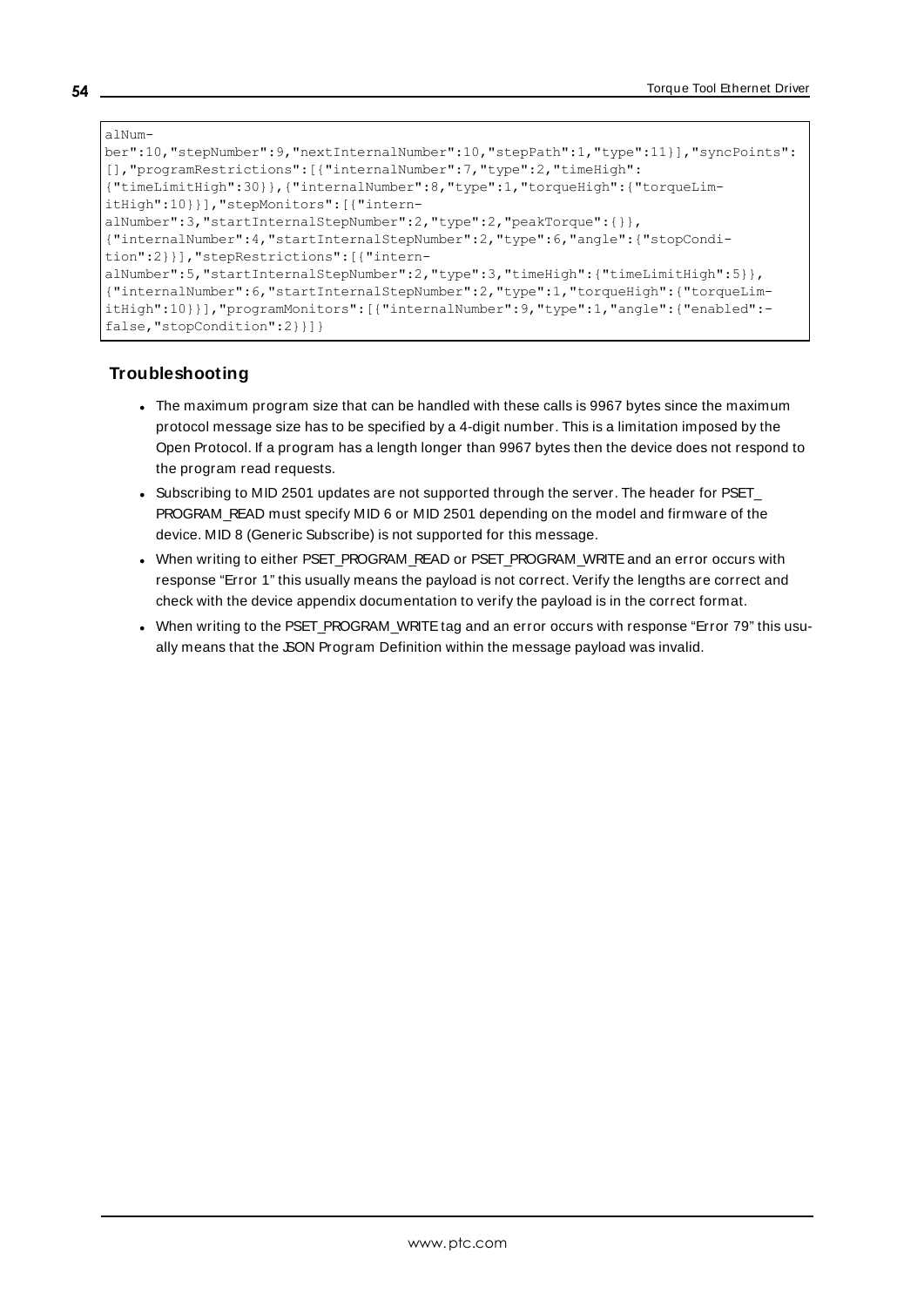# <span id="page-54-0"></span>Index

# **1**

1201.OPERATION\_TYPE [37](#page-36-1) 1201.RESULT\_DATA\_ID [38](#page-37-1) 1201.RESULT\_STATUS [38](#page-37-2) 1201.TIME [38](#page-37-3) 1202.OBJECT\_ID [38](#page-37-4) 1202.RESULT\_DATA\_ID [38](#page-37-5)

# **A**

AD\_BATCH [20](#page-19-2) AD\_SETTING [20](#page-19-3) Address <address> is out of range for the specified device or register. [46](#page-45-0) Address Descriptions [16](#page-15-0) ALARM\_C\_READY [19](#page-18-1) ALARM\_ERROR [19](#page-18-2) ALARM\_NEWDATA [19](#page-18-3) ALARM\_STATUS [19](#page-18-4) ALARM\_T\_HEALTH [20](#page-19-4) ALARM\_T\_READY [19](#page-18-5) ALARM\_TEXT [20](#page-19-5) ALARM\_TIME [19](#page-18-6) AM\_MODE [20](#page-19-6) AM\_NEWDATA [20](#page-19-7) APP\_BSIZE [40](#page-39-1) APP\_LASTCHANGE [40](#page-39-2) APP\_NEWDATA [40](#page-39-3) APP\_NUMBER [40](#page-39-4) APP\_RESETBC [40](#page-39-5) APPD\_AMAX [39](#page-38-2) APPD\_AMIN [39](#page-38-3) APPD\_ATARG [39](#page-38-4) APPD\_BSIZE [38](#page-37-6) APPD\_DIR [38](#page-37-7) APPD\_ID [38](#page-37-8)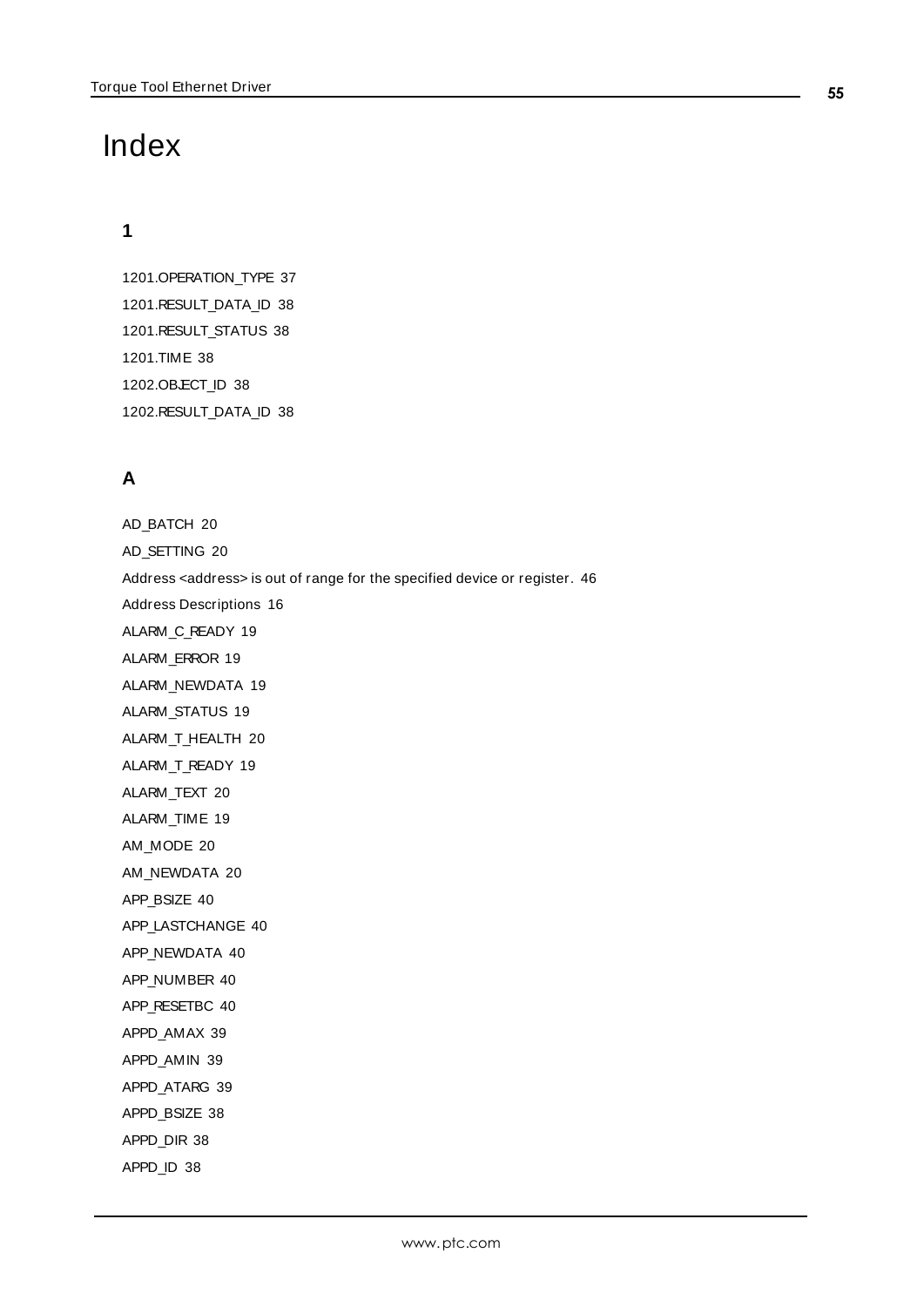APPD\_NAME [38](#page-37-9) APPD\_TMAX [39](#page-38-5) APPD\_TMIN [38](#page-37-10) APPD\_TTARG [39](#page-38-6) APPN\_COUNT [39](#page-38-7) APPN\_ID [39](#page-38-8) Array size is out of range for address <address>. [46](#page-45-1) Array support is not available for the specified address: <address>. [46](#page-45-2) Attempts Before Timeout [11](#page-10-1)

# **C**

Channel Assignment [8](#page-7-1) Channel Properties — Advanced [7](#page-6-0) Channel Properties — Ethernet Communications [6](#page-5-0) Channel Properties — General [5](#page-4-0) Channel Properties — Write Optimizations [6](#page-5-2) COMM\_CELL\_ID [20](#page-19-8) COMM\_CHANNEL\_ID [20](#page-19-9) COMM\_CLIENT\_ID [21](#page-20-1) COMM\_CONTROL\_NAME [21](#page-20-2) COMM\_CONTROL\_SER\_NUM [21](#page-20-3) COMM\_CONTROL\_SOFT\_VER [21](#page-20-4) COMM\_LINK\_SUPPORT [21](#page-20-5) COMM\_PROTOCOL\_VERSION [21](#page-20-6) COMM\_RBU\_TYPE [21](#page-20-7) COMM\_SEO\_NUM\_SUPPORT [21](#page-20-8) COMM\_STATION\_ID [21](#page-20-9) COMM\_STATION\_NAME [21](#page-20-10) COMM\_SUPPLIER\_CODE [21](#page-20-11) COMM\_SYS\_SUBTYPE [21](#page-20-12) COMM\_SYS\_TYPE [21](#page-20-13) COMM\_TOOL\_SOFT\_VER [21](#page-20-14) Command Set: Alarm [19](#page-18-0), [37](#page-36-0) Command Set: Auto-Disable Settings [20](#page-19-0) Command Set: Communication [20](#page-19-1) Command Set: Flash [21](#page-20-0) Command Set: Identifiers [22](#page-21-0) Command Set: IO Interface [23](#page-22-0)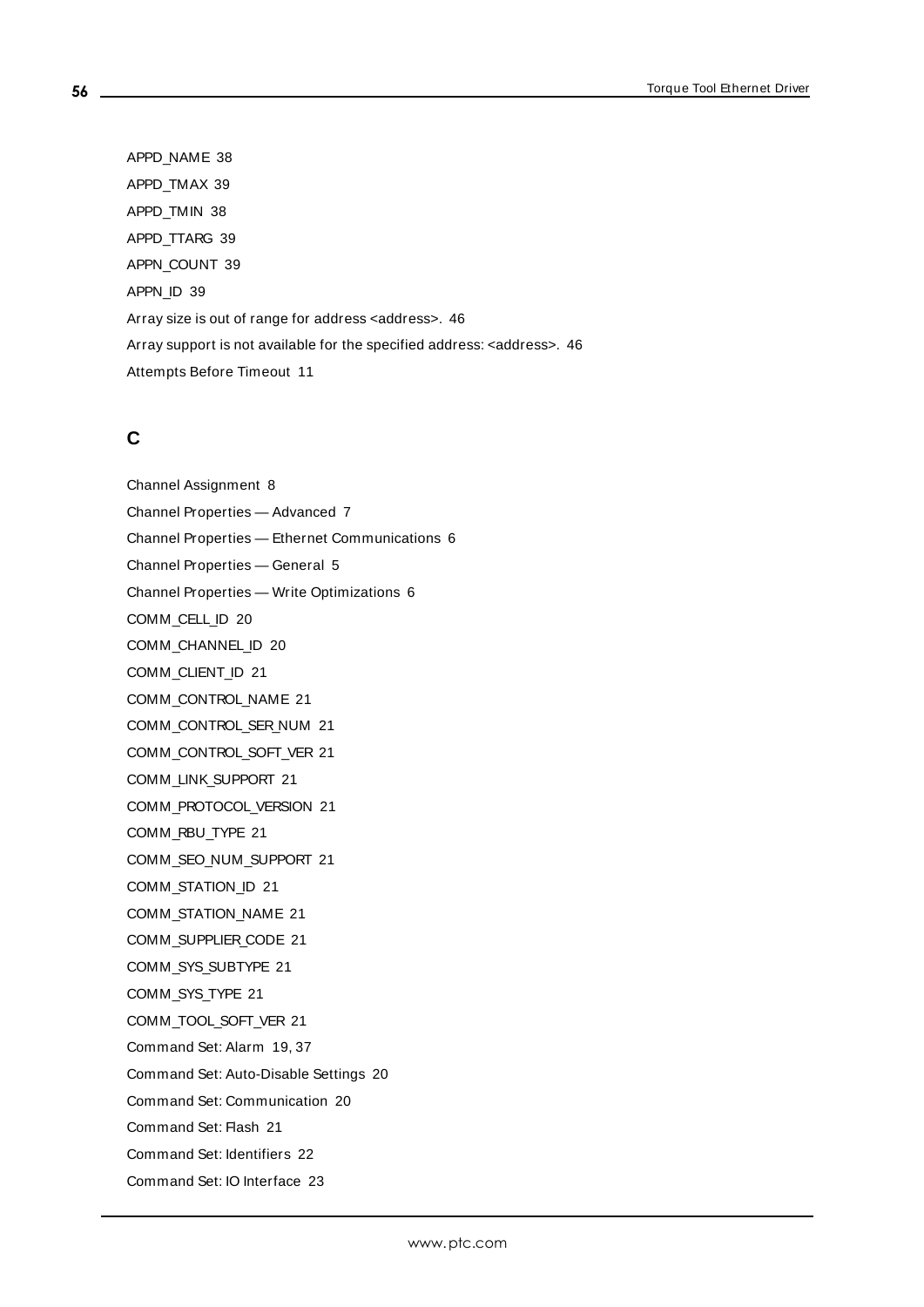Command Set: Job Data [25](#page-24-0) Command Set: Job Info [24](#page-23-0) Command Set: Job Number Data [27](#page-26-0) Command Set: Last Tightening Results [27](#page-26-1) Command Set: Multi Spindle Results [32](#page-31-0) Command Set: Old Tightening Results [33](#page-32-0) Command Set: Parameter Set Data [38](#page-37-0) Command Set: Parameter Set Numbers [39](#page-38-0) Command Set: Parameter Set Selected [39](#page-38-1) Command Set: Program Messages [40](#page-39-0) Command Set: Selector Messages [41](#page-40-0) Command Set: Time [42](#page-41-0) Command Set: Tool Data [42](#page-41-1) Command Set: VIN [44](#page-43-0) Communications Parameters [11](#page-10-0) Communications Timeouts [10](#page-9-1) Connect Timeout [10](#page-9-2)

# **D**

Data Collection [9](#page-8-3) Data type <type> is not valid for device address <address>. [46](#page-45-3) Data Types Description [15](#page-14-0) Device <device name> failed to connect. [48](#page-47-2) Device <device name> is not responding. [48](#page-47-3) Device address <address> contains a syntax error. [46](#page-45-4) Device address <address> is read only. [47](#page-46-0) Device Properties — General [8](#page-7-0) Device Properties — Redundancy [13](#page-12-0) Device Properties — Timing [10](#page-9-0) Diagnostics [5](#page-4-2) Do Not Scan, Demand Poll Only [10](#page-9-3) Driver [8](#page-7-2) Duty Cycle [7](#page-6-1)

# **E**

Error Codes [51](#page-50-2)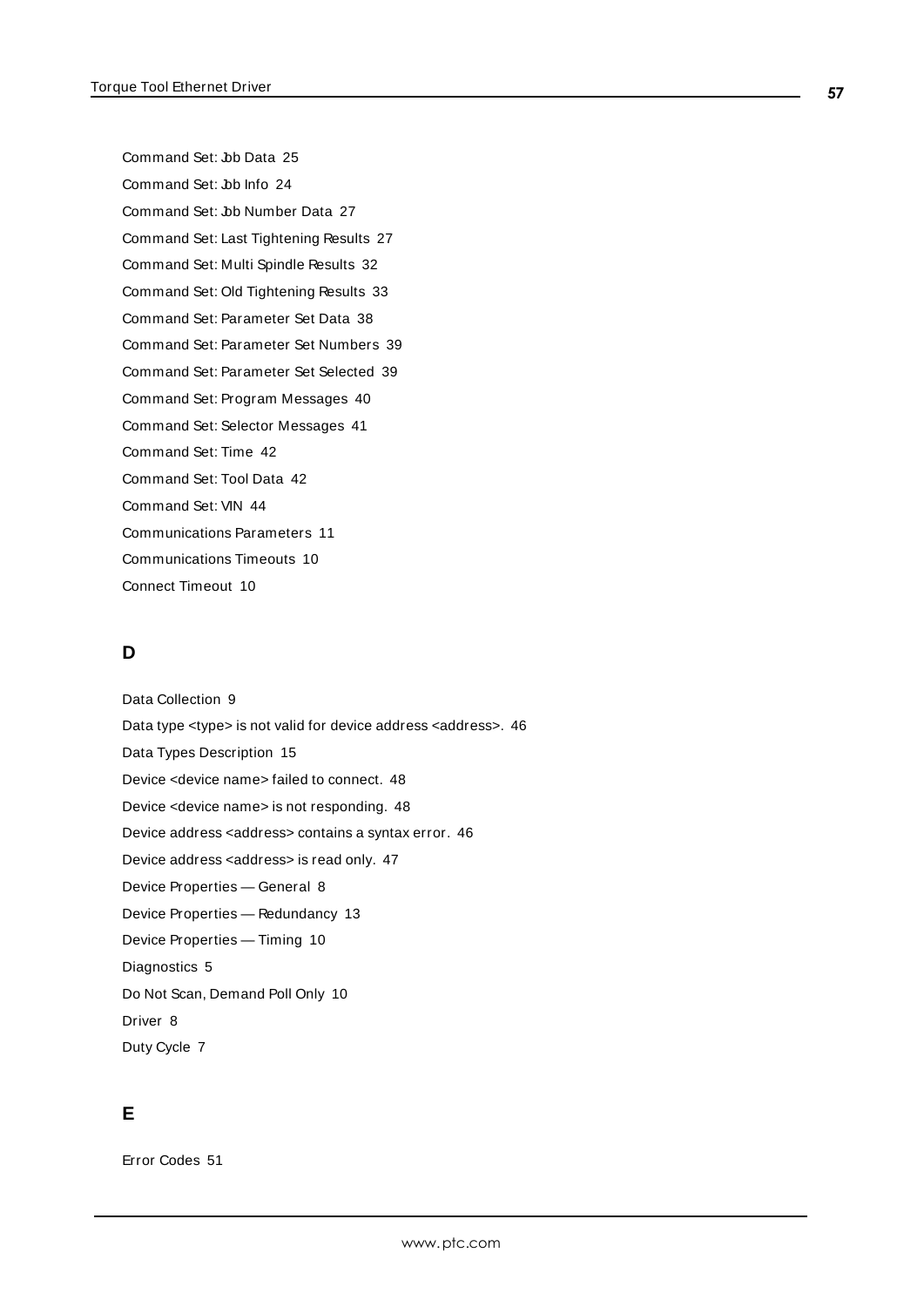Error Descriptions [45](#page-44-1) Ethernet Settings [6](#page-5-3) Event Log Messages [45](#page-44-0)

# **F**

FLASH [21](#page-20-15)

# **G**

General [8](#page-7-0)

# **H**

Help Contents [4](#page-3-0)

# **I**

ID [8](#page-7-3) ID\_BYPASS [22](#page-21-1) ID\_DOWNLOAD [22](#page-21-2) ID\_RESET [22](#page-21-3) ID\_RESETALL [22](#page-21-4) Identification [5,](#page-4-3) [8](#page-7-4) Initial Updates from Cache [10](#page-9-4) Inter-Device Delay [7](#page-6-2)

# **J**

JOB\_ABORT [25](#page-24-1) JOB\_BATCH\_INCREMENT [25](#page-24-2) JOB\_BCOUNT [24](#page-23-1) JOB\_BMODE [24](#page-23-2) JOB\_BSIZE [24](#page-23-3) JOB\_JOBNUMLINK\_LINKNUM [24](#page-23-4) JOB\_NEWDATA [25](#page-24-3) JOB\_RESTART [25](#page-24-4) JOB\_SCOUNT [24](#page-23-5)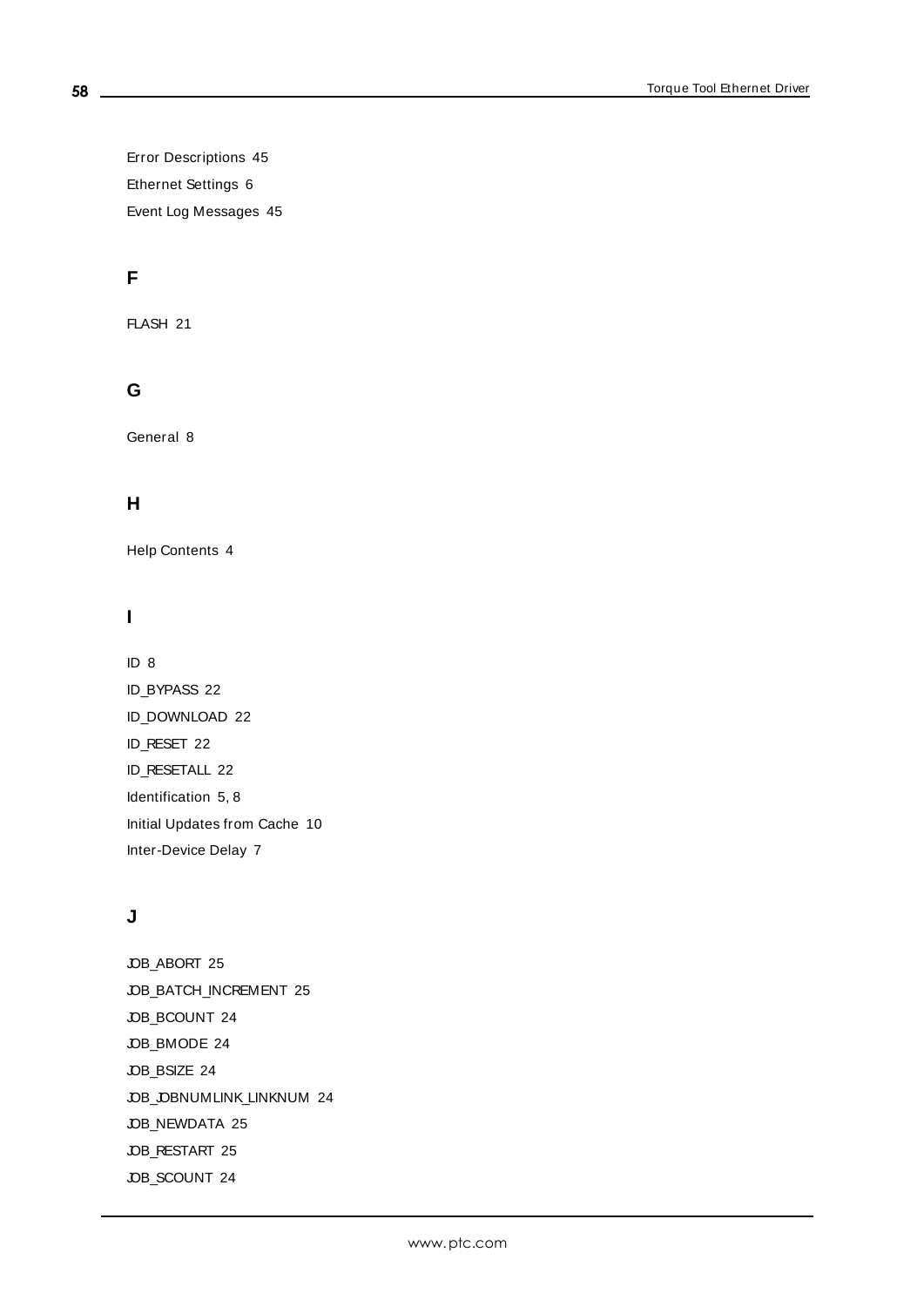JOB\_STATUS [24](#page-23-6)

JOB\_STEP [24](#page-23-7)

JOB\_STYPE [24](#page-23-8)

JOB\_TIME [24](#page-23-9)

JOB TSTATUS [25](#page-24-5)

JOBDATA\_BATCH\_MODE [26](#page-25-0)

JOBDATA\_FORCED\_ORDER [25](#page-24-6)

JOBDATA\_JOBID [25](#page-24-7)

JOBDATA\_LINE\_CONTROL [26](#page-25-1)

JOBDATA\_LOCK\_ON\_DONE [26](#page-25-2)

JOBDATA\_MAX\_COMPLETION\_TIME [26](#page-25-3)

JOBDATA\_MAX\_FIRST\_TIGHTENING\_TIME [25](#page-24-8)

JOBDATA\_NAME [25](#page-24-9)

JOBDATA\_PARAMETER\_AUTO\_VALUE [26](#page-25-4)

JOBDATA\_PARAMETER\_BATCH\_SIZE [26](#page-25-5)

JOBDATA\_PARAMETER\_CHANNEL\_ID [26](#page-25-6)

JOBDATA\_PARAMETER\_COUNT [26](#page-25-7)

JOBDATA\_PARAMETER\_SOCKET [26](#page-25-8)

JOBDATA\_PARAMETER\_STEP\_NAME [26](#page-25-9)

JOBDATA\_PARAMETER\_STEP\_TYPE [27](#page-26-2)

JOBDATA\_PARAMETER\_TYPE\_ID [26](#page-25-10)

JOBDATA\_REPEAT\_JOB [26](#page-25-11)

JOBDATA\_TOOL\_LOOSENING [26](#page-25-12) JOBDATA\_TOOL\_RESERVED [26](#page-25-13)

JOBN\_COUNT [27](#page-26-3)

JOBN ID [27](#page-26-4)

# **L**

LINK\_ABORT [25](#page-24-1) LINK BCOUNT [24](#page-23-1) LINK\_BMODE [24](#page-23-2) LINK BSIZE [24](#page-23-3) LINK\_NEWDATA [25](#page-24-3) LINK\_RESTART [25](#page-24-4) LINK\_STATUS [24](#page-23-6) LINK\_TIME [24](#page-23-9) LINKN\_COUNT [27](#page-26-3) LINKN\_ID [27](#page-26-4)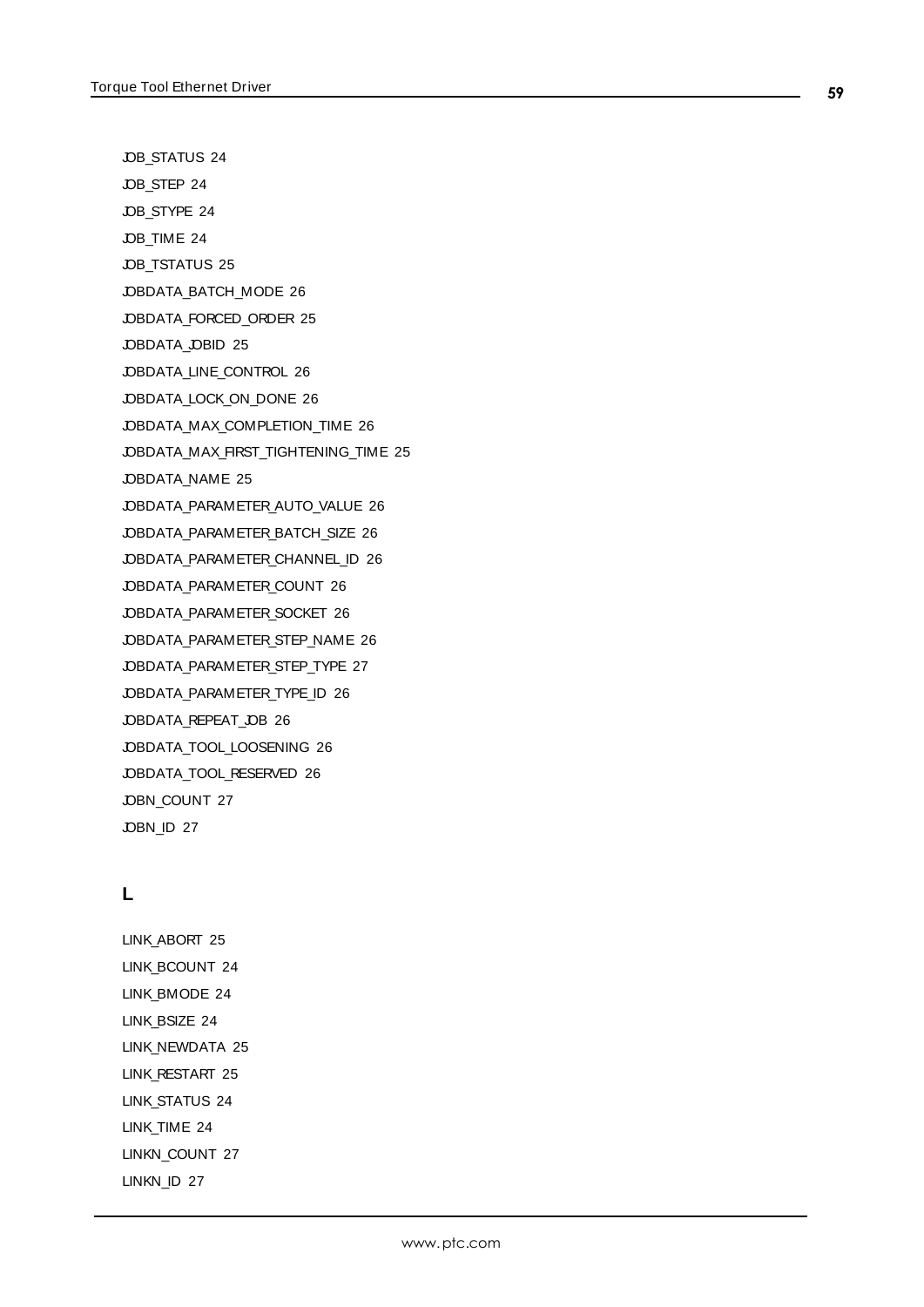**60**

LTR\_ANGLE\_MAX [28](#page-27-0) LTR\_ANGLE\_MIN [28](#page-27-1) LTR\_ANGLE\_STATUS [28](#page-27-2) LTR\_ANGLE\_TARGET [28](#page-27-3) LTR ANGLE VALUE [28](#page-27-4) LTR\_BATCH\_COUNTER [28](#page-27-5) LTR\_BATCH\_SIZE [27](#page-26-5) LTR\_BATCH\_STATUS [28](#page-27-6) LTR\_CELL\_ID [27](#page-26-6) LTR\_CHAN\_ID [27](#page-26-7) LTR\_CHANGETIME [28](#page-27-7) LTR CM\_MAX [31](#page-30-0) LTR\_CM\_MIN [31](#page-30-1) LTR\_CM\_VALUE [31](#page-30-2) LTR\_CMON\_STATUS [29](#page-28-0) LTR\_CUSTOM\_ERR [32](#page-31-1) LTR\_ID [28](#page-27-8) LTR\_IDR2 [32](#page-31-2) LTR\_IDR3 [32](#page-31-3) LTR\_IDR4 [32](#page-31-4) LTR JOB [27](#page-26-8) LTR\_OB\_SEQ\_NUM [31](#page-30-3) LTR\_NEWDATA [32](#page-31-5) LTR\_PSET [27](#page-26-9) LTR\_PSET\_NAME [31](#page-30-4) LTR PT [31](#page-30-5) LTR\_PTC\_STATUS [29](#page-28-1) LTR\_PTM\_MAX [31](#page-30-6) LTR\_PTM\_MIN [31](#page-30-7) LTR\_PTM\_STATUS [29](#page-28-2) LTR PVT [29](#page-28-3) LTR\_RDA\_MAX [31](#page-30-8) LTR\_RDA\_MIN [31](#page-30-9) LTR\_RDA\_STATUS [29](#page-28-4) LTR\_RDA\_VALUE [31](#page-30-10) LTR\_RESULT\_TYPE [31](#page-30-11) LTR\_SERIAL\_NUM [31](#page-30-12) LTR\_ST\_MAX [31](#page-30-13) LTR ST\_MIN [31](#page-30-14)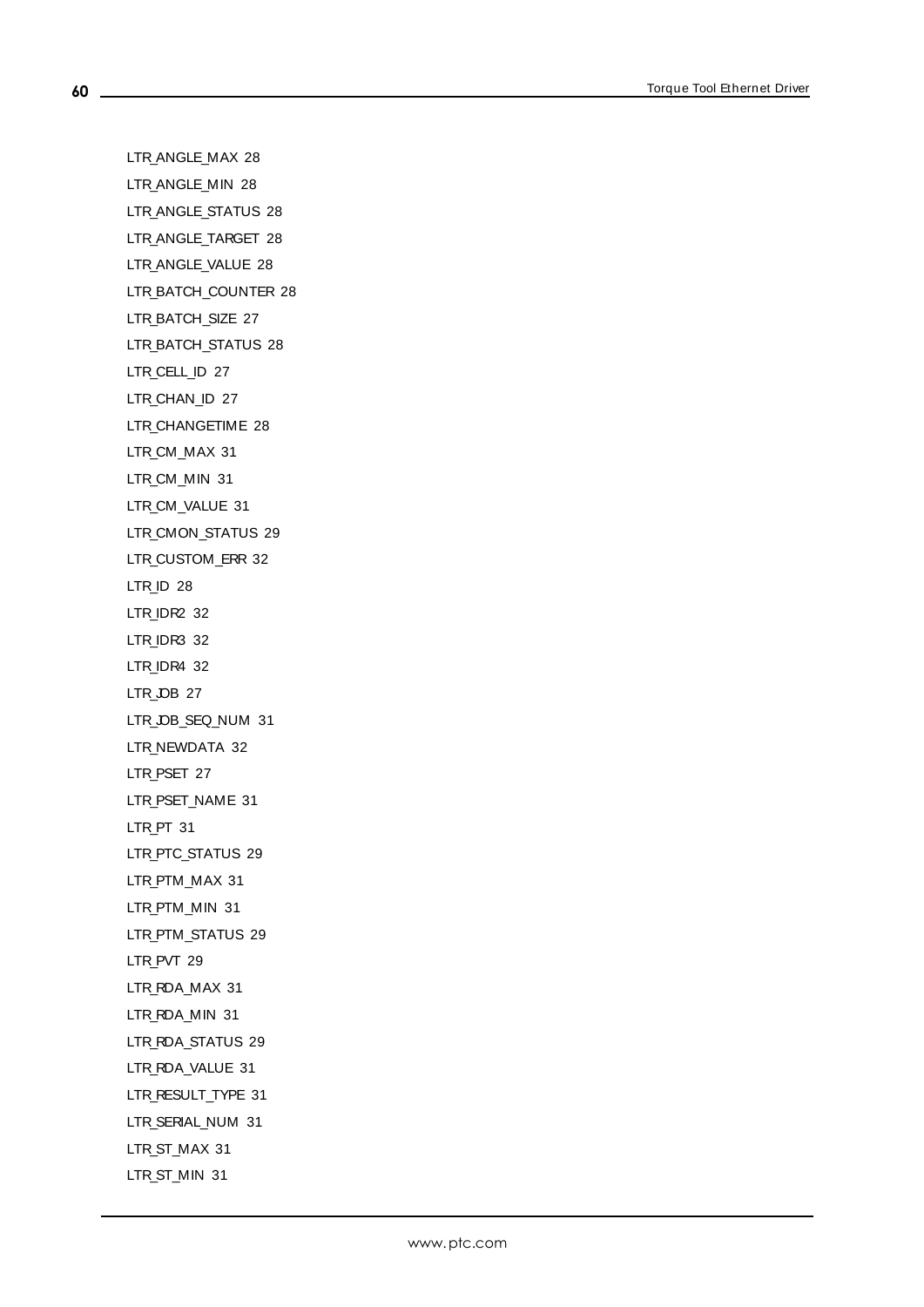LTR\_ST\_STATUS [29](#page-28-5)

LTR\_ST\_TORQUE [31](#page-30-15)

LTR\_STID [31](#page-30-16)

LTR\_STRAT\_OPT [29](#page-28-6)

LTR STRATEGY [28](#page-27-9)

LTR\_TC\_NAME [27](#page-26-10)

LTR\_TERR\_STATUS [29](#page-28-7)

LTR\_TERR\_STATUS\_COMBINED [30](#page-29-0)

LTR\_TERR\_STATUS2 [30](#page-29-1)

LTR\_TERR\_STATUS2\_COMBINED [31](#page-30-17)

LTR\_TIGHT\_STATUS [28](#page-27-10)

LTR\_TIMESTAMP [28](#page-27-11)

LTR\_TORQUE\_MAX [28](#page-27-12)

LTR\_TORQUE\_MIN [28](#page-27-13)

LTR\_TORQUE\_STATUS [28](#page-27-14)

LTR\_TORQUE\_TARGET [28](#page-27-15)

LTR\_TORQUE\_VALUE [28](#page-27-16)

LTR\_UNITS [31](#page-30-18)

LTR\_VIN [27](#page-26-11)

# **M**

Message IDs [17](#page-16-0) MID 2501 [54](#page-53-0) MID\_ID [22](#page-21-5) MID\_IN\_ORDER [22](#page-21-6) MID\_NEWDATA [22](#page-21-7) MID\_STATUS [22](#page-21-8) MID\_TYPE [22](#page-21-9) Model [8](#page-7-5) MS\_AMAX [33](#page-32-1) MS\_AMIN [33](#page-32-2) MS\_ATARG [33](#page-32-3) MS\_BCOUNT [32](#page-31-6) MS\_BSIZE [32](#page-31-7) MS\_BSTATUS [32](#page-31-8) MS\_CHANGETIME [33](#page-32-4) MS\_OBNUM [32](#page-31-9) MS\_NEWDATA [33](#page-32-5)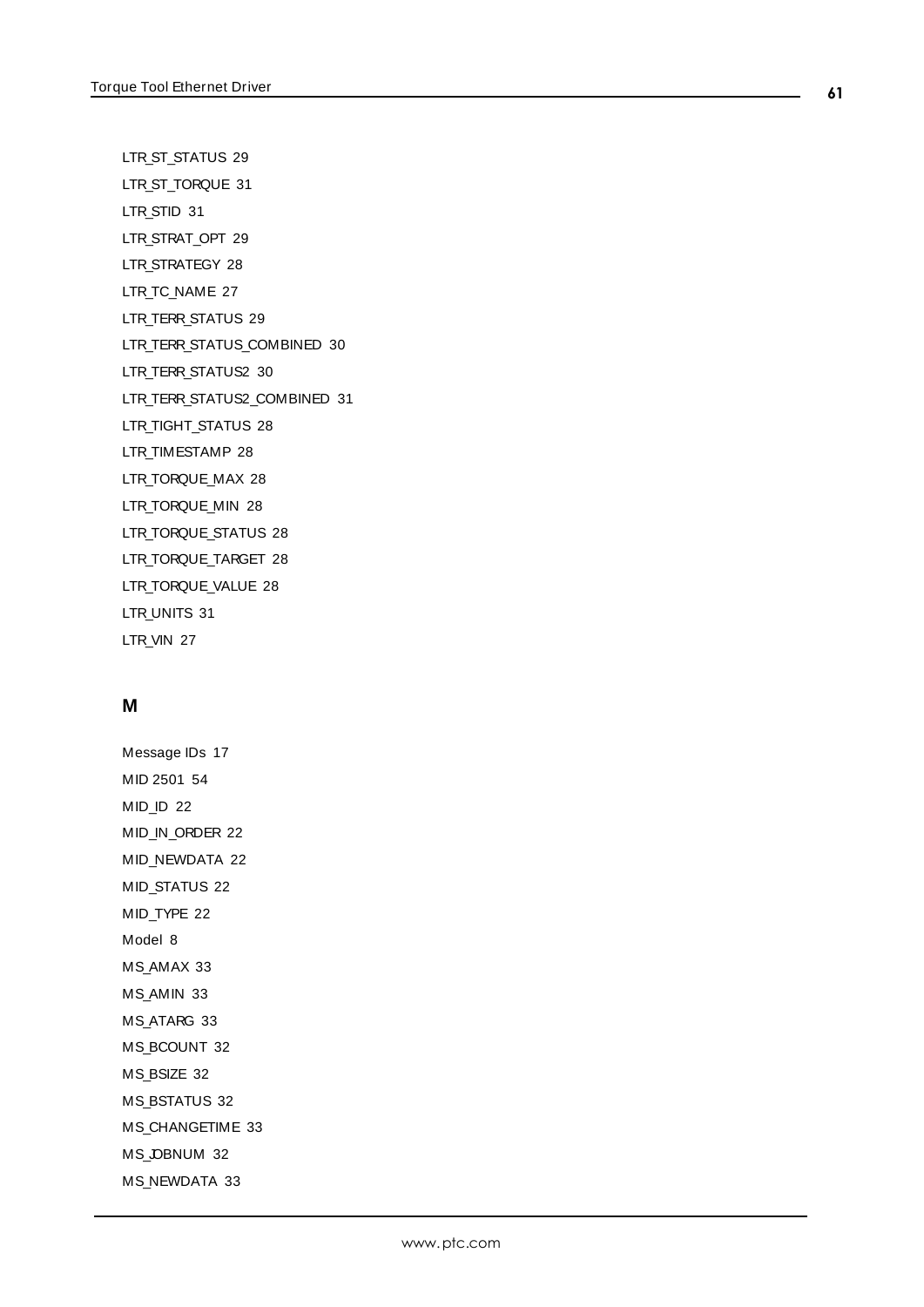MS\_NUMBER [32](#page-31-10) MS\_PSET [32](#page-31-11) MS\_SYNCID [33](#page-32-6) MS\_SYNCSTAT [33](#page-32-7) MS\_TIME [33](#page-32-8) MS\_TMAX [32](#page-31-12) MS\_TMIN [32](#page-31-13) MS\_TTARG [33](#page-32-9) MS\_VIN [32](#page-31-14)

# **N**

Name [8](#page-7-6) Network Adapter [6](#page-5-4) Non-Normalized Float Handling [7](#page-6-3)

# **O**

Operating Mode [9](#page-8-0) Optimization Method [6](#page-5-5) Optimizing Communications [14](#page-13-0) OTR\_ANGLE [34](#page-33-0) OTR\_ANGSTAT [34](#page-33-1) OTR\_BATSTAT [34](#page-33-2) OTR\_BCOUNT [34](#page-33-3) OTR\_BSIZE [35](#page-34-0) OTR\_CMSTAT [35](#page-34-1) OTR CMVALUE [36](#page-35-0) OTR\_CUSTOM\_ERR [37](#page-36-2) OTR\_ID [34](#page-33-4) OTR\_ID2 [37](#page-36-3) OTR\_ID3 [37](#page-36-4) OTR\_ID4 [37](#page-36-5) OTR\_JOBNUM [34](#page-33-5) OTR\_JOBSEQ [36](#page-35-1) OTR\_PSET [34](#page-33-6) OTR\_PTCSTAT [35](#page-34-2) OTR\_PTMSTAT [35](#page-34-3)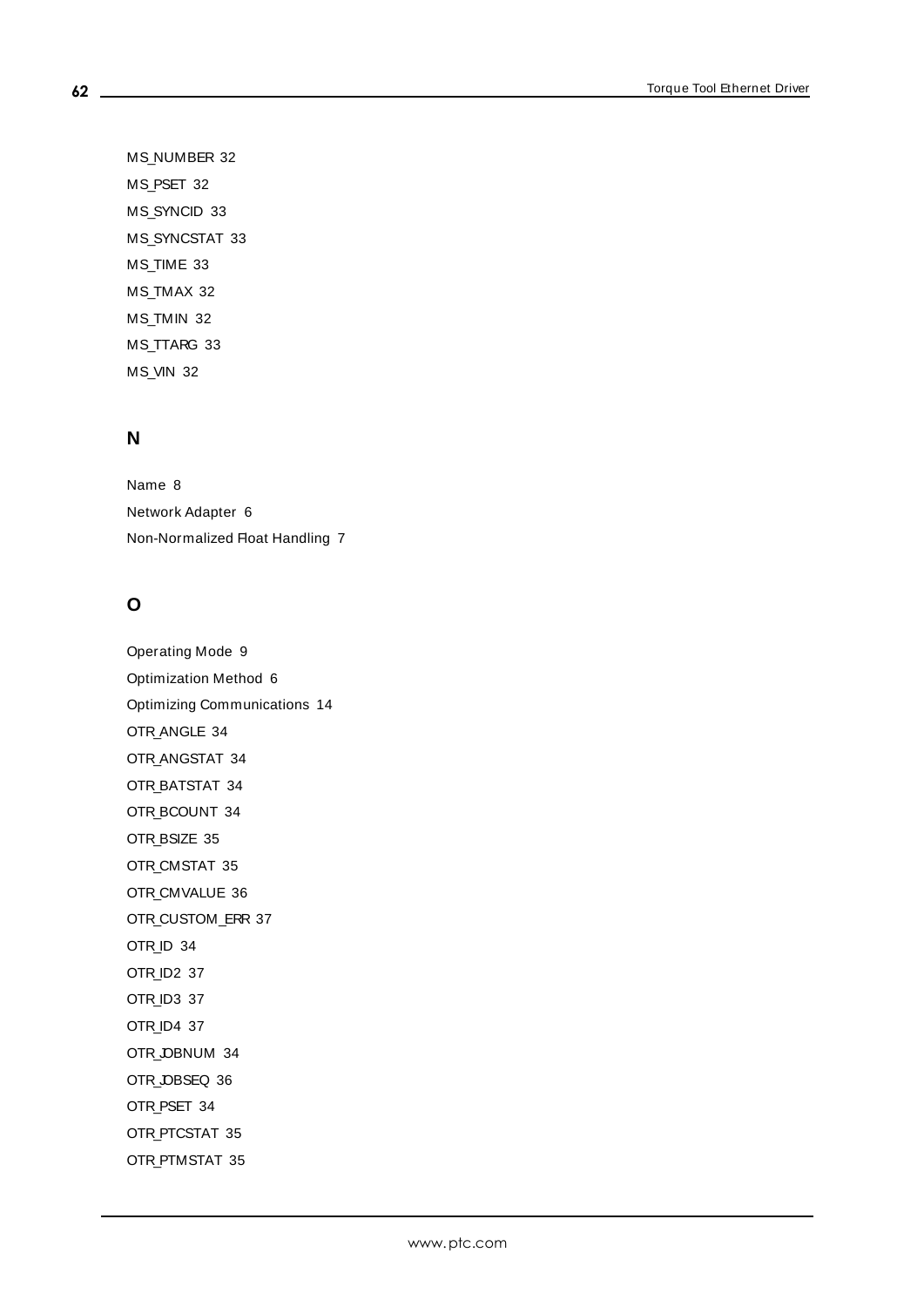OTR\_PTORQUE [36](#page-35-2)

OTR\_PVT [37](#page-36-6)

OTR\_RANGLE [36](#page-35-3)

OTR\_RASTAT [35](#page-34-4)

OTR RTYPE [37](#page-36-7)

OTR\_SERIAL [36](#page-35-4)

OTR\_STATION\_ID [37](#page-36-8)

OTR\_STATION\_NAM [37](#page-36-9)

OTR\_STID [36](#page-35-5)

OTR\_STORQUE [36](#page-35-6)

OTR\_STRATEGY [34](#page-33-7)

OTR\_STROPT [35](#page-34-5)

OTR\_STSTAT [35](#page-34-6)

OTR\_TERR\_STATUS2 [37](#page-36-10)

OTR\_TERR\_STATUS2\_COMBINED [37](#page-36-11)

OTR\_TERRSTAT [35](#page-34-7)

OTR\_TERRSTAT\_COMBINED [36](#page-35-7)

OTR\_TIGHTSTAT [34](#page-33-8)

OTR\_TIME [34](#page-33-9)

OTR\_TORQSTAT [34](#page-33-10) OTR\_TORQUE [34](#page-33-11)

OTR\_TVUNIT [36](#page-35-8)

OTR\_VIN [34](#page-33-12)

Overview [4](#page-3-1)

## **P**

Program Messages [53](#page-52-1) PSD\_AMAX [39](#page-38-2) PSD\_ATARG [39](#page-38-4) PSD\_BSIZE [38](#page-37-6) PSD\_DIR [38](#page-37-7) PSD\_ID [38](#page-37-8) PSD\_NAME [38](#page-37-9) PSD\_TMAX [39](#page-38-5) PSD\_TMIN [38](#page-37-10) PSD\_TTARG [39](#page-38-6) PSET\_BSIZE [40](#page-39-1) PSET\_LASTCHANGE [40](#page-39-2)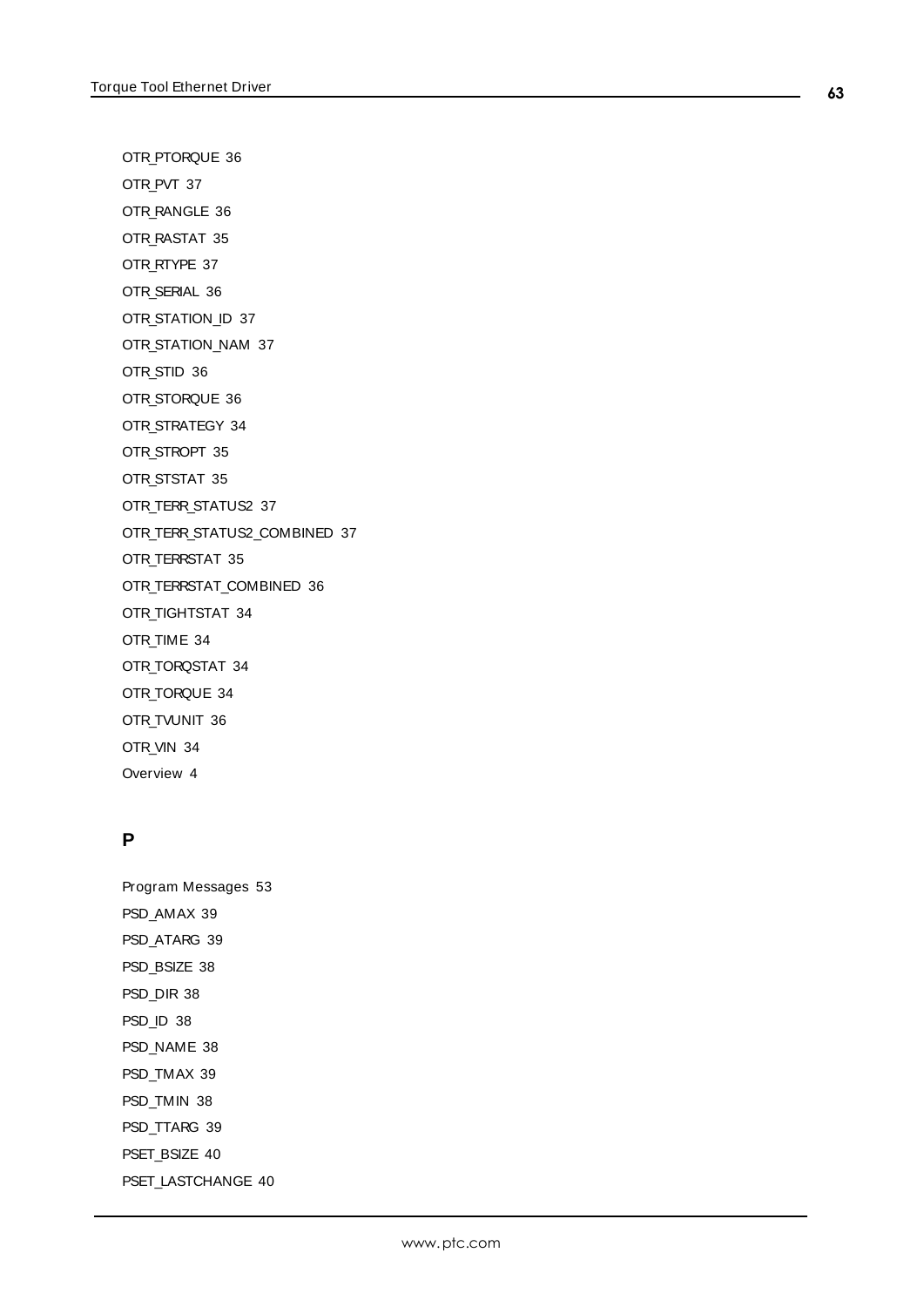PSET\_NEWDATA [40](#page-39-3) PSET\_NUMBER [40](#page-39-4) PSET\_PROGRAM\_READ [40](#page-39-6), [53](#page-52-2) PSET\_PROGRAM\_RESPONSE\_ALL [41](#page-40-1) PSET\_PROGRAM\_RESPONSE\_BODY [41](#page-40-2) PSET\_PROGRAM\_RESPONSE\_HEADER [41](#page-40-3) PSET\_PROGRAM\_WRITE [40](#page-39-7) PSET\_RESETBC [40](#page-39-5) PSN\_COUNT [39](#page-38-7) PSN\_ID [39](#page-38-8)

# **R**

Redundancy [13](#page-12-0) RELAY\_FUNCTION.# [23](#page-22-1) Replace with Zero [7](#page-6-4) Request Timeout [11](#page-10-2) RESET\_DIGITAL\_INPUT [23](#page-22-2) Respect Tag-Specified Scan Rate [10](#page-9-5)

# **S**

Scan Mode [10](#page-9-6) SELECTOR\_DEVICE\_ID [41](#page-40-4) SELECTOR\_GREEN\_LIGHTS [41](#page-40-5) SELECTOR\_NUM\_SOCKETS [41](#page-40-6) SELECTOR\_RED\_LIGHTS [41](#page-40-5) SELECTOR\_SOCKET\_STATUS [41](#page-40-7) SET\_DIGITAL\_INPUT [23](#page-22-3) Settings [12](#page-11-0) Setup [4](#page-3-2) Simulated [9](#page-8-4) SPD\_ANGLE [33](#page-32-10) SPD\_ASTATUS [33](#page-32-11) SPD CHAN [33](#page-32-12) SPD\_NUM [33](#page-32-13) SPD\_STATUS [33](#page-32-14) SPD\_TORQUE [33](#page-32-15)

**64**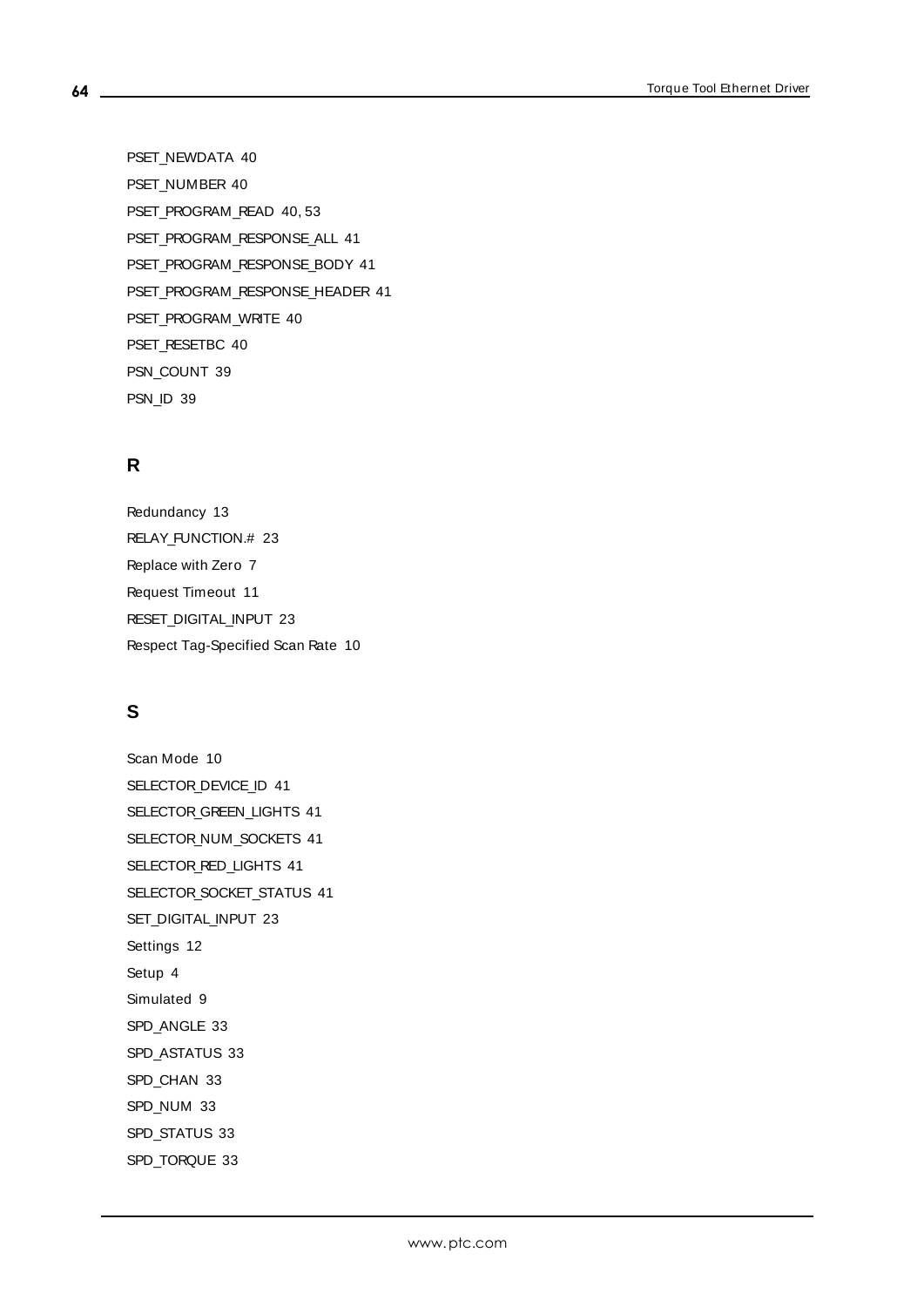SPD\_TSTATUS [33](#page-32-16) STATUS\_DIGIN\_# [23](#page-22-4) STATUS\_RELAY\_# [23](#page-22-5) Subscription failed for device <device>, <type> subscription. [47](#page-46-1)

# **T**

Tag Counts [5,](#page-4-1) [9](#page-8-1) Tightening Program Read/Write [52](#page-51-0) TIME [42](#page-41-2) TIME\_SYNC [42](#page-41-3) Timing [10](#page-9-0) TOOL\_ENABLE [44](#page-43-1) TOOLDATA\_CALIBRATION\_VAL [42](#page-41-4) TOOLDATA\_CONT\_SOFT\_VER [42](#page-41-5) TOOLDATA\_CSERIAL [42](#page-41-6) TOOLDATA\_FWV1 [44](#page-43-2) TOOLDATA\_FWV2 [44](#page-43-3) TOOLDATA\_GEAR\_RATIO [43](#page-42-0) TOOLDATA\_LAST\_SERV\_DATE [43](#page-42-1) TOOLDATA\_LCD [43](#page-42-2) TOOLDATA\_MOTOR\_SIZE [43](#page-42-3) TOOLDATA\_NT [43](#page-42-4) TOOLDATA\_OPEN\_END\_DATA [43](#page-42-5) TOOLDATA\_PRIMARY\_TOOL [43](#page-42-6) TOOLDATA\_TFULL\_SPEED [43](#page-42-7) TOOLDATA\_TIGHT\_SINCE\_SERV [43](#page-42-8) TOOLDATA\_TMAX\_TORQUE [43](#page-42-9) TOOLDATA\_TMODEL [43](#page-42-10) TOOLDATA\_TSERIAL [43](#page-42-11) TOOLDATA\_TTYPE [43](#page-42-12)

# **U**

Unable to bind to adapter: <adapter name>. Connect failed. [47](#page-46-2) Unable to read tag <tag name>: Device <device name> encountered a parsing error. [49](#page-48-0) Unable to read tag <tag name>: Device <device name> received an error response (Error <error code>). [49](#page-48-1)